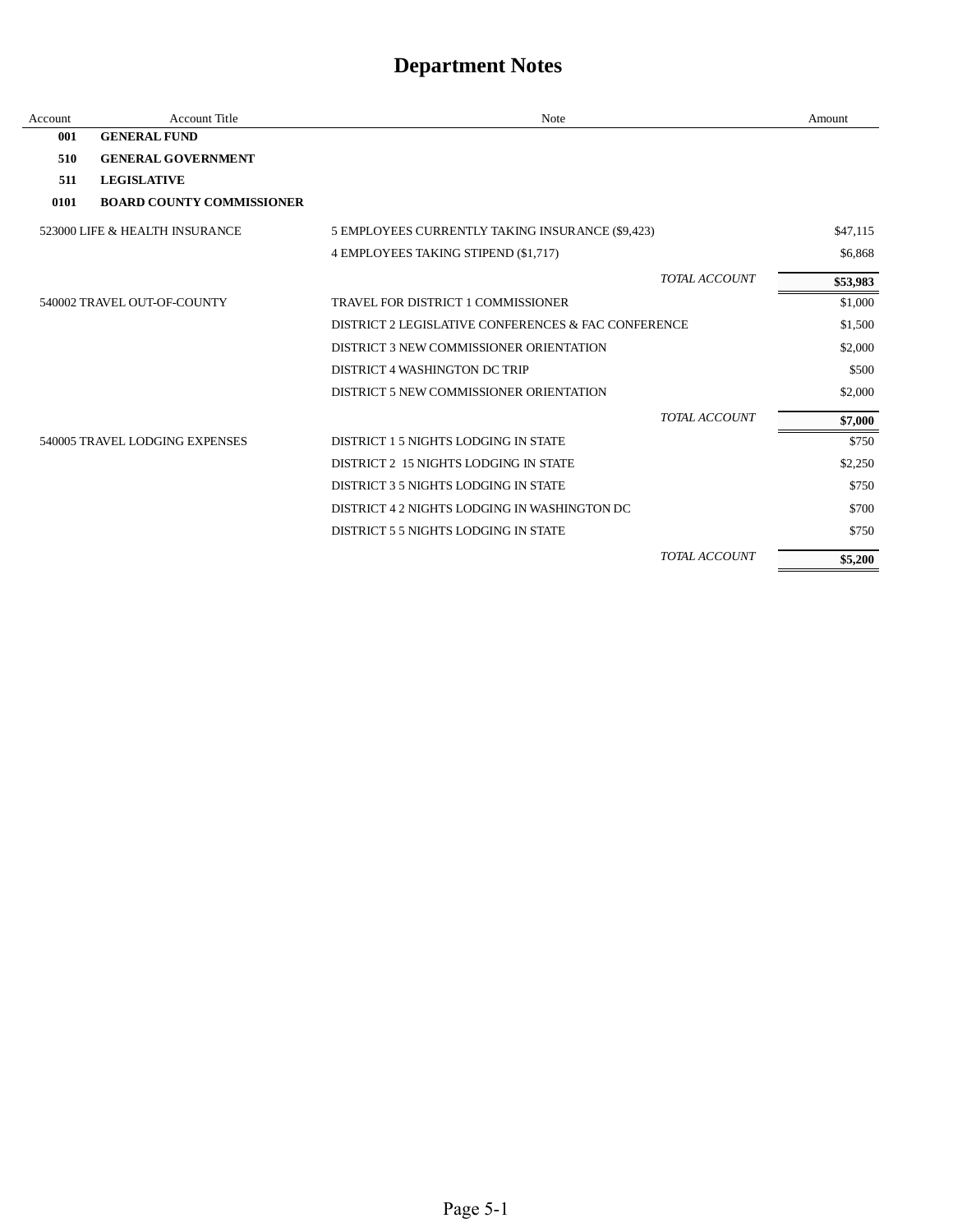| Account | <b>Account Title</b>           | Note                                             |               | Amount   |
|---------|--------------------------------|--------------------------------------------------|---------------|----------|
| 001     | <b>GENERAL FUND</b>            |                                                  |               |          |
| 510     | <b>GENERAL GOVERNMENT</b>      |                                                  |               |          |
| 512     | <b>EXECUTIVE</b>               |                                                  |               |          |
| 0102    | <b>COUNTY ADMINISTRATOR</b>    |                                                  |               |          |
|         | 523000 LIFE & HEALTH INSURANCE | 3 EMPLOYEES CURRENTLY TAKING INSURANCE (\$9,423) |               | \$28,269 |
|         |                                | 1 EMPLOYEES TAKING STIPEND (\$1,717)             |               | \$1,717  |
|         |                                |                                                  | TOTAL ACCOUNT | \$29,986 |
|         | 540002 TRAVEL OUT-OF-COUNTY    | <b>FAC CONFERENCE</b>                            |               | \$500    |
|         |                                | <b>FCCMA CONFERENCE</b>                          |               | \$500    |
|         |                                |                                                  | TOTAL ACCOUNT | \$1,000  |
|         | 540005 TRAVEL LODGING EXPENSES | 5 NIGHTS HOTEL FOR COUNTY ADMINISTRATOR          |               | \$750    |
|         |                                |                                                  | TOTAL ACCOUNT | \$750    |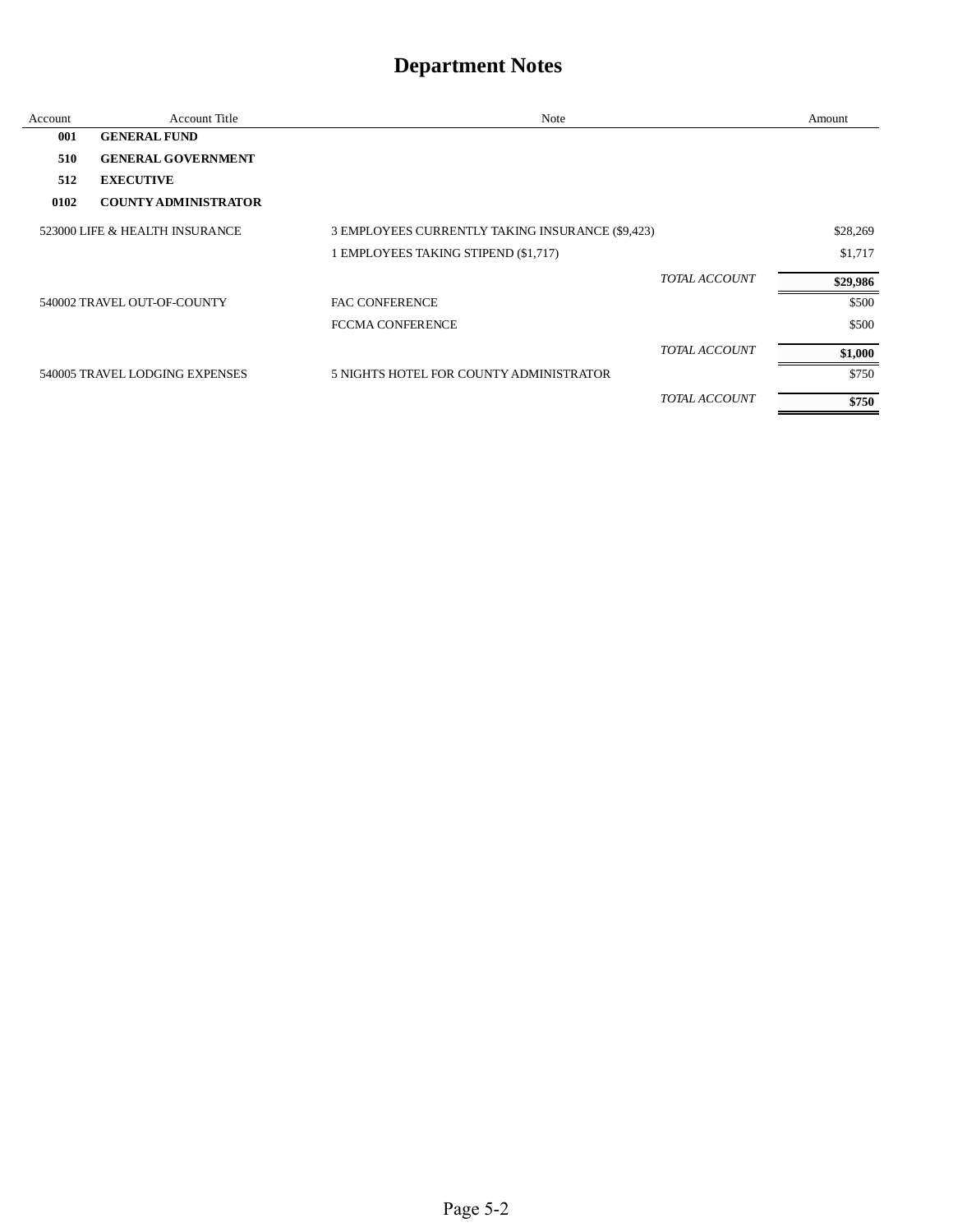| Account | <b>Account Title</b>                  | Note                                                | Amount   |
|---------|---------------------------------------|-----------------------------------------------------|----------|
| 001     | <b>GENERAL FUND</b>                   |                                                     |          |
| 510     | <b>GENERAL GOVERNMENT</b>             |                                                     |          |
| 513     | <b>FINANCIAL &amp; ADMINISTRATIVE</b> |                                                     |          |
| 0104    | <b>HUMAN RESOURCES</b>                |                                                     |          |
|         | 512010 SALARIES/WAGES-FULL-TIME       | DELETE HUMAN RESOURCES GENERALIST                   | \$37,033 |
|         |                                       | TOTAL ACCOUNT                                       | \$37,033 |
|         | 523000 LIFE & HEALTH INSURANCE        | 4 EMPLOYEES CURRENTLY TAKING INSURANCE (\$9,423)    | \$37,692 |
|         |                                       | 3 EMPLOYEES TAKING STIPEND (\$1,717)                | \$5,151  |
|         |                                       | <b>TOTAL ACCOUNT</b>                                | \$42,843 |
|         | 534003 CS-CONSULTING                  | COMPENSATION SUPPORT - THE MERCER GROUP (12@\$150)  | \$1,800  |
|         |                                       | TOTAL ACCOUNT                                       | \$1,800  |
|         | 540002 TRAVEL OUT-OF-COUNTY           | MEALS - PER DIEM (\$41/DAY*4 DAYS*2 PEOPLE SHRM FL) | \$328    |
|         |                                       | TOTAL ACCOUNT                                       | \$328    |
|         | 540005 TRAVEL LODGING EXPENSES        | SHRM FL CONFERENCE (3 NIGHTS @ \$150 - ROOM SHARE)  | \$450    |
|         |                                       | TOTAL ACCOUNT                                       | \$450    |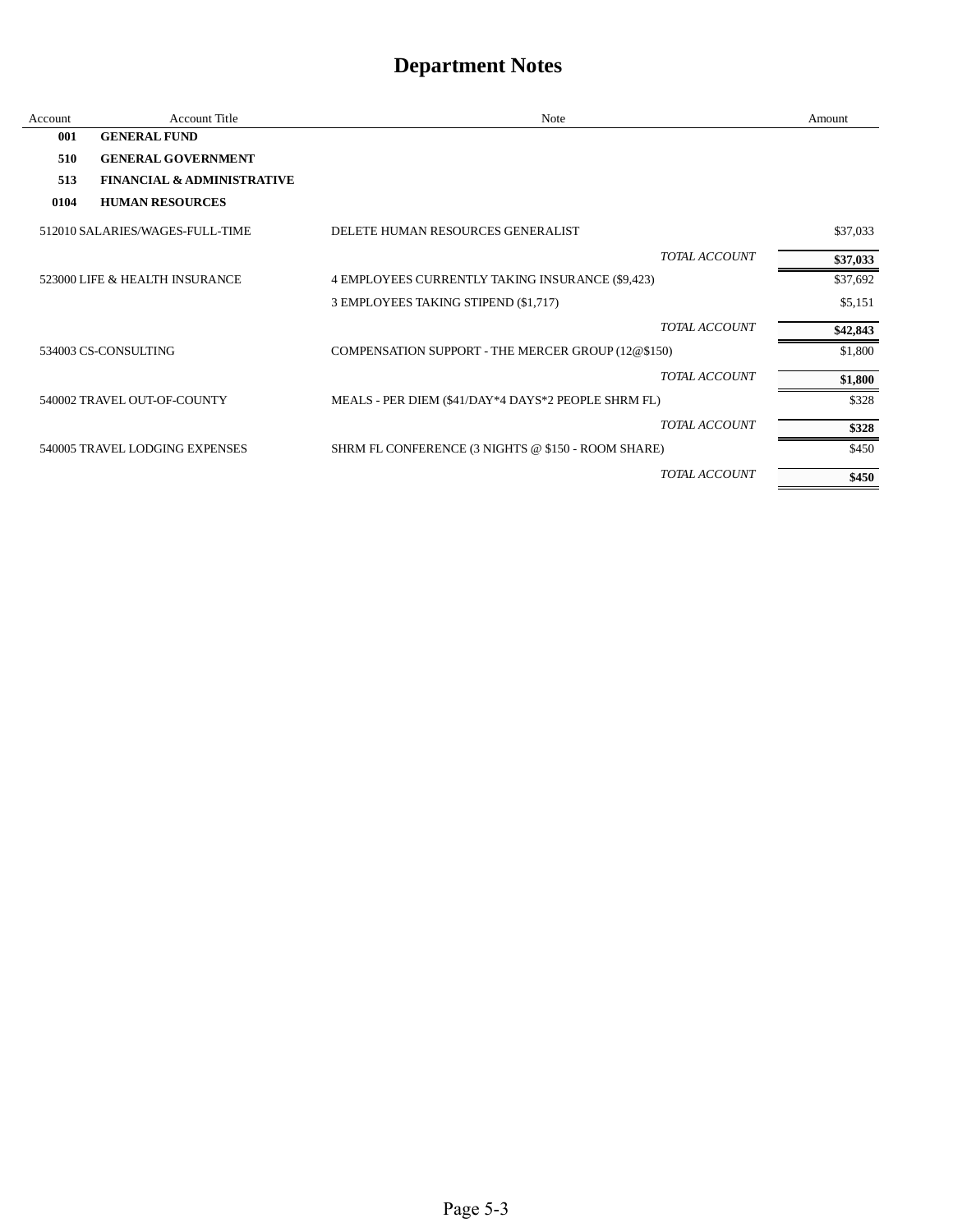| Account | Account Title                  | Note                                                  | Amount   |
|---------|--------------------------------|-------------------------------------------------------|----------|
| 001     | <b>GENERAL FUND</b>            |                                                       |          |
| 510     | <b>GENERAL GOVERNMENT</b>      |                                                       |          |
| 515     | <b>COMPREHENSIVE PLANNING</b>  |                                                       |          |
| 0108    | PLANNING DEPARTMENT            |                                                       |          |
|         | 523000 LIFE & HEALTH INSURANCE | 5 EMPLOYEES CURRENTLY TAKING INSURANCE (\$9,423)      | \$47,115 |
|         |                                | 2 EMPLOYEES SPLIT (\$4,711.50)                        | \$9,423  |
|         |                                | 2 EMPLOYEES TAKING STIPEND (\$1,717)                  | \$3,434  |
|         |                                | 2 EMPLOYEES SPLIT (\$858.5)                           | \$1,717  |
|         |                                | TOTAL ACCOUNT                                         | \$61,689 |
|         | 534900 CS-OTHER                | 25% OF \$16,500 TYLER TECH EDEN MAINTENANCE           | \$4,125  |
|         |                                | TOTAL ACCOUNT                                         | \$4,125  |
|         | 540002 TRAVEL OUT-OF-COUNTY    | FLORIDA AMERICAN PLANNING ASSOC. (FAPA) CONFERENCE    | \$500    |
|         |                                | FEMA AND CERTIFIED FLOOD MANAGEMENT (CFM)             | \$250    |
|         |                                | DAY TRIPS TO SURROUNDING COUNTIES (AFFORDABLE HOUSING |          |
|         |                                | WORK FORCE, BRAC & JLUS)                              | \$250    |
|         |                                | TOTAL ACCOUNT                                         | \$1,000  |
|         | 540005 TRAVEL LODGING EXPENSES | FLORIDA AMERICAN PLANNING ASSOC (FAPA)                | \$300    |
|         |                                | FEMA & CERTIFIED FLOOD MANAGEMENT (CFM) - 2 EMPLOYEES | \$1,200  |
|         |                                | TOTAL ACCOUNT                                         | \$1,500  |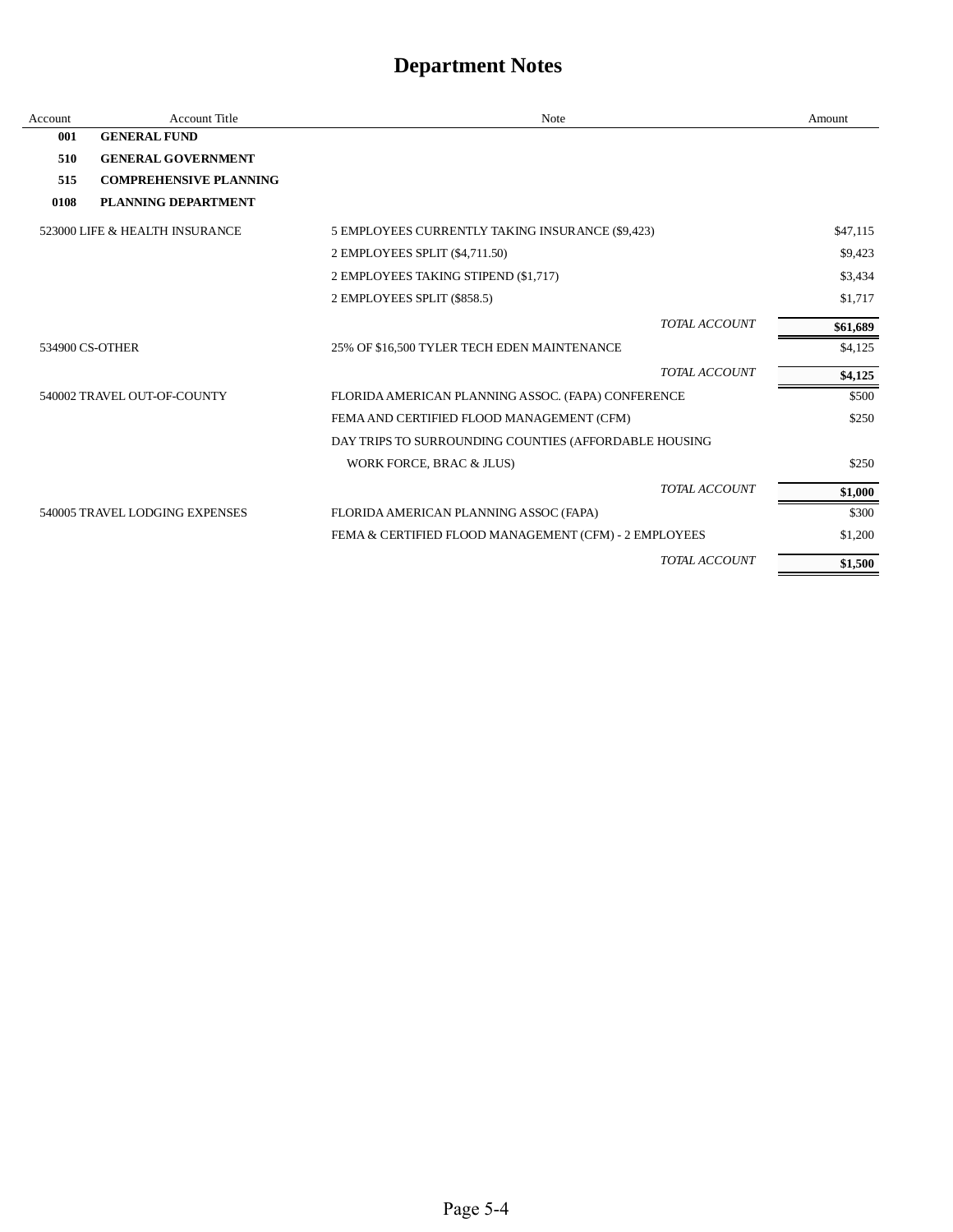| Account | Account Title                   |                   | Note |               | Amount   |
|---------|---------------------------------|-------------------|------|---------------|----------|
| 001     | <b>GENERAL FUND</b>             |                   |      |               |          |
| 510     | <b>GENERAL GOVERNMENT</b>       |                   |      |               |          |
| 515     | <b>COMPREHENSIVE PLANNING</b>   |                   |      |               |          |
| 0109    | <b>GEN SERV-PLANNING</b>        |                   |      |               |          |
|         | 581101 WE REGIONAL PLAN COUNCIL | <b>WFRPC DUES</b> |      |               | \$6,877  |
|         |                                 | <b>TPO DUES</b>   |      |               | \$4,417  |
|         |                                 |                   |      | TOTAL ACCOUNT | \$11,294 |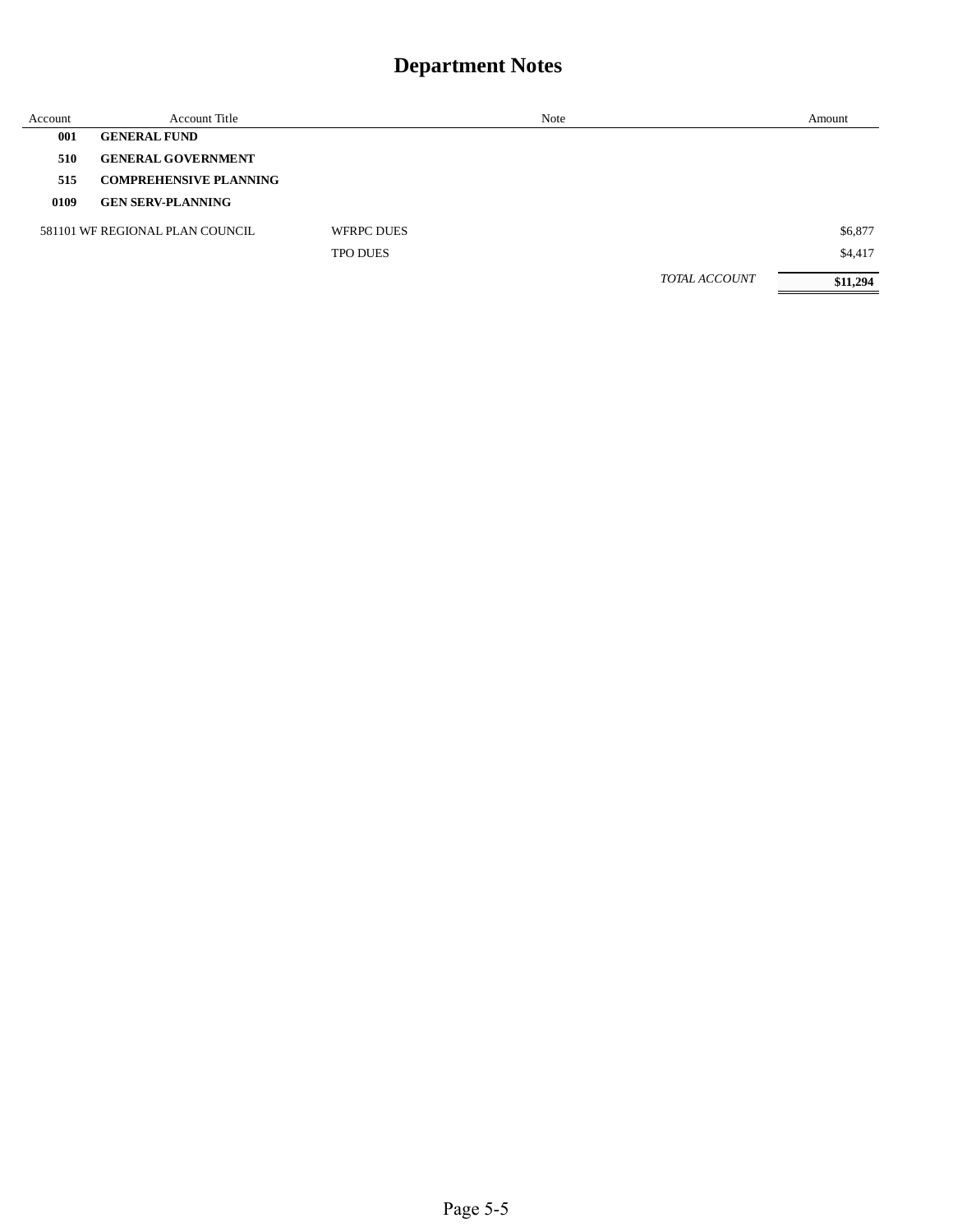| Account | <b>Account Title</b>                       | Note                                             |               | Amount   |
|---------|--------------------------------------------|--------------------------------------------------|---------------|----------|
| 001     | <b>GENERAL FUND</b>                        |                                                  |               |          |
| 510     | <b>GENERAL GOVERNMENT</b>                  |                                                  |               |          |
| 519     | <b>OTHER GENERAL GOVERNMENTAL SERVICES</b> |                                                  |               |          |
| 01112   | <b>GEOGRAPHICAL INFO SYSTEMS</b>           |                                                  |               |          |
|         | 523000 LIFE & HEALTH INSURANCE             | 6 EMPLOYEES CURRENTLY TAKING INSURANCE (\$9,423) |               | \$56,538 |
|         |                                            | 2 EMPLOYEES TAKING STIPEND (\$1,717)             |               | \$3,434  |
|         |                                            |                                                  | TOTAL ACCOUNT | \$59,972 |
|         | 534550 CS-UNIFORMS                         | FIELD PERSONNEL UNIFORMS (UNIFIRST)              |               | \$750    |
|         |                                            |                                                  | TOTAL ACCOUNT | \$750    |
|         | 540001 TRAVEL IN-COUNTY                    | <b>GIS MANAGER AND STAFF TRAVEL</b>              |               | \$1,000  |
|         |                                            |                                                  | TOTAL ACCOUNT | \$1,000  |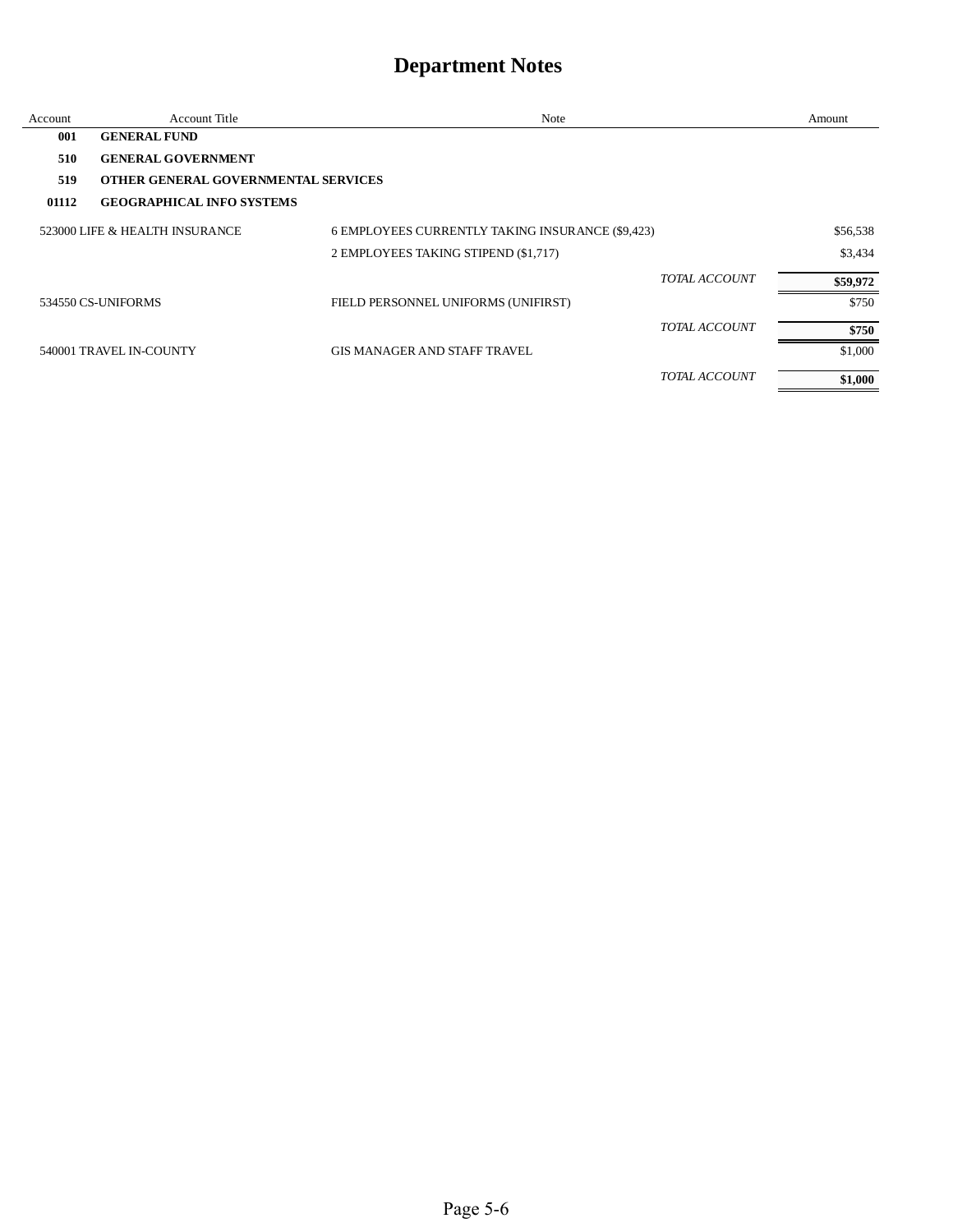| Account | <b>Account Title</b>                | <b>Note</b>                                      |                      | Amount   |
|---------|-------------------------------------|--------------------------------------------------|----------------------|----------|
| 001     | <b>GENERAL FUND</b>                 |                                                  |                      |          |
| 510     | <b>GENERAL GOVERNMENT</b>           |                                                  |                      |          |
| 519     | OTHER GENERAL GOVERNMENTAL SERVICES |                                                  |                      |          |
| 01113   | <b>SYSTEMS AND NETWORKING</b>       |                                                  |                      |          |
|         | 523000 LIFE & HEALTH INSURANCE      | 3 EMPLOYEES CURRENTLY TAKING INSURANCE (\$9,423) |                      | \$28,269 |
|         |                                     | 4 EMPLOYEES TAKING STIPEND (\$1,717)             |                      | \$6,868  |
|         |                                     |                                                  | <b>TOTAL ACCOUNT</b> | \$35,137 |
|         | 540001 TRAVEL IN-COUNTY             | <b>STAFF TRAVEL</b>                              |                      | \$1,000  |
|         |                                     |                                                  | <b>TOTAL ACCOUNT</b> | \$1,000  |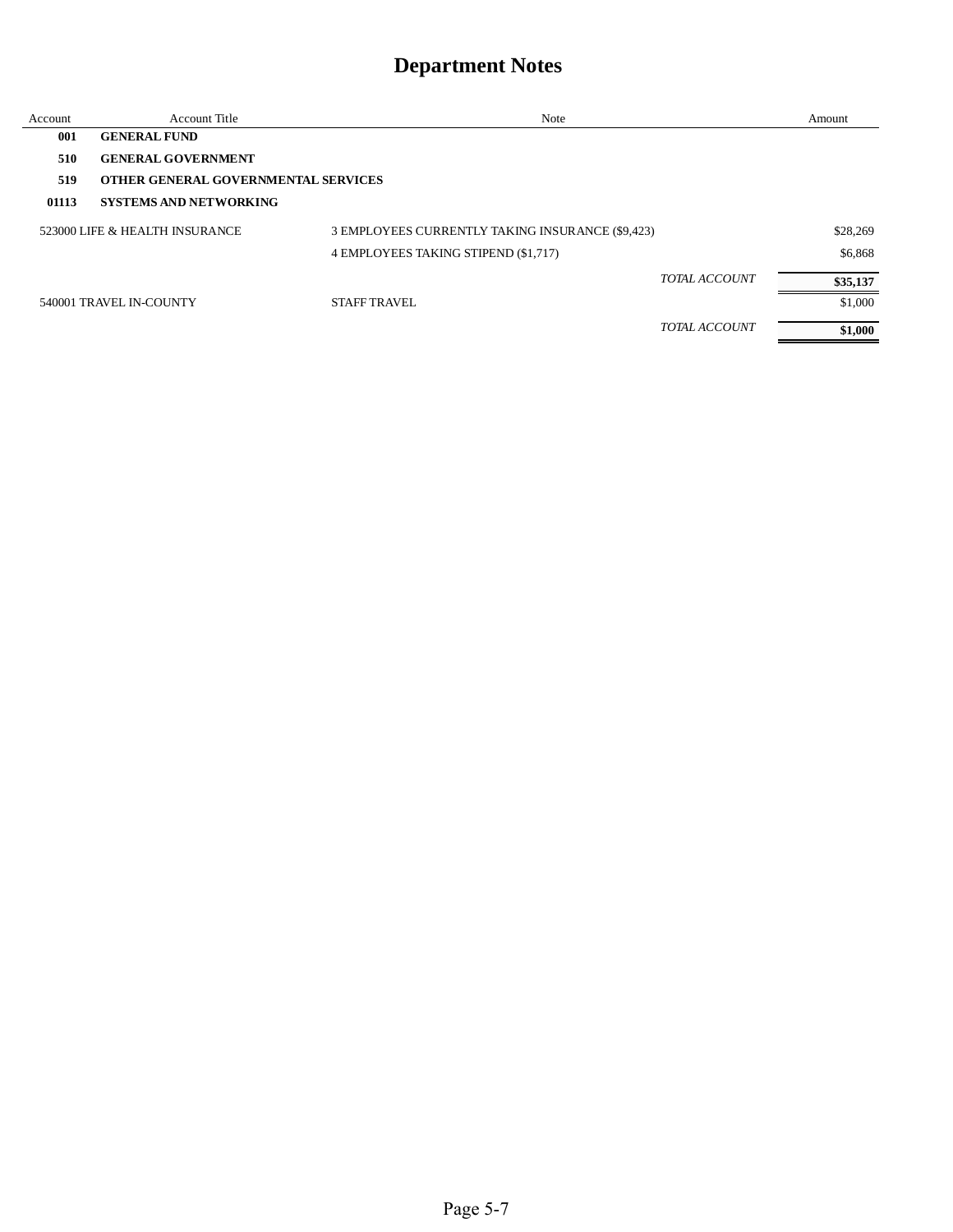| Account | Account Title                       | Note                                             | Amount   |
|---------|-------------------------------------|--------------------------------------------------|----------|
| 001     | <b>GENERAL FUND</b>                 |                                                  |          |
| 510     | <b>GENERAL GOVERNMENT</b>           |                                                  |          |
| 519     | OTHER GENERAL GOVERNMENTAL SERVICES |                                                  |          |
| 01114   | <b>APPLICATIONS &amp; ADMIN</b>     |                                                  |          |
|         | 523000 LIFE & HEALTH INSURANCE      | 4 EMPLOYEES CURRENTLY TAKING INSURANCE (\$9,423) | \$37,692 |
|         |                                     | 1 EMPLOYEES TAKING STIPEND (\$1,717)             | \$1,717  |
|         |                                     | <b>TOTAL ACCOUNT</b>                             | \$39,409 |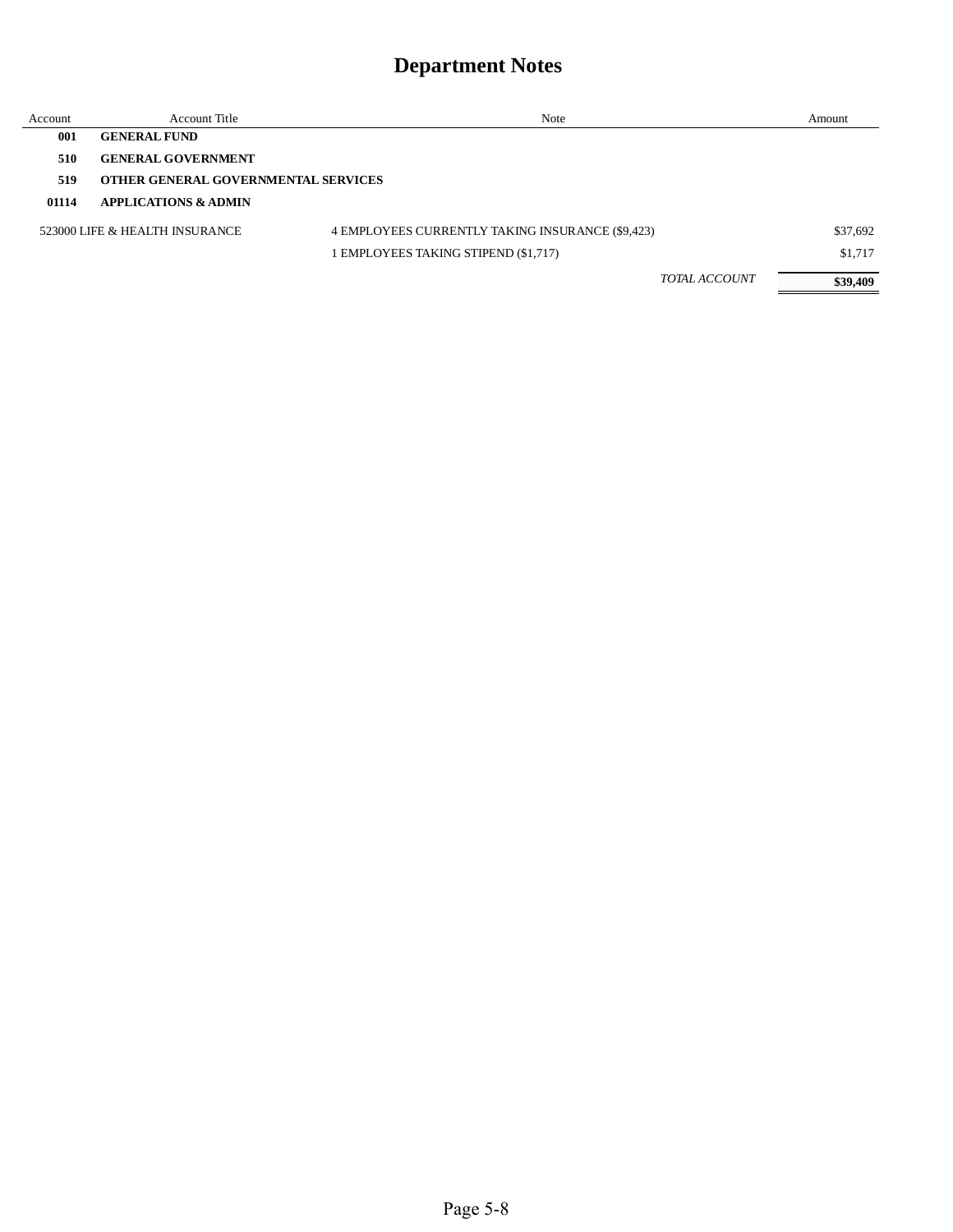| Account | Account Title                       | Note                                              | Amount    |
|---------|-------------------------------------|---------------------------------------------------|-----------|
| 001     | <b>GENERAL FUND</b>                 |                                                   |           |
| 510     | <b>GENERAL GOVERNMENT</b>           |                                                   |           |
| 519     | OTHER GENERAL GOVERNMENTAL SERVICES |                                                   |           |
| 0112    | <b>FACILITIES MAINTENANCE</b>       |                                                   |           |
|         | 523000 LIFE & HEALTH INSURANCE      | 39 EMPLOYEES CURRENTLY TAKING INSURANCE (\$9,423) | \$367,497 |
|         |                                     | 5 EMPLOYEES TAKING STIPEND (\$1,717)              | \$8,585   |
|         |                                     | <b>TOTAL ACCOUNT</b>                              | \$376,082 |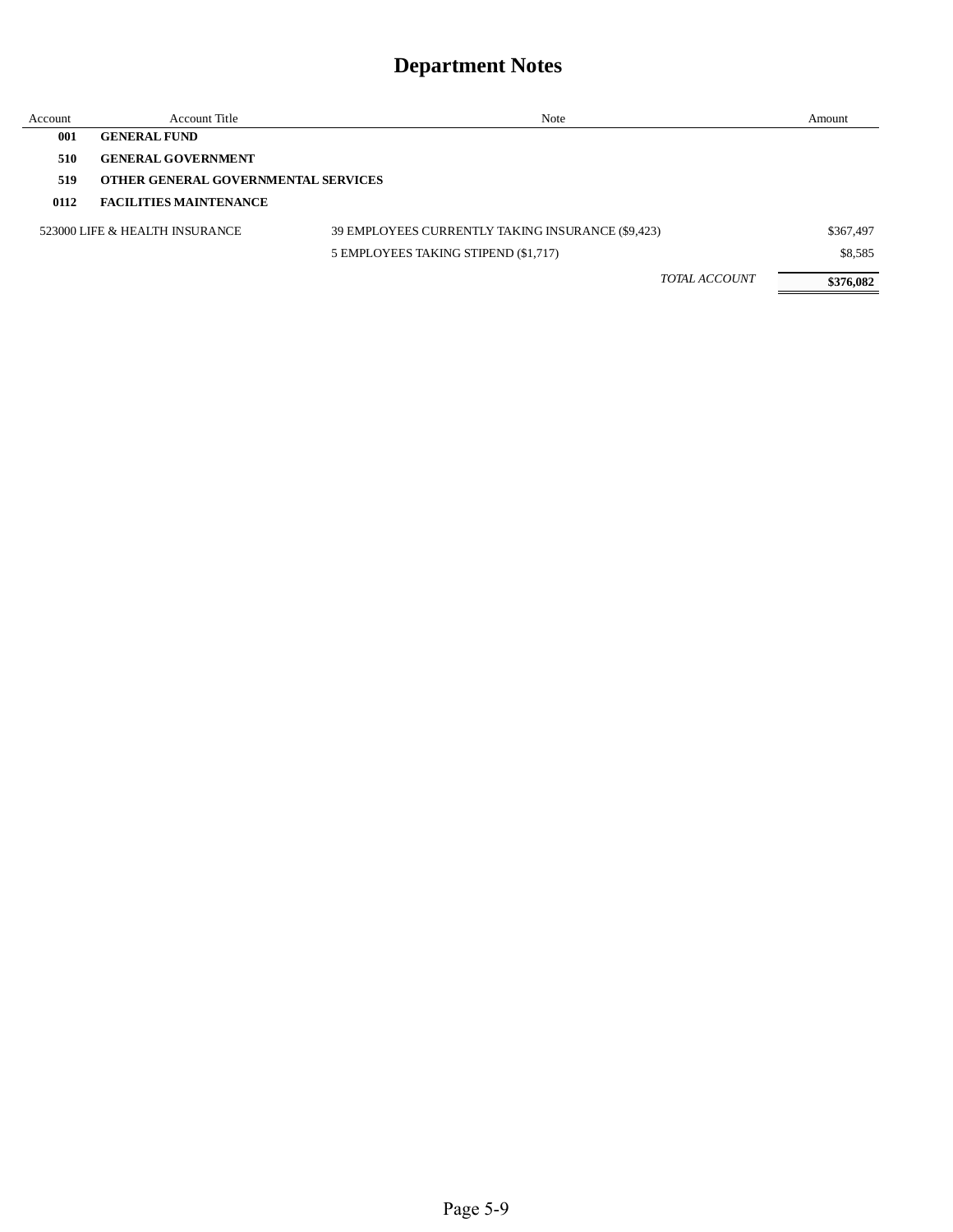| Account         | <b>Account Title</b>                | Note                                                   | Amount    |
|-----------------|-------------------------------------|--------------------------------------------------------|-----------|
| 001             | <b>GENERAL FUND</b>                 |                                                        |           |
| 510             | <b>GENERAL GOVERNMENT</b>           |                                                        |           |
| 519             | OTHER GENERAL GOVERNMENTAL SERVICES |                                                        |           |
| 0114            | <b>GEN SERV-OTHER</b>               |                                                        |           |
|                 | 531012 PS-APPRAISAL                 | VALUE ADJUSTMENT BOARD                                 | \$15,000  |
|                 |                                     | <b>TOTAL ACCOUNT</b>                                   | \$15,000  |
|                 | 531014 PS-LOBBYIST                  | ALCALDE & FAY $(\$5,000/MONTH + EXPENSES)$ 12-31-2010  | \$60,000  |
|                 |                                     | TOTAL ACCOUNT                                          | \$60,000  |
|                 | 531100 PS-CONSULTANT                | FIRST SOUTHWEST COMPANY (\$24,000/ANNUAL) 8-19-2010    | \$22,800  |
|                 |                                     | TOTAL ACCOUNT                                          | \$22,800  |
|                 | 532001 ACCOUNTING & AUDITING        | O'SULLIVAN-CREEL LLP (\$219,770)                       | \$138,113 |
|                 |                                     | TOTAL ACCOUNT                                          | \$138,113 |
|                 | 534003 CS-CONSULTING                | THE ADVOCACY GROUP (\$40,000/ANNUAL + EXP) 9-30-2010   | \$38,000  |
|                 |                                     | TOTAL ACCOUNT                                          | \$38,000  |
|                 | 534201 CS-BRINKS                    | BRINKS CRESTVIEW (\$495.20/MONTH)                      | \$5,942   |
|                 |                                     | BRINKS FORT WALTON BEACH (\$469.38/MONTH)              | \$5,633   |
|                 |                                     | BRINKS EGLIN AFB (\$482.05/MONTH)                      | \$5,785   |
|                 |                                     | 9.5% FUEL SURCHARGE (\$190.00/MONTH)                   | \$2,280   |
|                 |                                     | TOTAL ACCOUNT                                          | \$19,640  |
| 544610 R/L-LAND |                                     | SOVEREIGN SUBMERGED LAND LEASE-OKALOOSA ISLAND PIER    | \$3,500   |
|                 |                                     | OKALOOSA ISLAND PIER ENHANCED LEASE PAYMENT            | \$18,500  |
|                 |                                     | TOTAL ACCOUNT                                          | \$22,000  |
|                 | 549900 MISCELLANEOUS CHARGES        | EOG/OTTED QTI PROGRAM (BAE SYSTEMS TECHNICAL SERVICES) | \$10,200  |
|                 |                                     | EOG/OTTED QTI PROGRAM (CRESTVIEW AEROSPACE CORP)       | \$5,800   |
|                 |                                     | TOTAL ACCOUNT                                          | \$16,000  |
|                 | 554001 BOOK/PUB/SUB/MEMBERSHIPS     | NATIONAL ASSOCIATION OF COUNTIES (ANNUAL MEMBERSHIP)   | \$3,481   |
|                 |                                     | FLORIDA ASSOCIATION OF COUNTIES                        | \$23,516  |
|                 |                                     | <b>TOTAL ACCOUNT</b>                                   | \$26,997  |
|                 | 564103 COMPUTER EQUIPMENT           | COMPUTER REPLACEMENT PROGRAM                           | \$100,000 |
|                 |                                     | TOTAL ACCOUNT                                          | \$100,000 |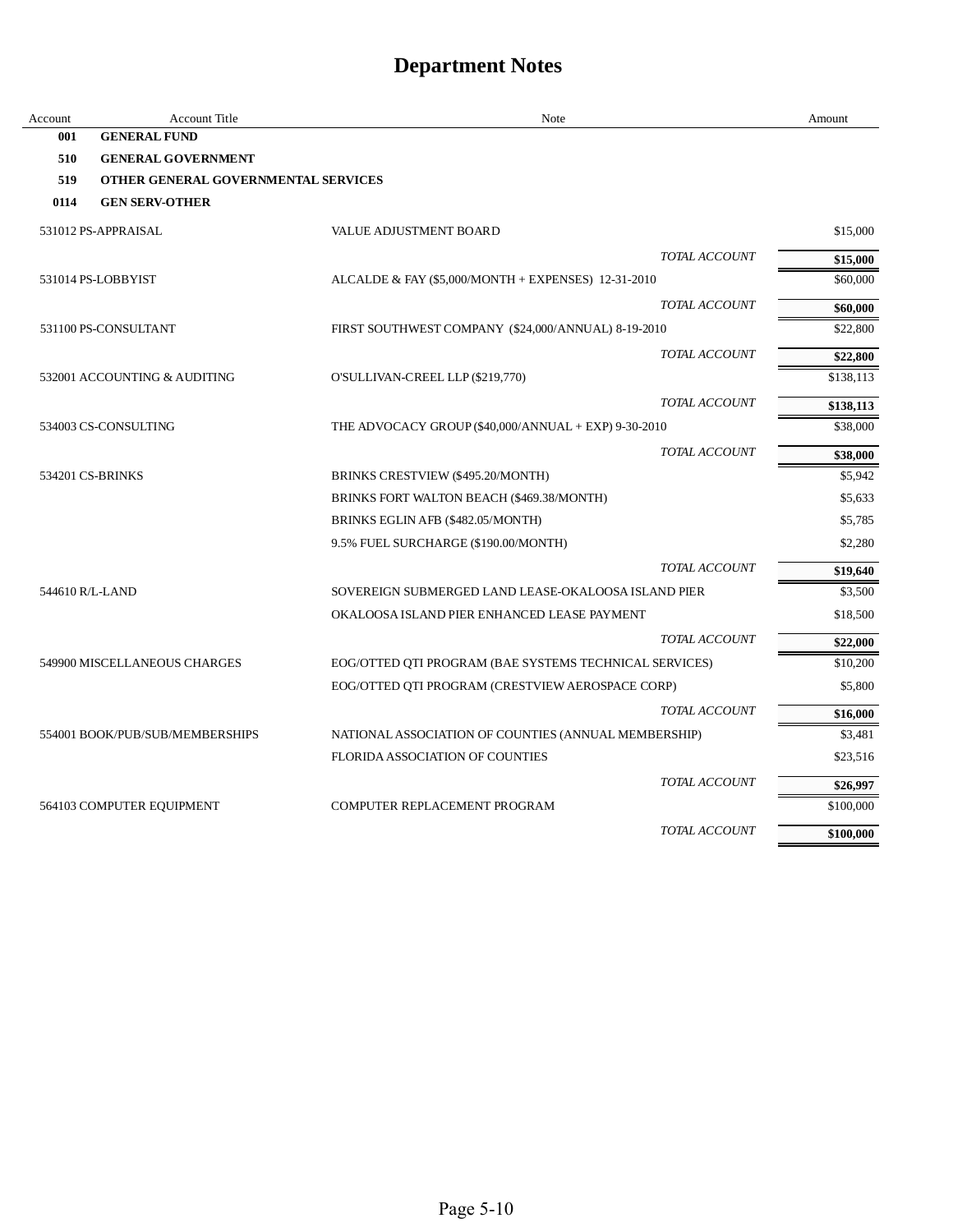| Account | <b>Account Title</b>                          | Note                                             |               | Amount   |
|---------|-----------------------------------------------|--------------------------------------------------|---------------|----------|
| 001     | <b>GENERAL FUND</b>                           |                                                  |               |          |
| 520     | <b>PUBLIC SAFETY</b>                          |                                                  |               |          |
| 525     | <b>EMERGENCY AND DISASTER RELIEF SERVICES</b> |                                                  |               |          |
| 0121    | <b>EMERGENCY MANAGEMENT</b>                   |                                                  |               |          |
|         | 523000 LIFE & HEALTH INSURANCE                | 1 EMPLOYEES CURRENTLY TAKING INSURANCE (\$9,423) |               | \$9,423  |
|         |                                               | 2 EMPLOYEES TAKING STIPEND (\$1,717)             |               | \$3,434  |
|         |                                               |                                                  | TOTAL ACCOUNT | \$12,857 |
|         | 540002 TRAVEL OUT-OF-COUNTY                   | HURRICANE AND FEPA CONFERENCES                   |               | \$500    |
|         |                                               |                                                  | TOTAL ACCOUNT | \$500    |
|         | 540005 TRAVEL LODGING EXPENSES                | HURRICANE AND FEPA CONFERENCES                   |               | \$500    |
|         |                                               |                                                  | TOTAL ACCOUNT | \$500    |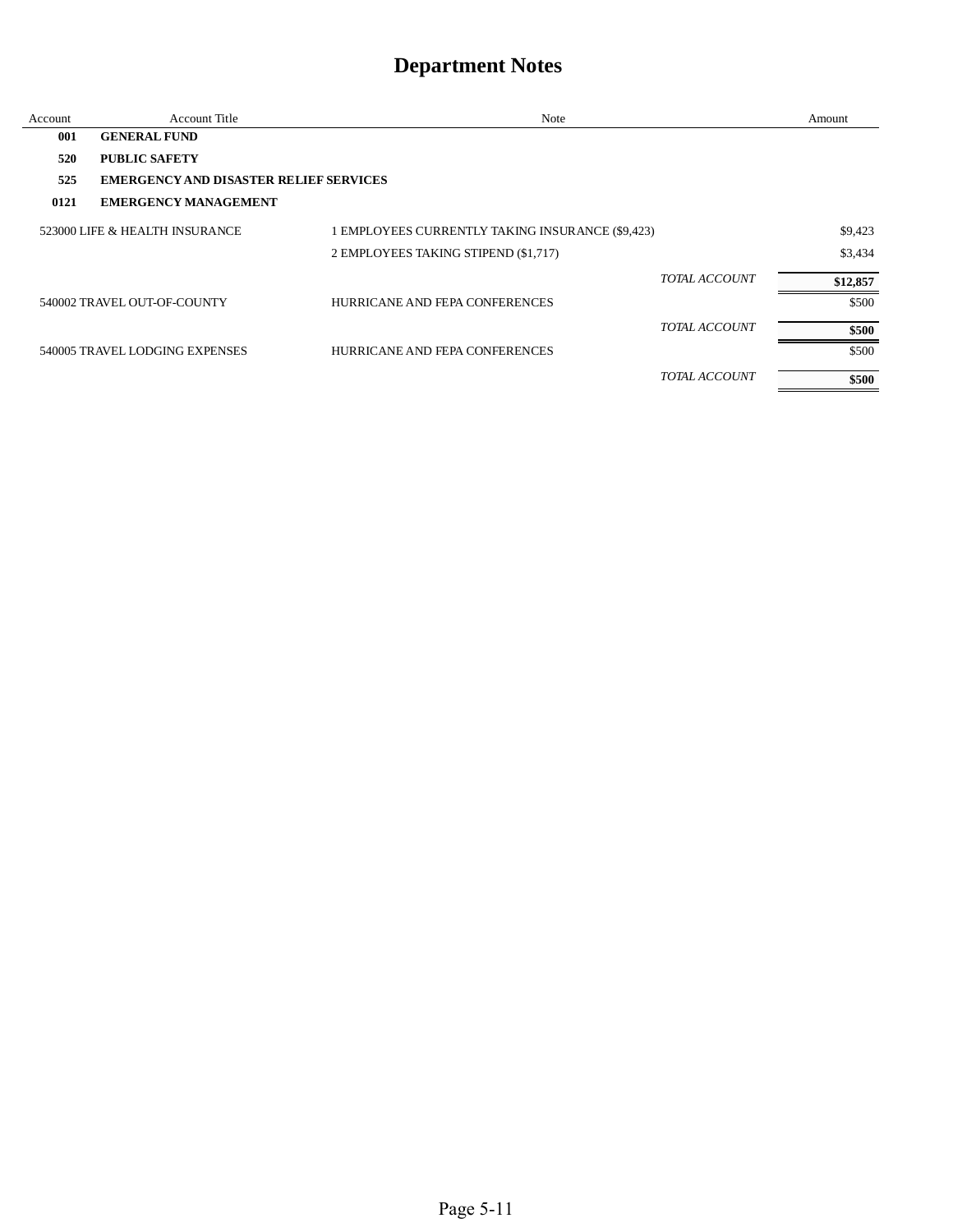| Account | Account Title                                 | Note                                              | Amount    |
|---------|-----------------------------------------------|---------------------------------------------------|-----------|
| 001     | <b>GENERAL FUND</b>                           |                                                   |           |
| 520     | <b>PUBLIC SAFETY</b>                          |                                                   |           |
| 525     | <b>EMERGENCY AND DISASTER RELIEF SERVICES</b> |                                                   |           |
| 0122    | <b>COUNTY WARNING POINT</b>                   |                                                   |           |
|         | 523000 LIFE & HEALTH INSURANCE                | 14 EMPLOYEES CURRENTLY TAKING INSURANCE (\$9,423) | \$131,922 |
|         |                                               | 2 EMPLOYEES TAKING STIPEND (\$1,717)              | \$3,434   |
|         |                                               | <b>TOTAL ACCOUNT</b>                              | \$135,356 |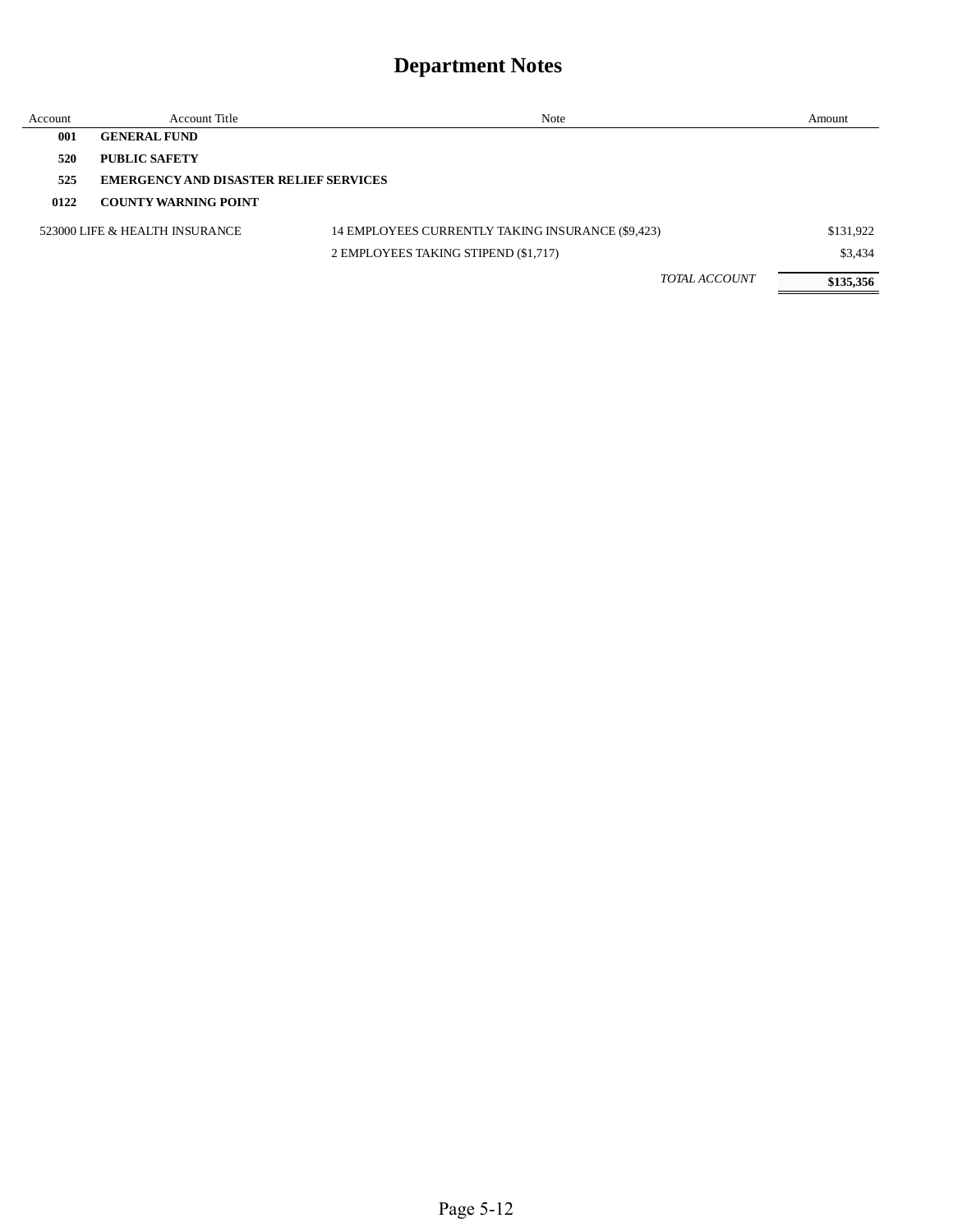| Account | <b>Account Title</b>           | Note                                                    | Amount  |
|---------|--------------------------------|---------------------------------------------------------|---------|
| 001     | <b>GENERAL FUND</b>            |                                                         |         |
| 520     | <b>PUBLIC SAFETY</b>           |                                                         |         |
| 524     | <b>PROTECTIVE INSPECTIONS</b>  |                                                         |         |
| 0124    | <b>CODE ENFORCEMENT</b>        |                                                         |         |
|         | 523000 LIFE & HEALTH INSURANCE | 1 EMPLOYEES CURRENTLY TAKING INSURANCE (\$9,423) 67%    | \$6,313 |
|         |                                | 2 EMPLOYEES TAKING STIPEND (\$1,717) SPLIT @ 67%        | \$2,301 |
|         |                                | TOTAL ACCOUNT                                           | \$8,614 |
|         | 540002 TRAVEL OUT-OF-COUNTY    | CONSTRUCTION LICENSING OFFICIALS ASSOCIATION OF FLORIDA | \$400   |
|         |                                | FLORIDA ASSOCIATION OF CODE ENFORCEMENT                 | \$300   |
|         |                                | TOTAL ACCOUNT                                           | \$700   |
|         | 540005 TRAVEL LODGING EXPENSES | CONSTRUCTION LICENSING OFFICIALS ASSOCIATION OF FLORIDA | \$750   |
|         |                                | FLORIDA ASSOCIATION OF CODE ENFORCEMENT                 | \$750   |
|         |                                | <b>TOTAL ACCOUNT</b>                                    | \$1,500 |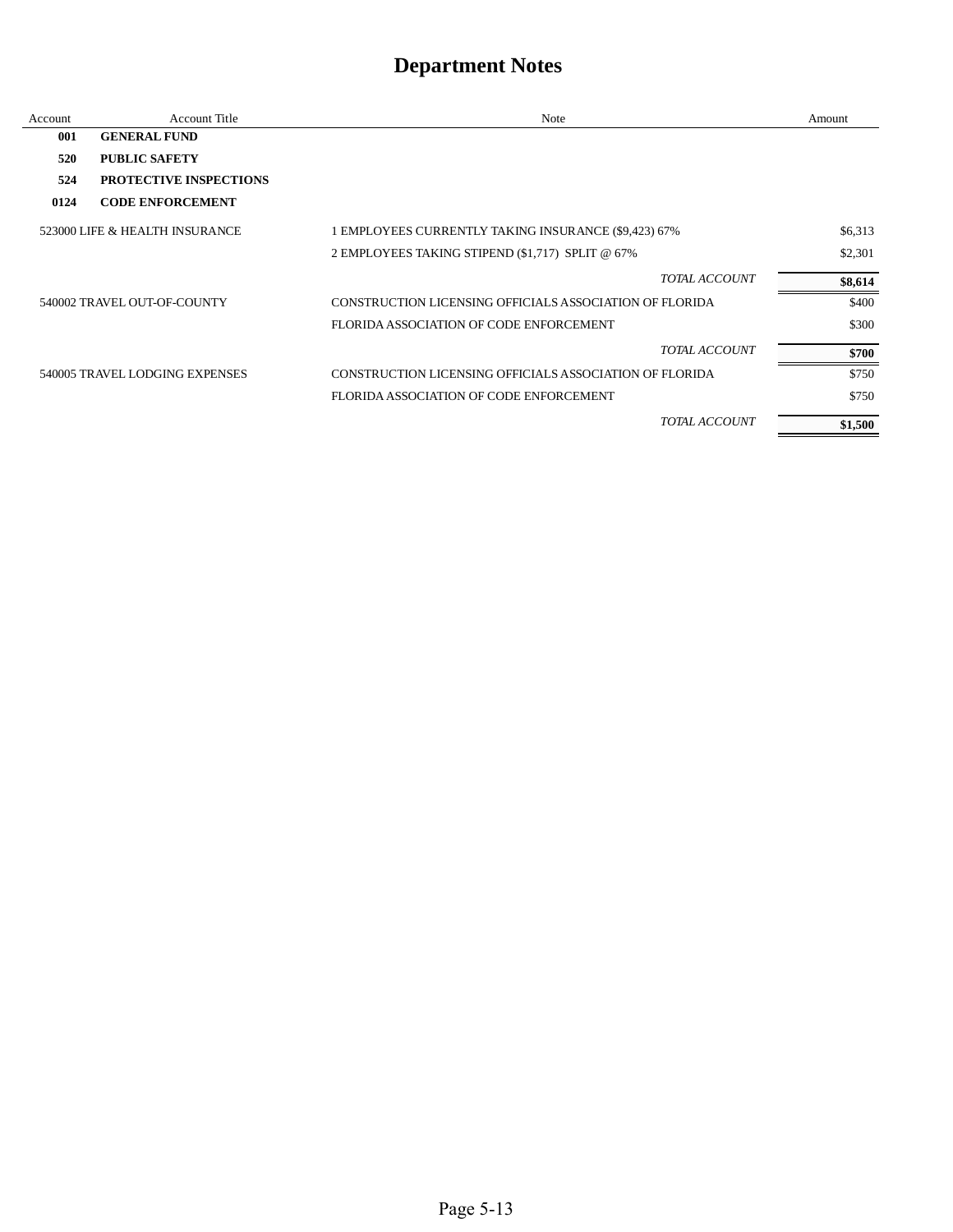| Account | Account Title                  | Note                                             | Amount   |
|---------|--------------------------------|--------------------------------------------------|----------|
| 001     | <b>GENERAL FUND</b>            |                                                  |          |
| 520     | <b>PUBLIC SAFETY</b>           |                                                  |          |
| 529     | <b>OTHER PUBLIC SAFETY</b>     |                                                  |          |
| 0125    | <b>BEACH SAFETY</b>            |                                                  |          |
|         | 523000 LIFE & HEALTH INSURANCE | 4 EMPLOYEES CURRENTLY TAKING INSURANCE (\$9,423) | \$37,692 |
|         |                                | 1 EMPLOYEES TAKING STIPEND (\$1,717)             | \$1,717  |
|         |                                | <b>TOTAL ACCOUNT</b>                             | \$39,409 |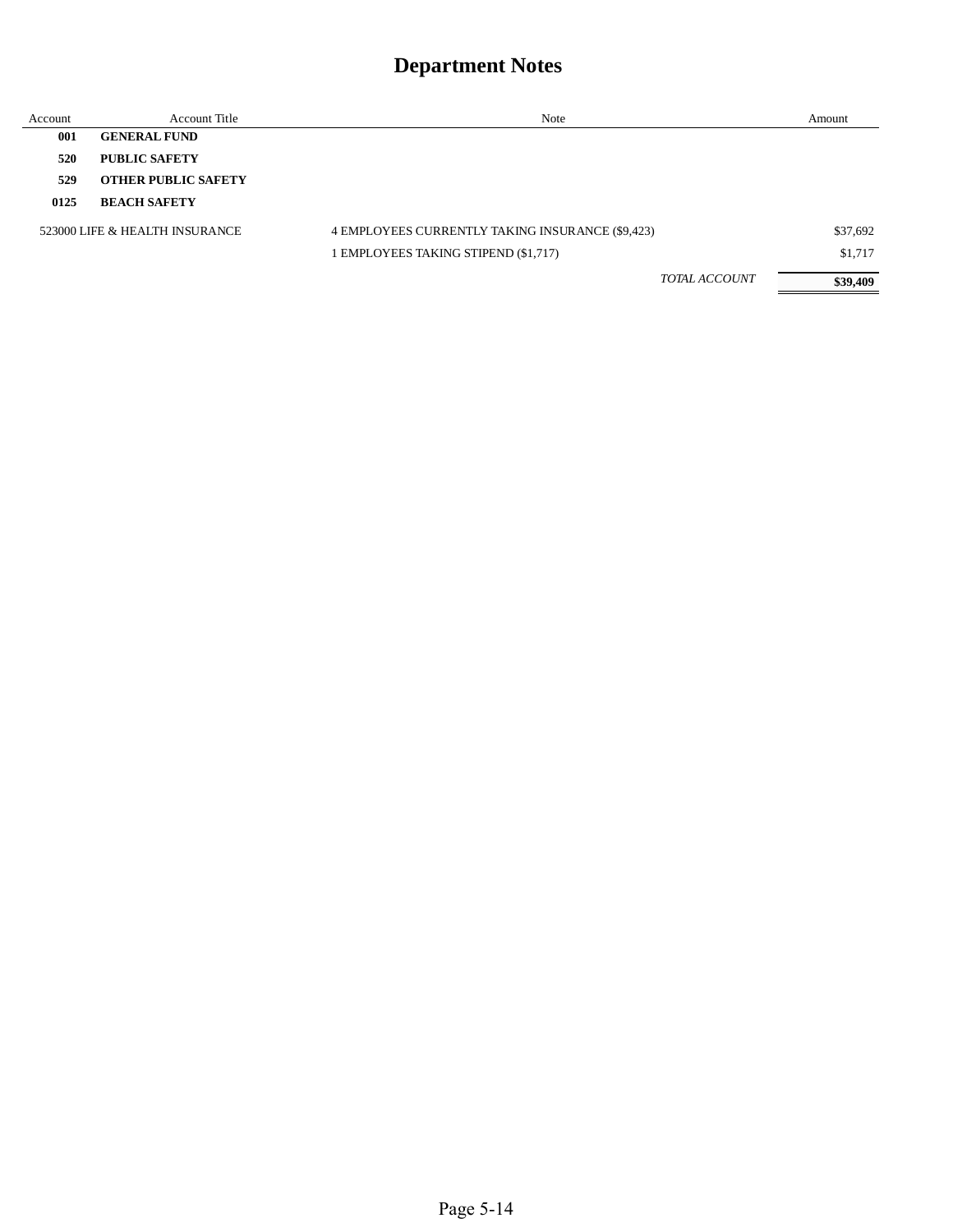| Account | <b>Account Title</b>               | <b>Note</b>                                       |                      | Amount      |
|---------|------------------------------------|---------------------------------------------------|----------------------|-------------|
| 001     | <b>GENERAL FUND</b>                |                                                   |                      |             |
| 520     | <b>PUBLIC SAFETY</b>               |                                                   |                      |             |
| 523     | <b>DETENTION AND/OR CORRECTION</b> |                                                   |                      |             |
| 0126    | <b>CORRECTIONS DEPARTMENT</b>      |                                                   |                      |             |
|         | 512010 SALARIES/WAGES-FULL-TIME    | SPLIT CLASS 1445 105 WITH DEPT 1024 (PB) 90%      |                      | ( \$41,466) |
|         |                                    | ADD 5 CLASS 4020 @ 34,638.24                      |                      | \$173,191   |
|         |                                    |                                                   | TOTAL ACCOUNT        | \$131,725   |
|         | 523000 LIFE & HEALTH INSURANCE     | 95 EMPLOYEES CURRENTLY TAKING INSURANCE (\$9,308) |                      | \$884,260   |
|         |                                    | 29 EMPLOYEES TAKING STIPEND (\$1,602)             |                      | \$46,458    |
|         |                                    | 5 EMPLOYEES NEW (\$9,308)                         |                      | \$46,540    |
|         |                                    |                                                   | TOTAL ACCOUNT        | \$977,258   |
|         | 534203 CS-FOOD SERVICES            | ANNUAL CONTRACT WITH INMATE FOOD SERVICE PROVIDER |                      | \$516,000   |
|         |                                    |                                                   | <b>TOTAL ACCOUNT</b> | \$516,000   |
|         | 534900 CS-OTHER                    | <b>JUSTICE BENEFITS FOR SCAAP</b>                 |                      | \$4,500     |
|         |                                    |                                                   | TOTAL ACCOUNT        | \$4,500     |
|         | 564202 PUBLIC SAFETY EQUIP         | DENTAL X-RAY (REPLACEMENT)                        |                      | \$4,500     |
|         |                                    |                                                   | TOTAL ACCOUNT        | \$4,500     |
|         | 564203 COMPUTER EQUIPMENT          | PRINTER FOR ARC                                   |                      | \$3,000     |
|         |                                    |                                                   | TOTAL ACCOUNT        | \$3,000     |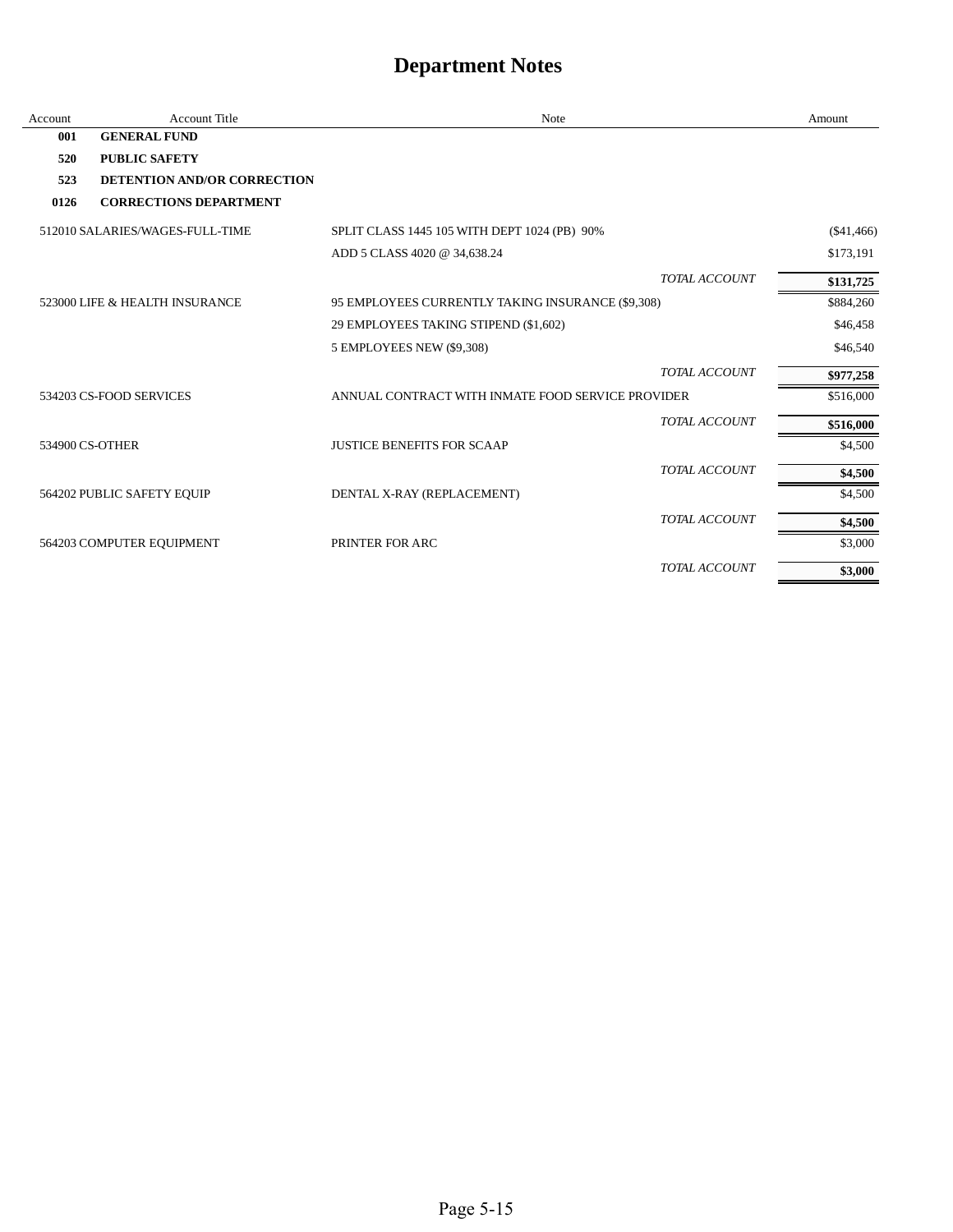| Account | Account Title                               | Note                                                  | Amount |
|---------|---------------------------------------------|-------------------------------------------------------|--------|
| 001     | <b>GENERAL FUND</b>                         |                                                       |        |
| 530     | PHYSICAL ENVIRONMENT                        |                                                       |        |
| 537     | <b>CONSERVATION AND RESOURCE MANAGEMENT</b> |                                                       |        |
| 0130    | <b>AGRICULTURE EXTENSION</b>                |                                                       |        |
|         | 540001 TRAVEL IN-COUNTY                     | MONTHLY TRAVEL FOR 6 AGENTS - UF REIMBURSES A PORTION |        |
|         |                                             | TOTAL ACCOUNT                                         |        |
|         | 540002 TRAVEL OUT-OF-COUNTY                 | NATIONAL EXT ASSOCIATION FAMILY & CONSUMER SCIENCES   | \$200  |
|         |                                             | NATIONAL EXT 4-H ASSOCIATION                          | \$200  |
|         |                                             | NATIONAL ASSOCIATION OF COUNTY AGRICULTURAL AGENTS    | \$200  |
|         |                                             | FLORIDA ASSOCIATION OF EXTENSION PROFESSIONALS        | \$200  |
|         |                                             | <b>TOTAL ACCOUNT</b>                                  | \$800  |
|         | 540005 TRAVEL LODGING EXPENSES              | NATIONAL AGRICULTURE AGENTS ASSOCIATION MEETING       | \$200  |
|         |                                             | FLORIDA ASSOCIATION OF EXTENSION PROFESSIONALS        | \$200  |
|         |                                             | NATIONAL ASSOCIATION OF EXTENSION & CONSUMER SCIENCES | \$200  |
|         |                                             | NATIONAL EXTENSION 4-H ASSOCIATION                    | \$200  |
|         |                                             | <b>TOTAL ACCOUNT</b>                                  | \$800  |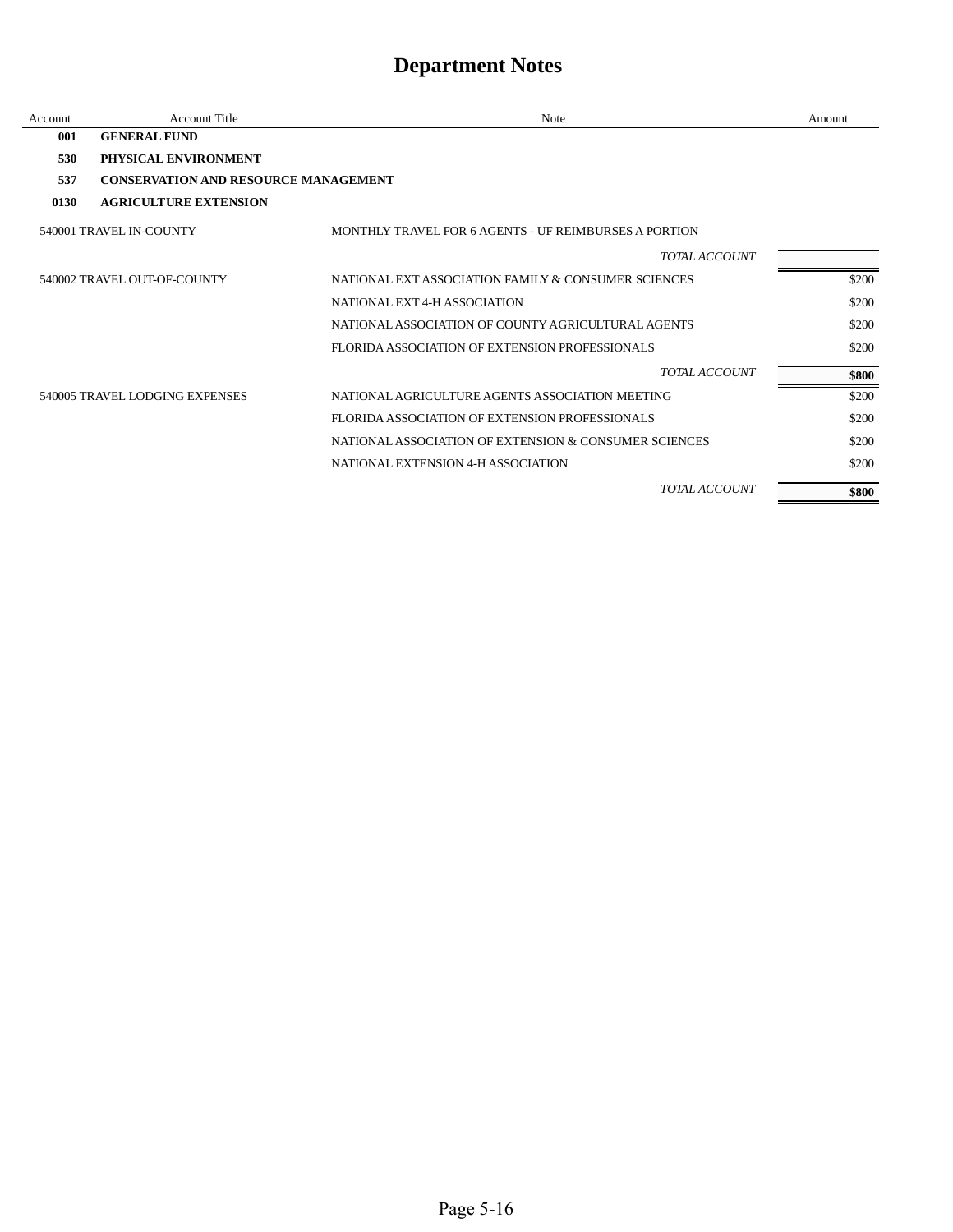| Account | <b>Account Title</b>             | Note                                                  | Amount   |
|---------|----------------------------------|-------------------------------------------------------|----------|
| 001     | <b>GENERAL FUND</b>              |                                                       |          |
| 540     | <b>TRANSPORTATION</b>            |                                                       |          |
| 544     | <b>TRANSIT SYSTEMS</b>           |                                                       |          |
| 0140    | <b>COORDINATE TRANSPORTATION</b> |                                                       |          |
|         | 582402 TRNSP DISADV COORD OFFICE | TRANSPORTATION DISADVANTAGED (TD) GRANT:              |          |
|         |                                  | \$25,000 SUPPLEMENT TO TD GRANT (\$379,414), PROVIDES |          |
|         |                                  | PARATRANSIT TRIPS.                                    | \$25,000 |
|         |                                  | <b>TOTAL ACCOUNT</b>                                  | \$25,000 |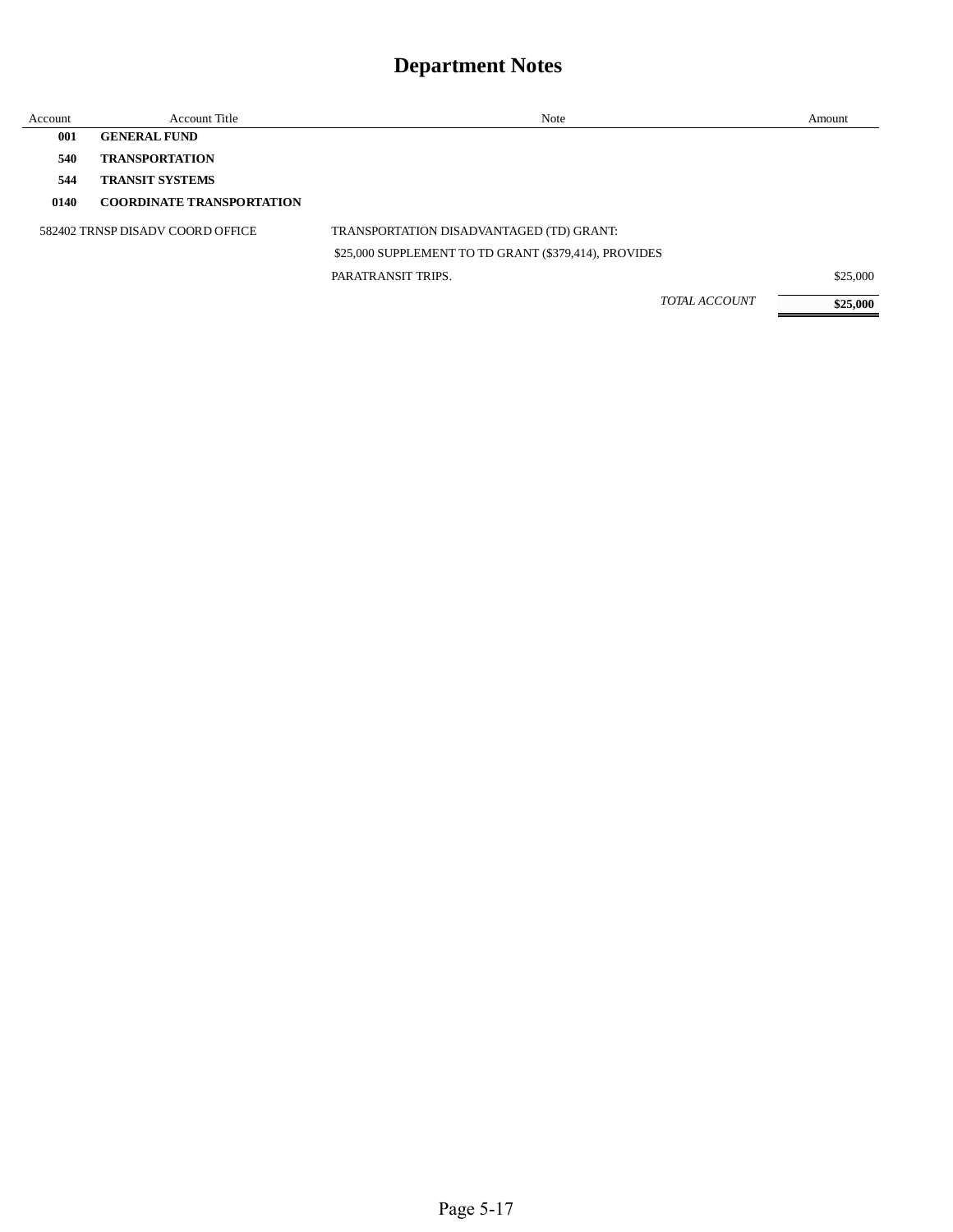| Account          | Account Title                   | Note                                                  | Amount    |
|------------------|---------------------------------|-------------------------------------------------------|-----------|
| 001              | <b>GENERAL FUND</b>             |                                                       |           |
| 540              | <b>TRANSPORTATION</b>           |                                                       |           |
| 544              | <b>TRANSIT SYSTEMS</b>          |                                                       |           |
| 0141             | <b>COMMUNITY TRANSIT (WAVE)</b> |                                                       |           |
| 534410 CS-O.C.T. |                                 | FORT WALTON BEACH ROUTES 1,2,3 & 4 OPERATION EXP      | \$180,775 |
|                  |                                 | <b>EXPRESS ROUTE 14</b>                               | \$45,000  |
|                  |                                 | <b>CRESTVIEW ROUTES 11 &amp; 12</b>                   | \$65,000  |
|                  |                                 | <b>TOTAL FIXED ROUTE ASSISTANCE</b>                   |           |
|                  |                                 | ESTIMATED \$1.1M OPERATING SUPPLEMENTED BY FTA & FDOT |           |
|                  |                                 | TOTAL ACCOUNT                                         | \$290,775 |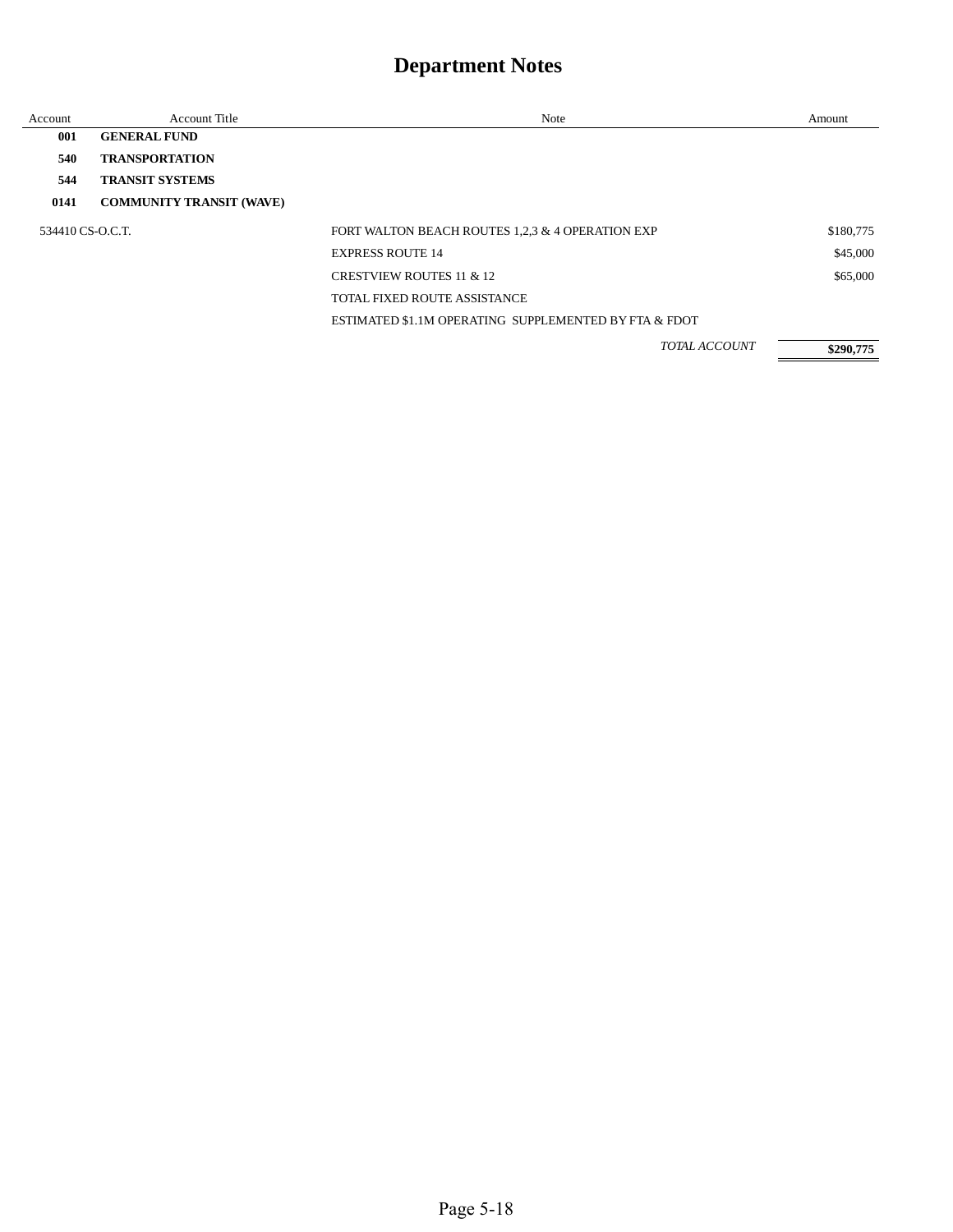| Account | <b>Account Title</b>             |                    | Note |               | Amount    |
|---------|----------------------------------|--------------------|------|---------------|-----------|
| 001     | <b>GENERAL FUND</b>              |                    |      |               |           |
| 550     | <b>ECONOMIC ENVIRONMENT</b>      |                    |      |               |           |
| 552     | <b>INDUSTRY DEVELOPMENT</b>      |                    |      |               |           |
| 0150    | <b>GEN SERV-INDUSTRY DEVELOP</b> |                    |      |               |           |
|         | 581501 FORT WALTON BEACH CRA     | ORIGINAL           |      |               | \$441,240 |
|         |                                  | <b>EXPANDED</b>    |      |               | \$109,483 |
|         |                                  |                    |      | TOTAL ACCOUNT | \$550,723 |
|         | 581503 DESTIN RDA                | <b>TOWN CENTER</b> |      |               | \$311,782 |
|         |                                  | <b>HARBOR</b>      |      |               | \$189,777 |
|         |                                  |                    |      | TOTAL ACCOUNT | \$501,559 |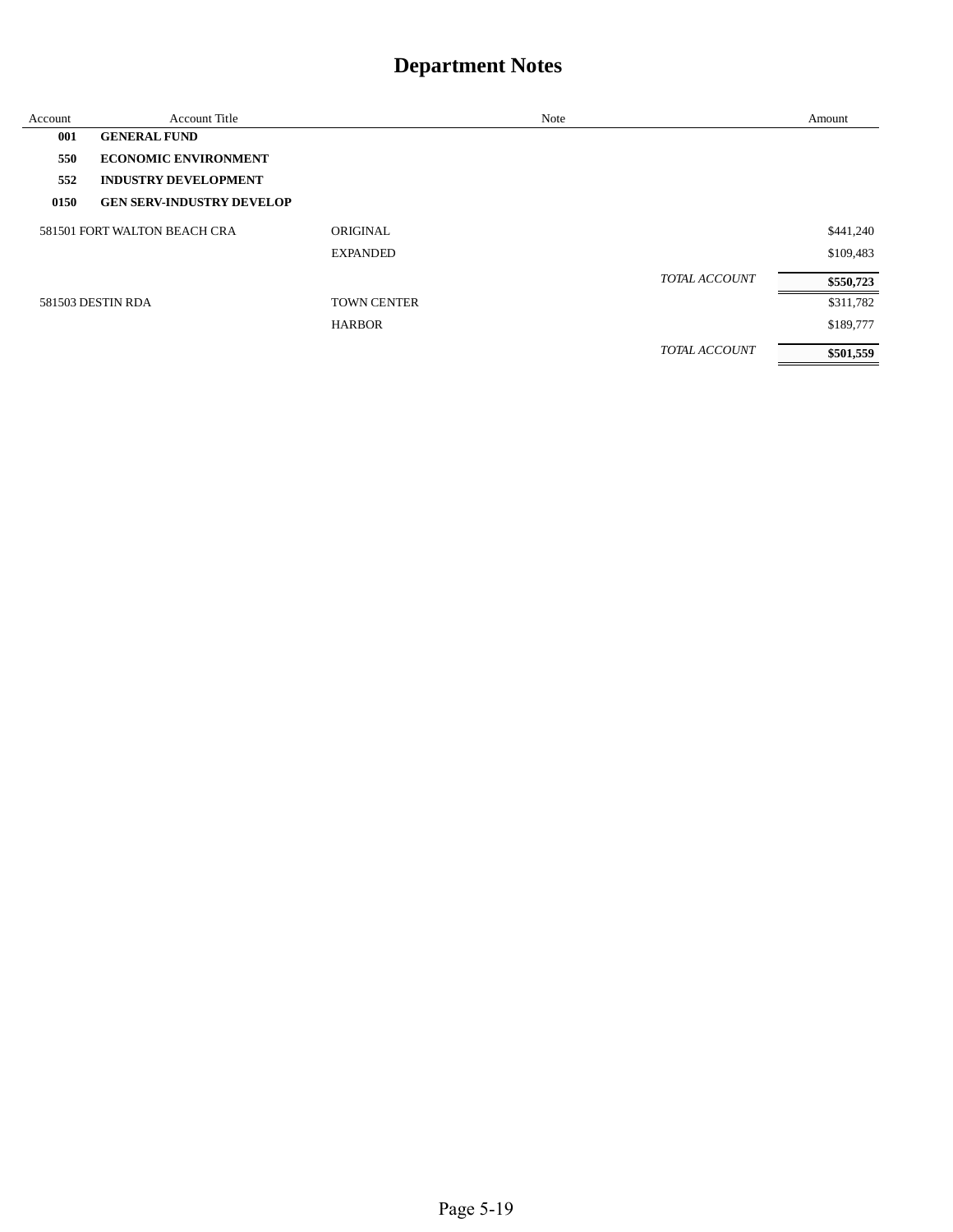| Account | Account Title                  | Note                                                  | Amount  |
|---------|--------------------------------|-------------------------------------------------------|---------|
| 001     | <b>GENERAL FUND</b>            |                                                       |         |
| 550     | <b>ECONOMIC ENVIRONMENT</b>    |                                                       |         |
| 553     | <b>VETERAN'S SERVICES</b>      |                                                       |         |
| 0151    | <b>VETERANS SERVICE</b>        |                                                       |         |
|         | 523000 LIFE & HEALTH INSURANCE | 3 EMPLOYEES TAKING STIPEND (\$1,717)                  | \$5,151 |
|         |                                | TOTAL ACCOUNT                                         | \$5,151 |
|         | 534900 CS-OTHER                | VETERANS INFORMATION MANAGEMENT SYSTEM MAINT CONTRACT | \$700   |
|         |                                | TOTAL ACCOUNT                                         | \$700   |
|         | 540002 TRAVEL OUT-OF-COUNTY    | OCT TRAINING CONF-CLEARWATER-PER DIEM (6 DAYS)        | \$195   |
|         |                                | MAY TRAINING CONF-COCOA BCH-PER DIEM (6 DAYS)         | \$195   |
|         |                                | <b>TOTAL ACCOUNT</b>                                  | \$390   |
|         | 540005 TRAVEL LODGING EXPENSES | OCT TRAINING CONF LODGING-CLEARWATER (109 X 5 NIGHTS) | \$545   |
|         |                                | MAY RECERT CONF LODGING-COCOA BCH (106 X 5 NIGHTS)    | \$530   |
|         |                                | <b>TOTAL ACCOUNT</b>                                  | \$1,075 |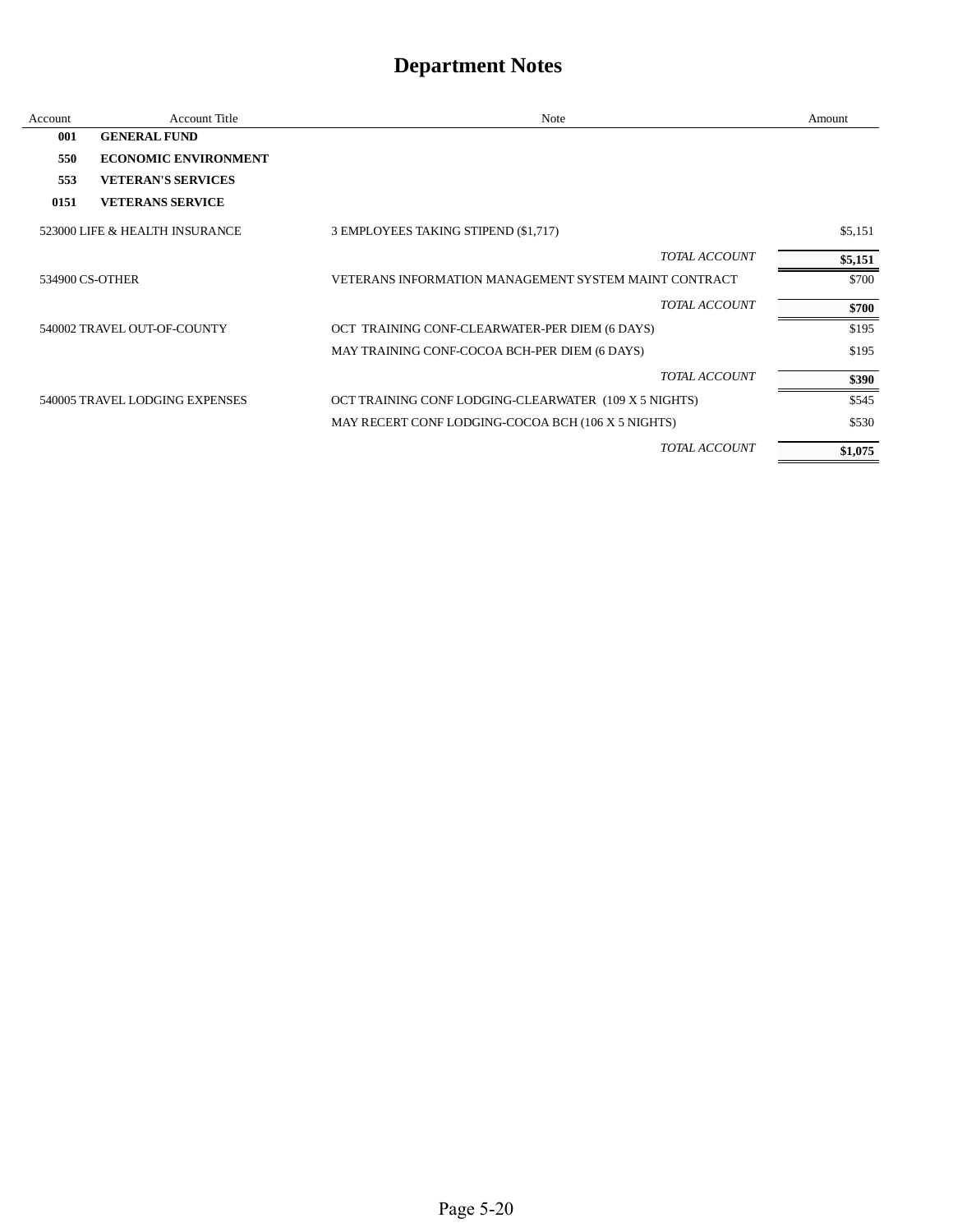| Account | Account Title               | Note                                      |                      | Amount   |
|---------|-----------------------------|-------------------------------------------|----------------------|----------|
| 001     | <b>GENERAL FUND</b>         |                                           |                      |          |
| 570     | <b>CULTURE/RECREATION</b>   |                                           |                      |          |
| 572     | <b>PARKS AND RECREATION</b> |                                           |                      |          |
| 0170    | <b>COUNTY PARKS</b>         |                                           |                      |          |
|         | 534500 CS-PERSONNEL         | INMATE CREW FOREMAN #1 (35% OF \$62,000)  |                      | \$21,700 |
|         |                             | INMATE CREW FOREMAN # 2 (35% OF \$62,000) |                      | \$21,700 |
|         |                             |                                           | <b>TOTAL ACCOUNT</b> | \$43,400 |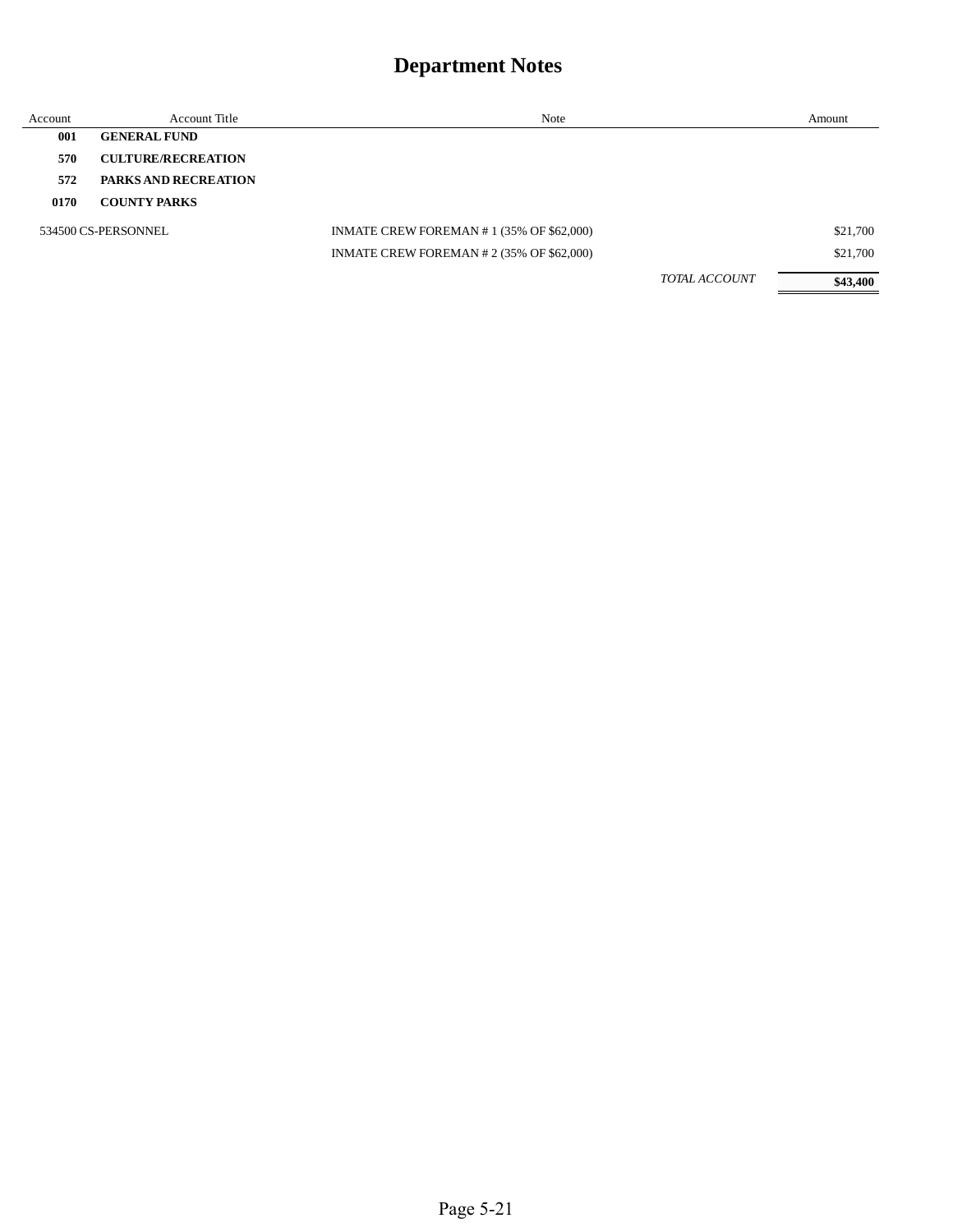| Account | <b>Account Title</b>           | Note                                        |                      | Amount  |
|---------|--------------------------------|---------------------------------------------|----------------------|---------|
| 001     | <b>GENERAL FUND</b>            |                                             |                      |         |
| 570     | <b>CULTURE/RECREATION</b>      |                                             |                      |         |
| 571     | <b>LIBRARIES</b>               |                                             |                      |         |
| 0171    | <b>LIBRARY COOPERATIVE</b>     |                                             |                      |         |
|         | 534500 CS-PERSONNEL            | SIRSI TECHNICAL ASSISTANCE                  |                      | \$1,000 |
|         |                                |                                             | <b>TOTAL ACCOUNT</b> | \$1,000 |
|         | 534900 CS-OTHER                | <b>INTER-LIBRARY COURIER SERVICE</b>        |                      | \$9,950 |
|         |                                |                                             | <b>TOTAL ACCOUNT</b> | \$9,950 |
|         | 540002 TRAVEL OUT-OF-COUNTY    | <b>STATE LIBRARY CONFERENCE</b>             |                      | \$750   |
|         |                                | VISITS TO TALLAHASSEE, LEGISLATORS          |                      | \$250   |
|         |                                |                                             | TOTAL ACCOUNT        | \$1,000 |
|         | 540005 TRAVEL LODGING EXPENSES | 5 NIGHTS HOTEL FOR STATE LIBRARY CONFERENCE |                      | \$1,000 |
|         |                                |                                             | TOTAL ACCOUNT        | \$1,000 |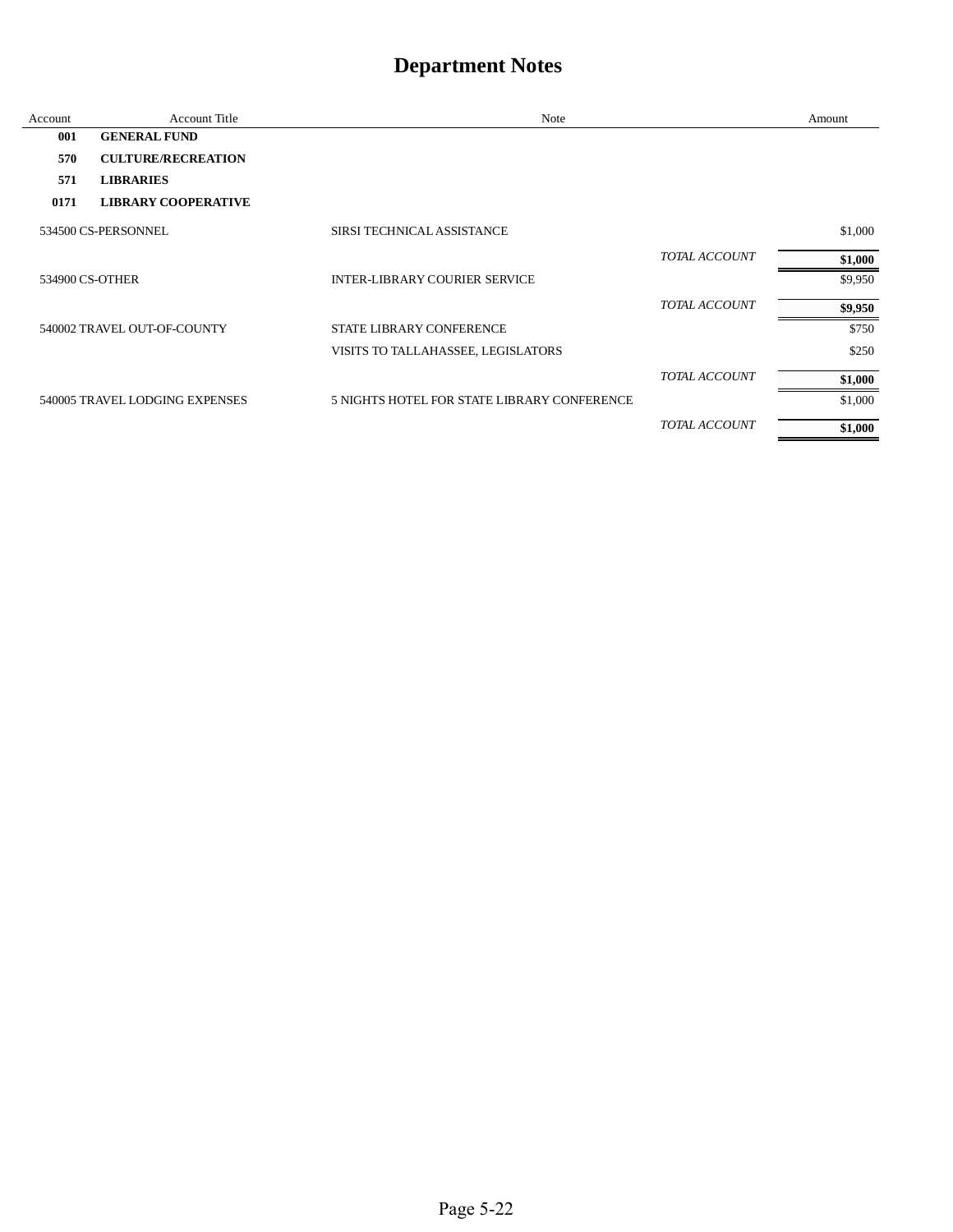| Account | <b>Account Title</b>                    | Note                                                  | Amount    |
|---------|-----------------------------------------|-------------------------------------------------------|-----------|
| 101     | <b>COUNTY TRANSPORTATION TRUST FUND</b> |                                                       |           |
| 540     | <b>TRANSPORTATION</b>                   |                                                       |           |
| 541     | <b>ROAD AND STREET FACILITIES</b>       |                                                       |           |
| 1001    | <b>ENGINEERING DEPARTMENT</b>           |                                                       |           |
|         | 523000 LIFE & HEALTH INSURANCE          | 11 EMPLOYEES CURRENTLY TAKING INSURANCE (\$9,423)     | \$103,653 |
|         |                                         | 2 EMPLOYEES SPLIT (\$4,711.50)                        | \$9,423   |
|         |                                         | 2 EMPLOYEES TAKING STIPEND (\$1,717)                  | \$3,434   |
|         |                                         | TOTAL ACCOUNT                                         | \$116,510 |
|         | 540001 TRAVEL IN-COUNTY                 | TRANSPONDERS FOR MID BAY TOLL                         | \$200     |
|         |                                         | TOTAL ACCOUNT                                         | \$200     |
|         | 540002 TRAVEL OUT-OF-COUNTY             | CONTINUED EDUCATION REQUIREMENTS FOR 3 ENGINEERS      | \$300     |
|         |                                         | CONTINUED EDUCATION REQUIREMENTS FOR SURVEYOR         | \$150     |
|         |                                         | DENSITY GUAGE CERTIFICATION REQUIRMENTS               | \$150     |
|         |                                         | EROSION CONTROL, ASPHALT, EARTHWORK CERTIFICATIONS -  | \$400     |
|         |                                         | (4 PEOPLE)                                            |           |
|         |                                         | TOTAL ACCOUNT                                         | \$1,000   |
|         | 540005 TRAVEL LODGING EXPENSES          | TRAVEL REQUIREMENTS FOR CERTIFICATION OF 3 ENGINEERS  | \$450     |
|         |                                         | TRAVEL REQUIREMENTS FOR CERTIFICATION OF SURVEYOR     | \$300     |
|         |                                         | TRAVEL NEEDS FOR DENSITY GAUGE CERTIFICATIONS         | \$400     |
|         |                                         | TRAVEL FOR EROSION CONTROL, ASPHALT, EARTHWORK CERTS. | \$500     |
|         |                                         | $-$ (4 PEOPLE)                                        |           |
|         |                                         | <b>TOTAL ACCOUNT</b>                                  | \$1,650   |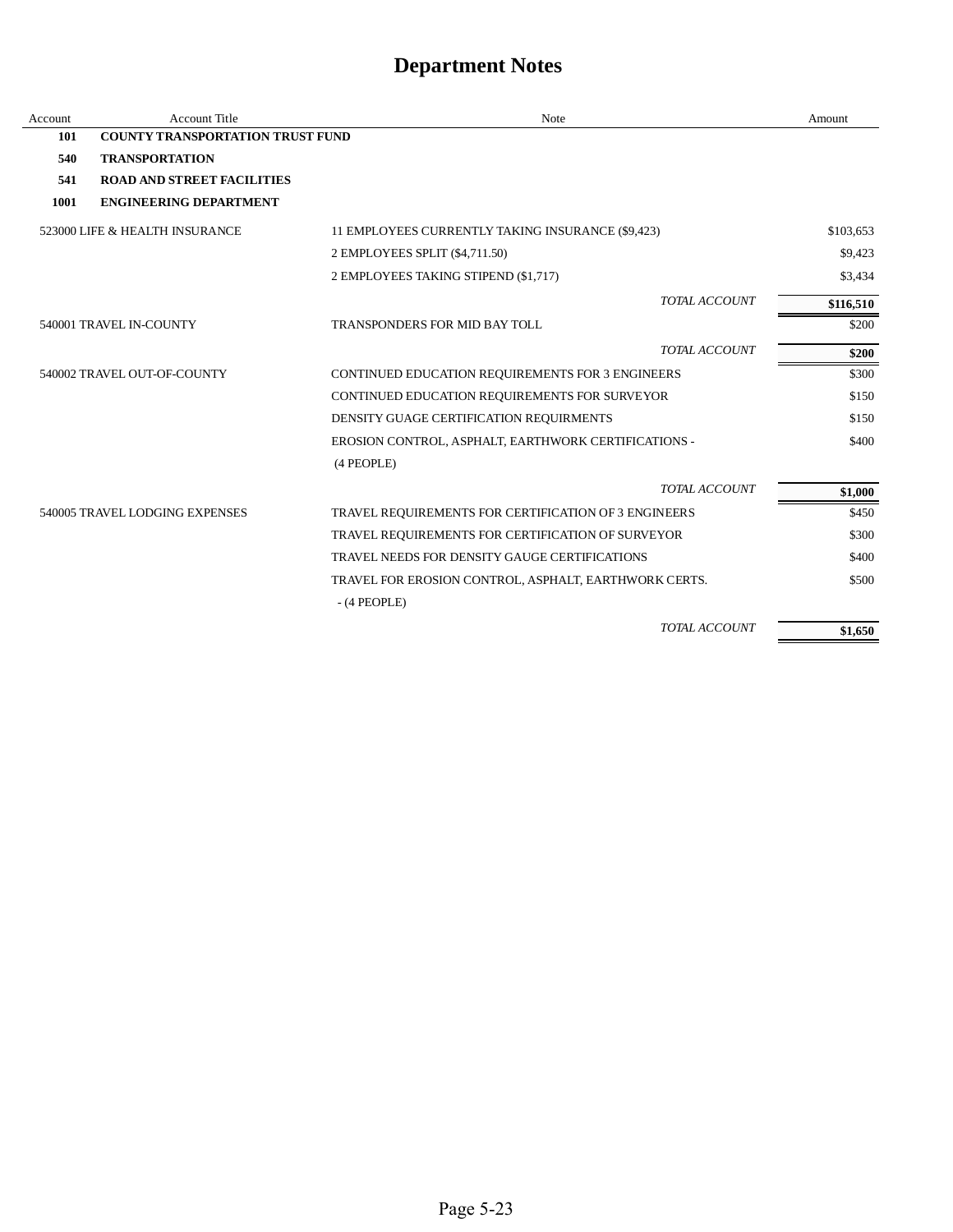| Account | <b>Account Title</b>                    | <b>Note</b>                                          |                      | Amount    |
|---------|-----------------------------------------|------------------------------------------------------|----------------------|-----------|
| 101     | <b>COUNTY TRANSPORTATION TRUST FUND</b> |                                                      |                      |           |
| 540     | <b>TRANSPORTATION</b>                   |                                                      |                      |           |
| 541     | <b>ROAD AND STREET FACILITIES</b>       |                                                      |                      |           |
| 1002    | <b>ROAD DEPARTMENT</b>                  |                                                      |                      |           |
|         | 523000 LIFE & HEALTH INSURANCE          | 79 EMPLOYEES CURRENTLY TAKING INSURANCE (\$9,423)    |                      | \$744,417 |
|         |                                         | 6 EMPLOYEES SPLIT (\$4,711.50)                       |                      | \$28,269  |
|         |                                         | 10 EMPLOYEES TAKING STIPEND (\$1,717)                |                      | \$17,170  |
|         |                                         |                                                      | TOTAL ACCOUNT        | \$789,856 |
|         | 534500 CS-PERSONNEL                     | ANNUAL CONTRACT WITH OCI FOR 2 CORRECTIONAL OFFICERS |                      | \$116,008 |
|         |                                         | THESE PERSONNEL SUPERVISE TWO INMATE WORK CREWS      |                      |           |
|         |                                         | THE MAJORITY OF THE COST INCREASE IN THE INCREASE IN |                      |           |
|         |                                         | HEALTH CARE BENEFITS.                                |                      |           |
|         |                                         |                                                      | <b>TOTAL ACCOUNT</b> | \$116,008 |
|         | 534900 CS-OTHER                         | <b>ARCHEOLOGICAL REVIEWS</b>                         |                      | \$1,000   |
|         |                                         | PERMIT COSTS                                         |                      | \$500     |
|         |                                         |                                                      | TOTAL ACCOUNT        | \$1,500   |
|         | 564402 TRANSPORTATION EQUIP             | WALK BEHIND MOWER FOR HEAVY VEGETATION               |                      | \$3,200   |
|         |                                         |                                                      | TOTAL ACCOUNT        | \$3,200   |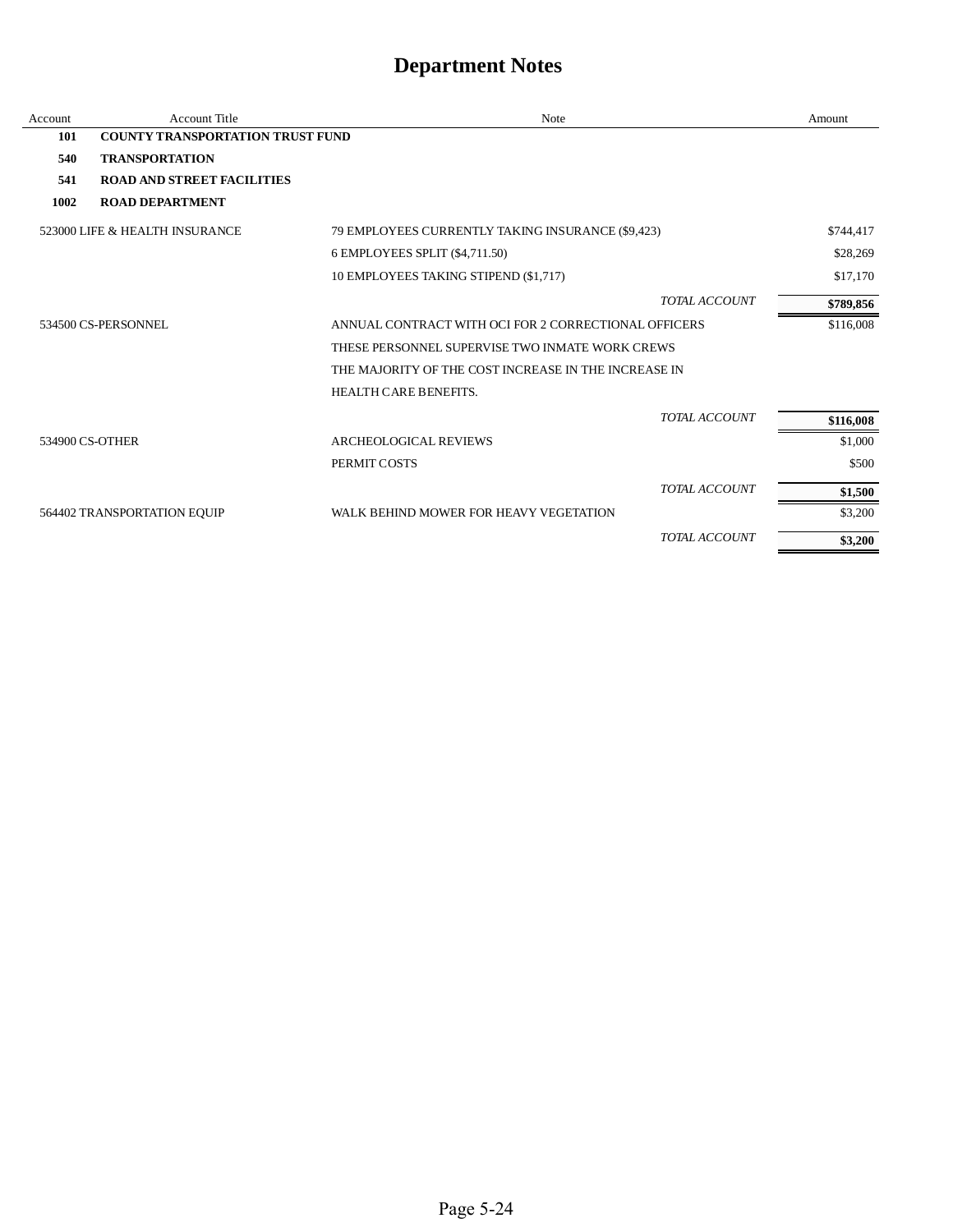| Account | <b>Account Title</b>                    |                                                      | Note     |                      | Amount   |
|---------|-----------------------------------------|------------------------------------------------------|----------|----------------------|----------|
| 101     | <b>COUNTY TRANSPORTATION TRUST FUND</b> |                                                      |          |                      |          |
| 540     | <b>TRANSPORTATION</b>                   |                                                      |          |                      |          |
| 541     | <b>ROAD AND STREET FACILITIES</b>       |                                                      |          |                      |          |
| 1003    | <b>TRAFFIC SIGNAL MAINTENANC</b>        |                                                      |          |                      |          |
|         | 523000 LIFE & HEALTH INSURANCE          | 3 EMPLOYEES CURRENTLY TAKING INSURANCE (\$9,423)     |          |                      | \$28,269 |
|         |                                         | 2 EMPLOYEES TAKING STIPEND (\$1,717)                 |          |                      | \$3,434  |
|         |                                         |                                                      |          | TOTAL ACCOUNT        | \$31,703 |
|         | 534900 CS-OTHER                         | UTILITY LINE SPOTS                                   |          |                      | \$4,000  |
|         |                                         | CSX MAINTENANCE FEE 10 RR CROSSINGS 1,600 EA         |          |                      | \$16,000 |
|         |                                         |                                                      |          | TOTAL ACCOUNT        | \$20,000 |
|         | 540002 TRAVEL OUT-OF-COUNTY             | PER DIEM 2 PEOPLE 1 TECH SCHOOL 3 DAYS = 6X50        |          |                      | \$300    |
|         |                                         | PER DIEM 1 ENG 3 PROF ENG MEETINGS 3 DAYS = $9 X 50$ |          |                      | \$450    |
|         |                                         |                                                      |          | TOTAL ACCOUNT        | \$750    |
|         | 540005 TRAVEL LODGING EXPENSES          | AVG \$100 PER NIGHT 2 TECHS 1 EVENT 3 DAYS           |          |                      | \$600    |
|         |                                         | AVG \$145 PER NIGHT 1 ENG 3 EVENTS 3 DAYS            |          |                      | \$1,300  |
|         |                                         |                                                      |          | TOTAL ACCOUNT        | \$1,900  |
|         | 563480 TRAFFIC MAIN INFRASTRUCT         | ITS CAMERA COMM EQUIP                                | 4 @ 2000 |                      | \$8,000  |
|         |                                         | FIELD COMM ETHERNET                                  | 3 @ 1100 |                      | \$3,300  |
|         |                                         | NAZTEC TRAFFIC CONTROLLER                            | 3 @ 2800 |                      | \$8,400  |
|         |                                         | CONTROLLER CONFLICT MONITOR 5 @ 1000                 |          |                      | \$5,000  |
|         |                                         | FIELD CONTROLLER CABINET                             | 1 @ 7500 |                      | \$7,500  |
|         |                                         |                                                      |          | <b>TOTAL ACCOUNT</b> | \$32,200 |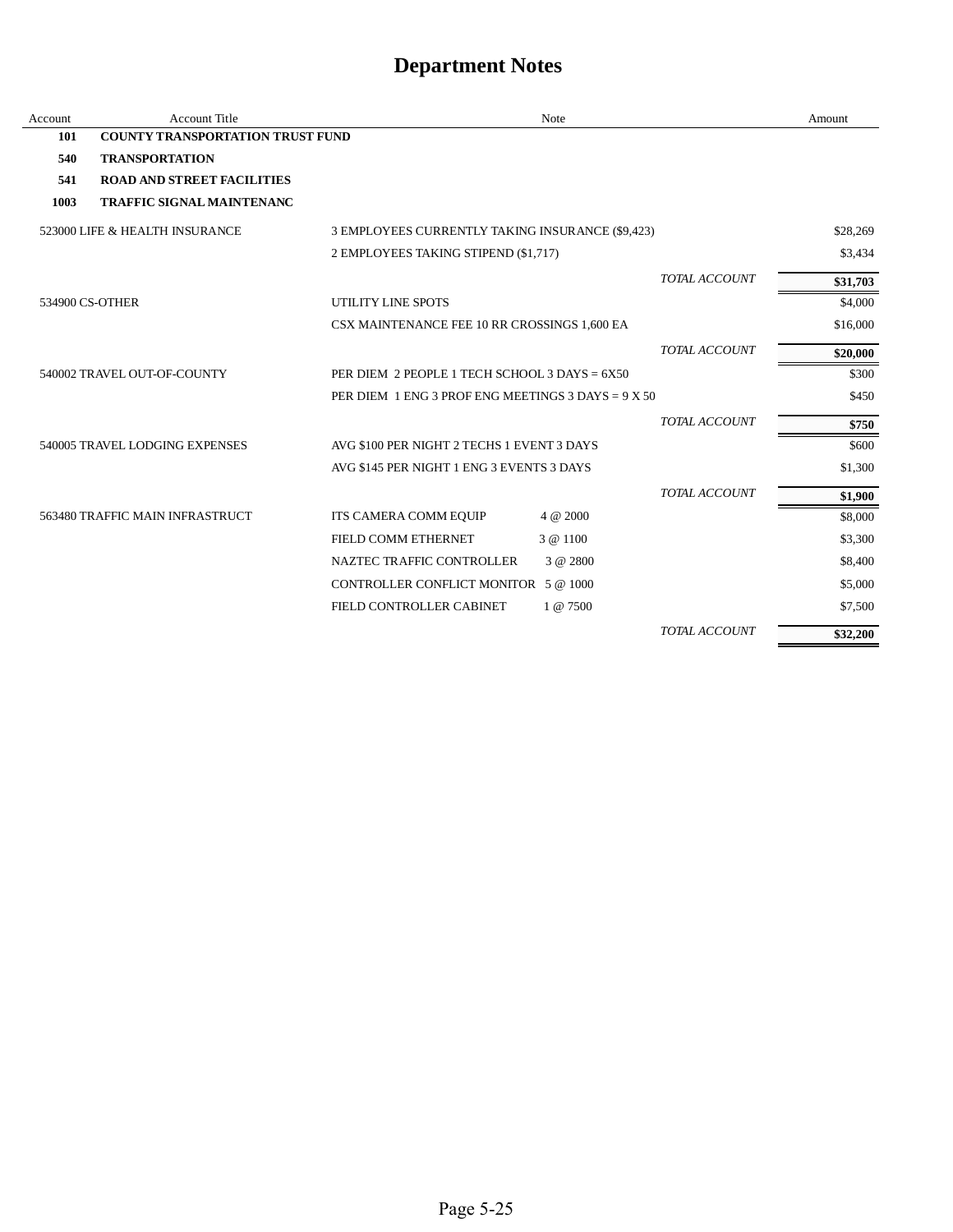| Account | Account Title                           | Note                                             |               | Amount    |
|---------|-----------------------------------------|--------------------------------------------------|---------------|-----------|
| 101     | <b>COUNTY TRANSPORTATION TRUST FUND</b> |                                                  |               |           |
| 530     | PHYSICAL ENVIRONMENT                    |                                                  |               |           |
| 538     | FLOOD CONTROL/STORMWATER MANAGEMENT     |                                                  |               |           |
| 1004    | <b>STORMWATER MANAGEMENT</b>            |                                                  |               |           |
|         | 523000 LIFE & HEALTH INSURANCE          | 3 EMPLOYEES CURRENTLY TAKING INSURANCE (\$9,423) |               | \$28,269  |
|         |                                         | 8 EMPLOYEES SPLIT (\$4,711.50)                   |               | \$37,692  |
|         |                                         | 1 EMPLOYEES TAKING STIPEND (\$1,717)             |               | \$1.717   |
|         |                                         |                                                  | TOTAL ACCOUNT | \$67,678  |
|         | 563490 OTHER IMPROVEMENTS               | GAP CREEK PHASE II (GRANT CASH MATCH)            |               | \$300,000 |
|         |                                         |                                                  | TOTAL ACCOUNT | \$300,000 |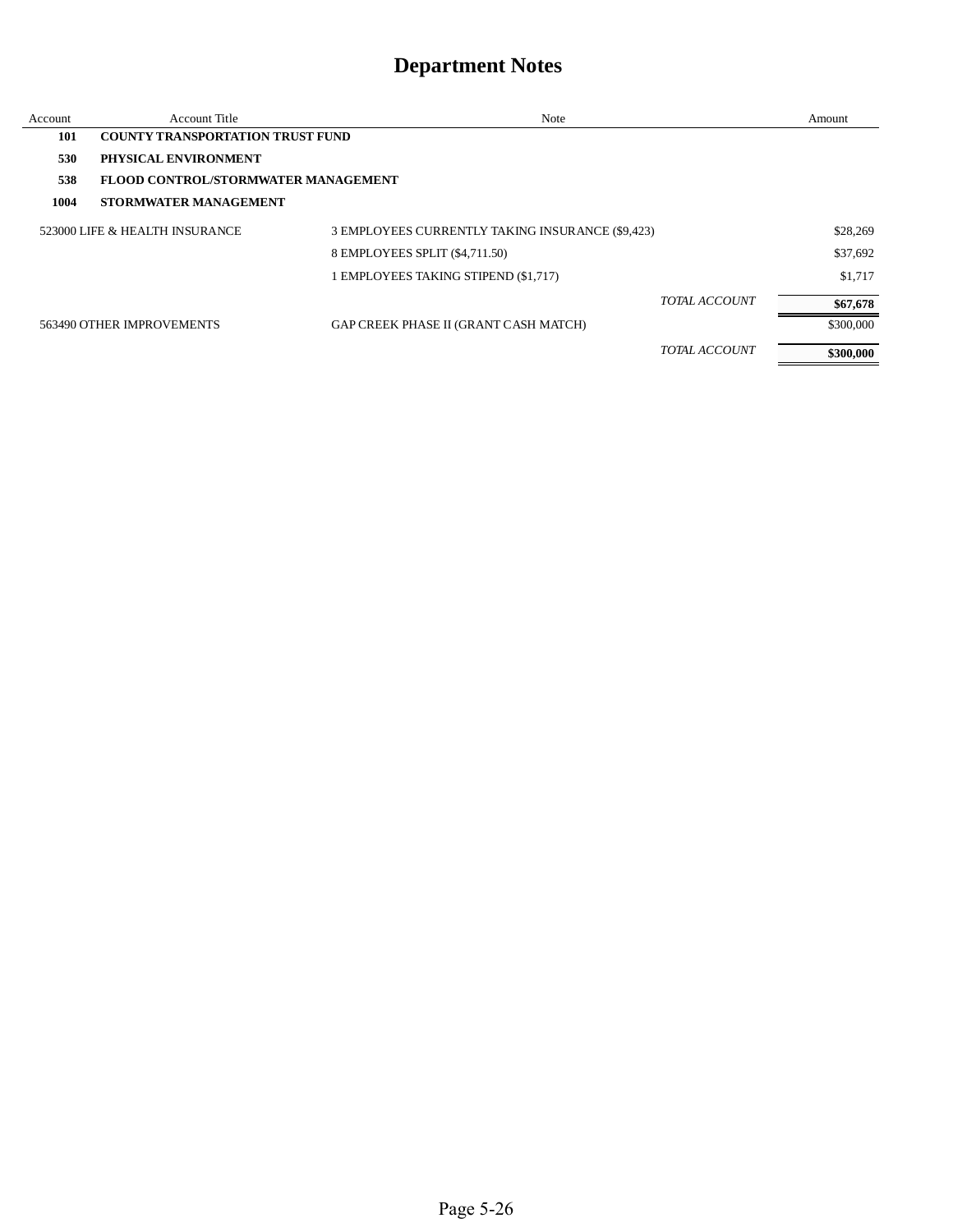| Account | <b>Account Title</b>            | Note                                                | Amount             |
|---------|---------------------------------|-----------------------------------------------------|--------------------|
| 104     | <b>TOURIST DEVELOPMENT FUND</b> |                                                     |                    |
| 550     | <b>ECONOMIC ENVIRONMENT</b>     |                                                     |                    |
| 552     | <b>INDUSTRY DEVELOPMENT</b>     |                                                     |                    |
| 1151    | <b>TOURISM PROMOTION (56%)</b>  |                                                     |                    |
|         | 523000 LIFE & HEALTH INSURANCE  | 6 EMPLOYEES CURRENTLY TAKING INSURANCE (\$9,423)    | \$56,538           |
|         |                                 | 1 EMPLOYEES TAKING STIPEND (\$1,717)                | \$1,717            |
|         |                                 | TOTAL ACCOUNT                                       | \$58,255           |
|         | 534002 CS-ADVERTISING           | PRINT/TV/RADIO/BILLBOARD/DIRECT MAIL                | \$350,000          |
|         |                                 | VISIT FLORIDA PROGRAM                               | \$225,000          |
|         |                                 | <b>ON-LINE MARKETING</b>                            | \$200,000          |
|         |                                 | <b>CUSTOM PRINT COLLATERAL</b>                      | \$64,900           |
|         |                                 | <b>SOCIAL MEDIA</b>                                 | \$36,000           |
|         |                                 | <b>SPECIAL EVENTS</b>                               | \$125,000          |
|         |                                 | TOTAL ACCOUNT                                       | \$1,000,900        |
|         | 534009 CS-PUBLIC RELATIONS      | <b>SNOWBIRD SOCK HOP</b>                            | \$9,000            |
|         |                                 | STAKEHOLDER AND AREA PARTNER EVENTS                 | \$10,000           |
|         |                                 | <b>FAMILIARIZATION MEDIA TOUR VISITS</b>            | \$11,000           |
|         |                                 | MEDIA MONITORING AND PRESS RELEASES                 | \$16,000           |
|         |                                 | <b>VIDEO PRODUCTIONS</b>                            | \$36,000           |
|         |                                 | NATIONAL/CABLE AND BEACH TV                         | \$43,000           |
|         |                                 | <b>TOTAL ACCOUNT</b>                                | \$125,000          |
|         | 534018 CS-CHAMBER OF COMMERCE   | ANNUAL CONTRACT AGREEMENT FOR DESTIN & FWB CHAMBERS | \$40,000           |
|         |                                 | EACH CHAMBER RECEIVES \$20,000 ANNUALLY             |                    |
|         |                                 | TOTAL ACCOUNT                                       | \$40,000           |
|         | 534500 CS-PERSONNEL             | <b>KELLY TEMP SERVICES</b>                          | \$45,000           |
|         |                                 | TOTAL ACCOUNT                                       | \$45,000           |
|         | 534600 CS-JANITORIAL            | <b>WELCOME CENTER &amp; OFFICES</b>                 | \$11,250           |
|         |                                 | TOTAL ACCOUNT                                       | \$11,250           |
|         | 534900 CS-OTHER                 | CONTRACTS FOR PROMOTIONAL ITEMS                     | \$1,100            |
|         |                                 | TOTAL ACCOUNT                                       | \$1,100            |
|         | 540002 TRAVEL OUT-OF-COUNTY     | TRADE & TRAVEL SHOWS, SEMINARS, CONFERENCES, ETC.   | \$1,300            |
|         |                                 | TOTAL ACCOUNT                                       |                    |
|         | 540005 TRAVEL LODGING EXPENSES  | TRADE & TRAVEL SHOWS, SEMINARS, CONFERENCES, ETC.   | \$1,300<br>\$1,400 |
|         |                                 |                                                     |                    |
|         |                                 | TOTAL ACCOUNT                                       | \$1,400            |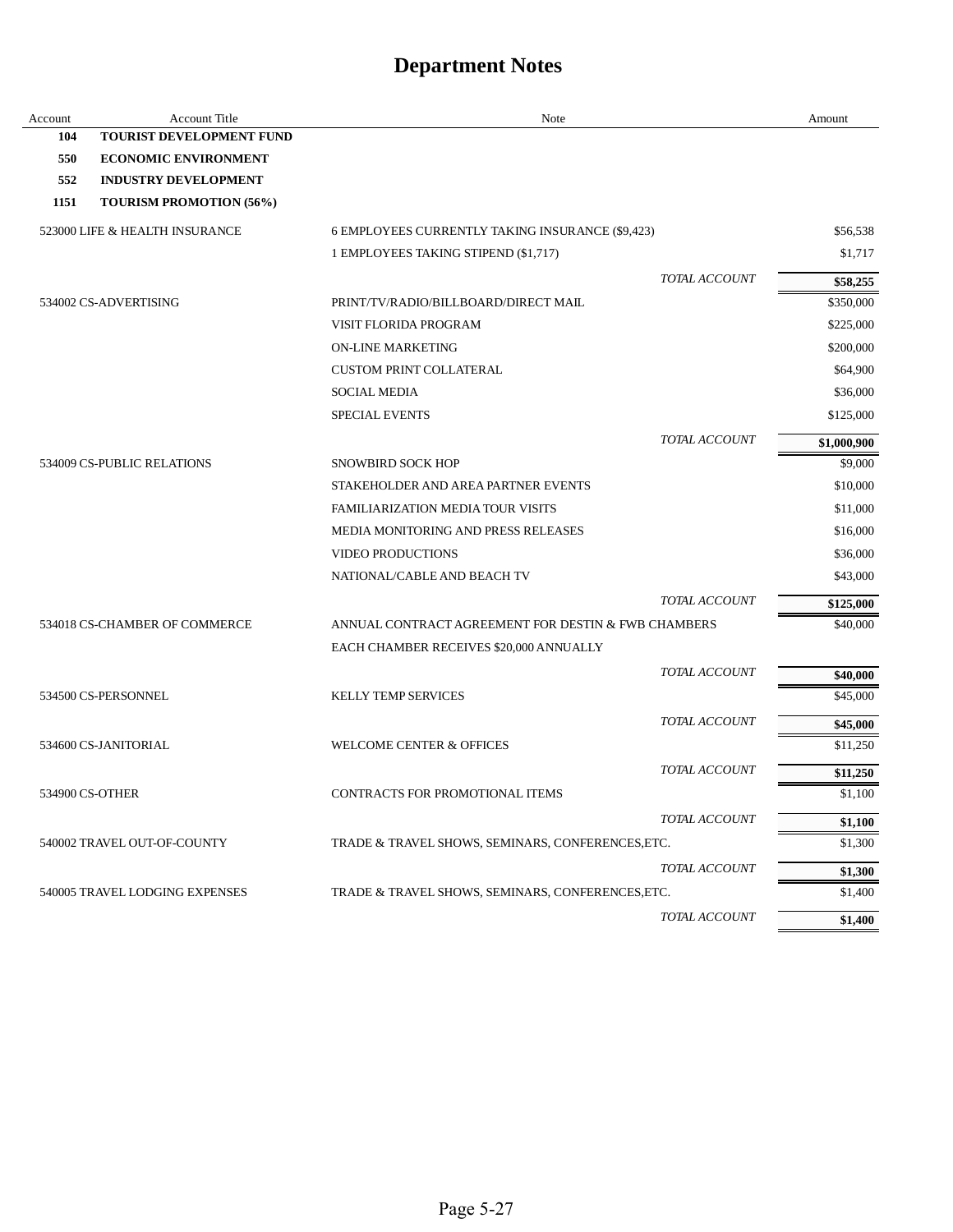| Account | Account Title                   | <b>Note</b>               | Amount   |
|---------|---------------------------------|---------------------------|----------|
| 104     | <b>TOURIST DEVELOPMENT FUND</b> |                           |          |
| 550     | <b>ECONOMIC ENVIRONMENT</b>     |                           |          |
| 552     | <b>INDUSTRY DEVELOPMENT</b>     |                           |          |
| 1152    | TOURISM-ADMIN (15%)             |                           |          |
|         | 534500 CS-PERSONNEL             | WELCOME CTR TEMPS - KELLY | \$10,500 |
|         |                                 | <b>TOTAL ACCOUNT</b>      | \$10,500 |
|         | 540002 TRAVEL OUT-OF-COUNTY     | GOVERNMENT COMMUNICATIONS | \$900    |
|         |                                 | TOTAL ACCOUNT             | \$900    |
|         | 540005 TRAVEL LODGING EXPENSES  | GOVERNMENT COMMUNICATIONS | \$1,400  |
|         |                                 | <b>TOTAL ACCOUNT</b>      | \$1,400  |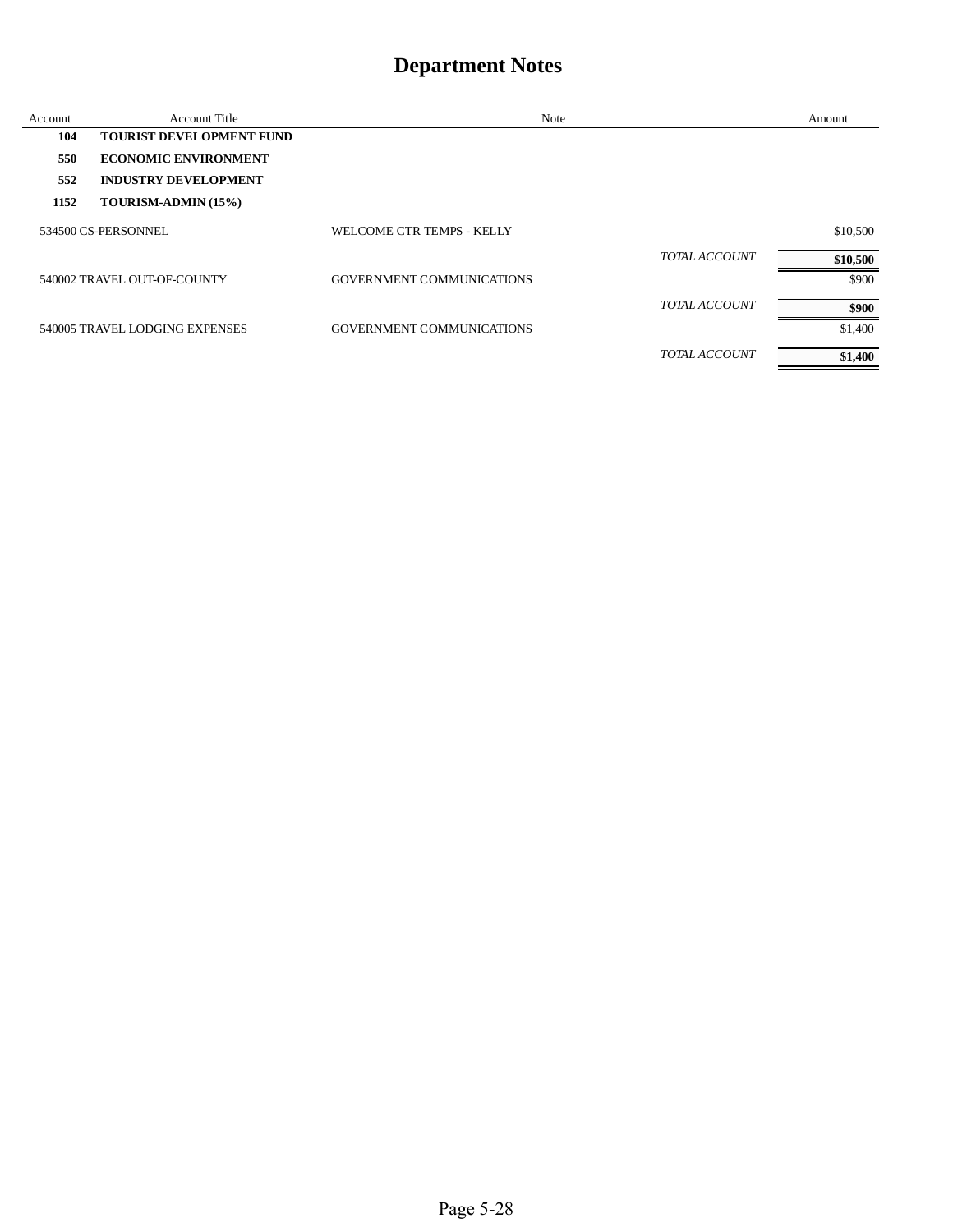| Account | <b>Account Title</b>            | Note                                |               | Amount   |
|---------|---------------------------------|-------------------------------------|---------------|----------|
| 104     | <b>TOURIST DEVELOPMENT FUND</b> |                                     |               |          |
| 550     | <b>ECONOMIC ENVIRONMENT</b>     |                                     |               |          |
| 552     | <b>INDUSTRY DEVELOPMENT</b>     |                                     |               |          |
| 1154    | CONV & VISITOR BUR (56%)        |                                     |               |          |
|         | 534002 CS-ADVERTISING           | PRINT/TV/RADIO/BILLBOARD            |               | \$15,000 |
|         |                                 | ON-LINE MARKERTING/SOCIAL MEDIA     |               | \$19,000 |
|         |                                 |                                     | TOTAL ACCOUNT | \$34,000 |
|         | 540001 TRAVEL IN-COUNTY         | <b>STAKEHOLDER EVENTS</b>           |               | \$1,000  |
|         |                                 |                                     | TOTAL ACCOUNT | \$1,000  |
|         | 540002 TRAVEL OUT-OF-COUNTY     | TRADE & TRAVEL SHOWS -              |               | \$19,500 |
|         |                                 | GSAE, FACVB, IACVB, STS TOURISM,    |               |          |
|         |                                 | LSAE, MSAE, ACAE, TSAE, FSAE        |               |          |
|         |                                 | <b>BOSTON GLOBE TRAVEL SHOW</b>     |               |          |
|         |                                 | ADDISON SHOWS IN TORONTO WITH VF    |               |          |
|         |                                 | <b>SMALL MEETINGS MARKET</b>        |               |          |
|         |                                 | <b>MBAWEDDING SHOW</b>              |               |          |
|         |                                 | MICHIGAN INTERNATIONAL WOMEN'S SHOW |               |          |
|         |                                 |                                     | TOTAL ACCOUNT | \$19,500 |
|         | 540005 TRAVEL LODGING EXPENSES  | <b>TRADE &amp; TRAVEL SHOWS</b>     |               | \$15,000 |
|         |                                 | GSAE, FACVB, IACVB, STS TOURISM,    |               |          |
|         |                                 | LSAE, MSAE, ACAE, TSAE, FSAE        |               |          |
|         |                                 | <b>BOSTON GLOBE TRAVEL SHOW</b>     |               |          |
|         |                                 | ADDISON SHOWS IN TORONTO WITH VF    |               |          |
|         |                                 | <b>SMALL MEETINGS MARKET</b>        |               |          |
|         |                                 | <b>MBA WEDDING SHOW</b>             |               |          |
|         |                                 | MICHIGAN INTERNATIONAL WOMEN'S SHOW |               |          |
|         |                                 |                                     | TOTAL ACCOUNT | \$15,000 |

Page 5-29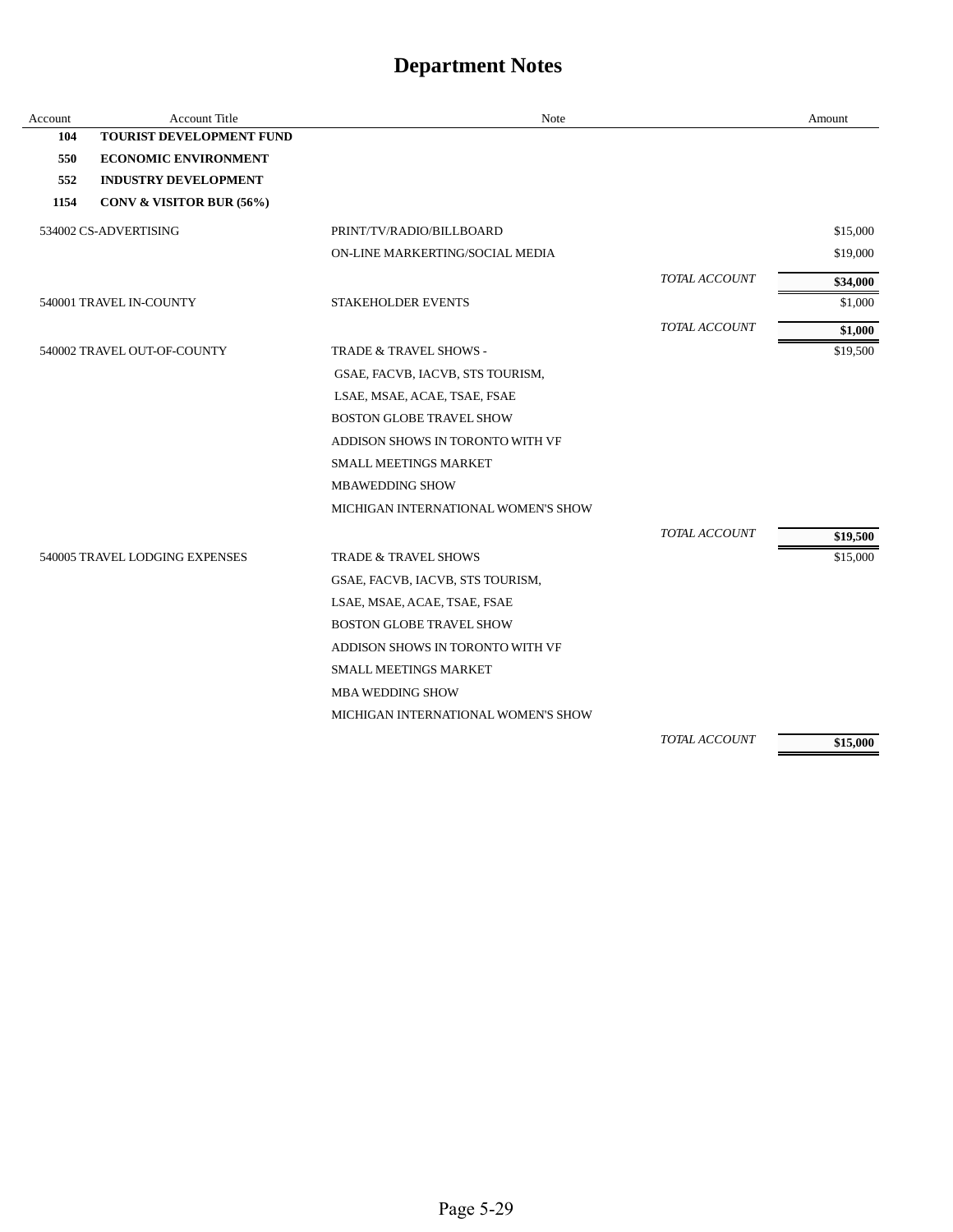| Account | <b>Account Title</b>            | Note                                                   |                      | Amount   |
|---------|---------------------------------|--------------------------------------------------------|----------------------|----------|
| 104     | <b>TOURIST DEVELOPMENT FUND</b> |                                                        |                      |          |
| 550     | <b>ECONOMIC ENVIRONMENT</b>     |                                                        |                      |          |
| 552     | <b>INDUSTRY DEVELOPMENT</b>     |                                                        |                      |          |
| 1155    | FILM COMMISSION (56%)           |                                                        |                      |          |
|         | 534002 CS-ADVERTISING           | ADVERTISING FOR FILM COMMISSION                        |                      | \$8,000  |
|         |                                 |                                                        | <b>TOTAL ACCOUNT</b> | \$8,000  |
|         | 534003 CS-CONSULTING            | CONSULTING FOR THE FILM COMMISSION                     |                      | \$38,000 |
|         |                                 |                                                        | TOTAL ACCOUNT        | \$38,000 |
|         | 540002 TRAVEL OUT-OF-COUNTY     | <b>TRADE SHOWS</b>                                     |                      | \$2,900  |
|         |                                 | <b>SOUTH BY SOUTHWEST</b>                              |                      |          |
|         |                                 | <b>AFCI</b>                                            |                      |          |
|         |                                 | TRIBECA FILM TRADE SHOW IN NYC                         |                      |          |
|         |                                 | ROBERT REDFORD FILM EVENT                              |                      |          |
|         |                                 |                                                        | TOTAL ACCOUNT        | \$2,900  |
|         | 540005 TRAVEL LODGING EXPENSES  | FILM COMMISSION LODGING EXPENSES TO ATTEND TRADE SHOWS |                      | \$2,100  |
|         |                                 |                                                        | <b>TOTAL ACCOUNT</b> | \$2,100  |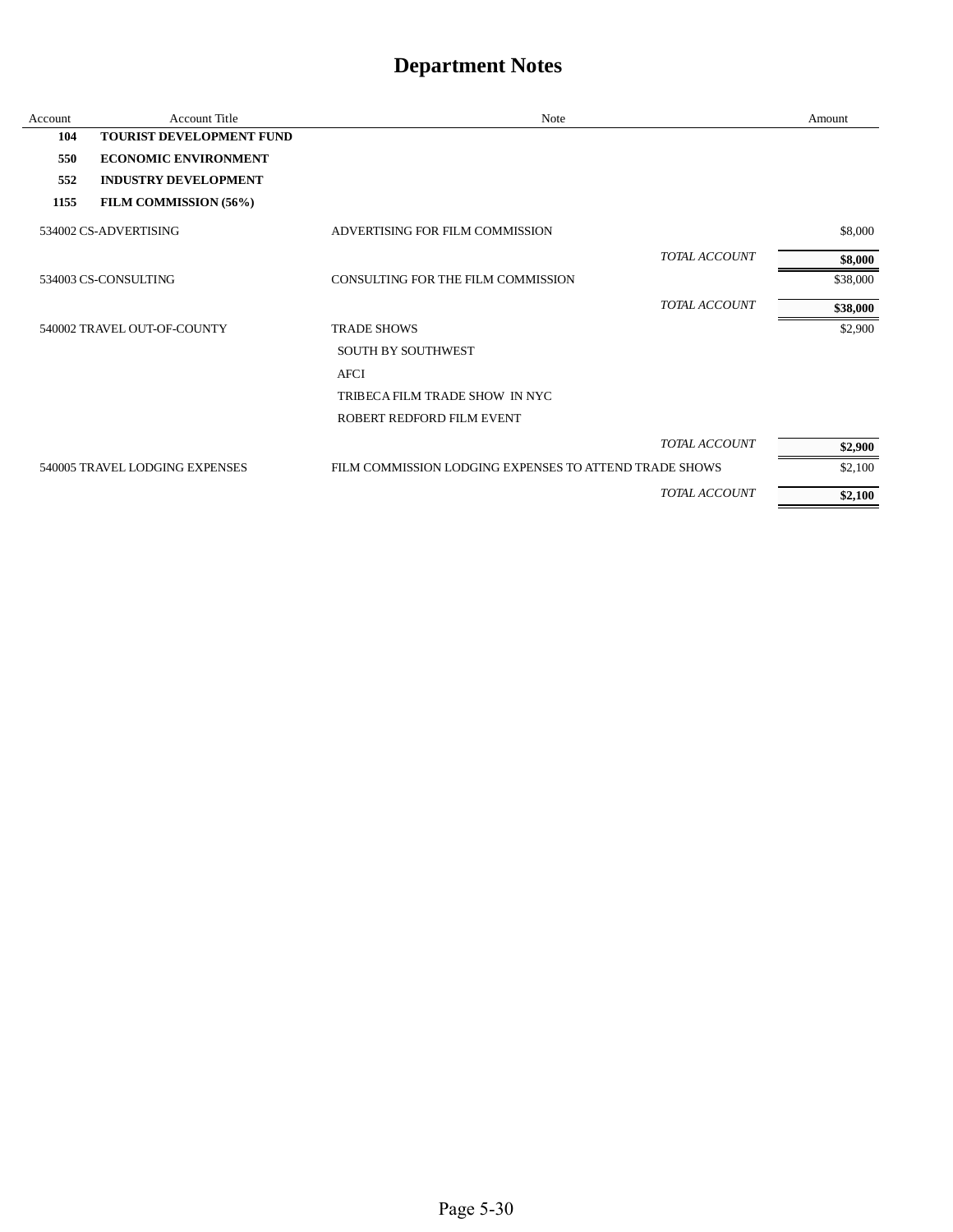| Account | <b>Account Title</b>             | Note                                                    | Amount    |
|---------|----------------------------------|---------------------------------------------------------|-----------|
| 104     | <b>TOURIST DEVELOPMENT FUND</b>  |                                                         |           |
| 570     | <b>CULTURE/RECREATION</b>        |                                                         |           |
| 572     | <b>PARKS AND RECREATION</b>      |                                                         |           |
| 1170    | <b>BEACH IMPRV/FAC/MNT (27%)</b> |                                                         |           |
|         | 534003 CS-CONSULTING             | CONSULTING FEES FOR ENGINEERS/ARCHITECTS/LOBBYIST, ETC. | \$45,000  |
|         |                                  | <b>TOTAL ACCOUNT</b>                                    | \$45,000  |
|         | 534010 CS-PARKS CLEANING         | <b>COUNTY PARKS &amp; REC - HORIZON'S</b>               | \$100,000 |
|         |                                  | <b>TOTAL ACCOUNT</b>                                    | \$100,000 |
|         | 534109 CS-BEACH CLEANING-DESTIN  | <b>DESTIN BEACH CLEANING SERVICES</b>                   | \$241,180 |
|         |                                  | TOTAL ACCOUNT                                           | \$241,180 |
|         | 534110 CS-BEACH CLEAN-OK ISLAND  | OKALOOSA ISLAND BEACH CLEANING                          | \$178,095 |
|         |                                  | TOTAL ACCOUNT                                           | \$178,095 |
|         | 534111 CS-TURTLE WATCH PROGRAM   | <b>TURTLE WATCH CONTRACT</b>                            | \$35,000  |
|         |                                  | TOTAL ACCOUNT                                           | \$35,000  |
|         | 540002 TRAVEL OUT-OF-COUNTY      | <b>BEACH PROJECTS MGR</b>                               | \$4,500   |
|         |                                  | FSBPA ANNUAL MEETING                                    |           |
|         |                                  | ASBPA SUMMIT MEETING - WASHINGTON, DC                   |           |
|         |                                  | ASBPA NATIONAL MEETING                                  |           |
|         |                                  | LEGISLATION DELEGATION MEETING IN DC                    |           |
|         |                                  | <b>TOTAL ACCOUNT</b>                                    | \$4,500   |
|         | 540005 TRAVEL LODGING EXPENSES   | BEACH PROJ MGR FSBPA/ASBPA/FDEP LODGING EXPENSES        | \$3,500   |
|         |                                  | <b>TOTAL ACCOUNT</b>                                    | \$3,500   |
|         | 562790 OTHER CONSTRUCTION        | REROOF AND SIDING OF 18 YEAR OLD WELCOME CENTER         | \$350,000 |
|         |                                  | CARRYFORWARD FROM FY12                                  | \$150,000 |
|         |                                  | TOTAL ACCOUNT                                           | \$500,000 |
|         | 563753 ARTIFICIAL REEF           | <b>ARTIFICIAL REEF</b>                                  | \$25,000  |
|         |                                  | TOTAL ACCOUNT                                           | \$25,000  |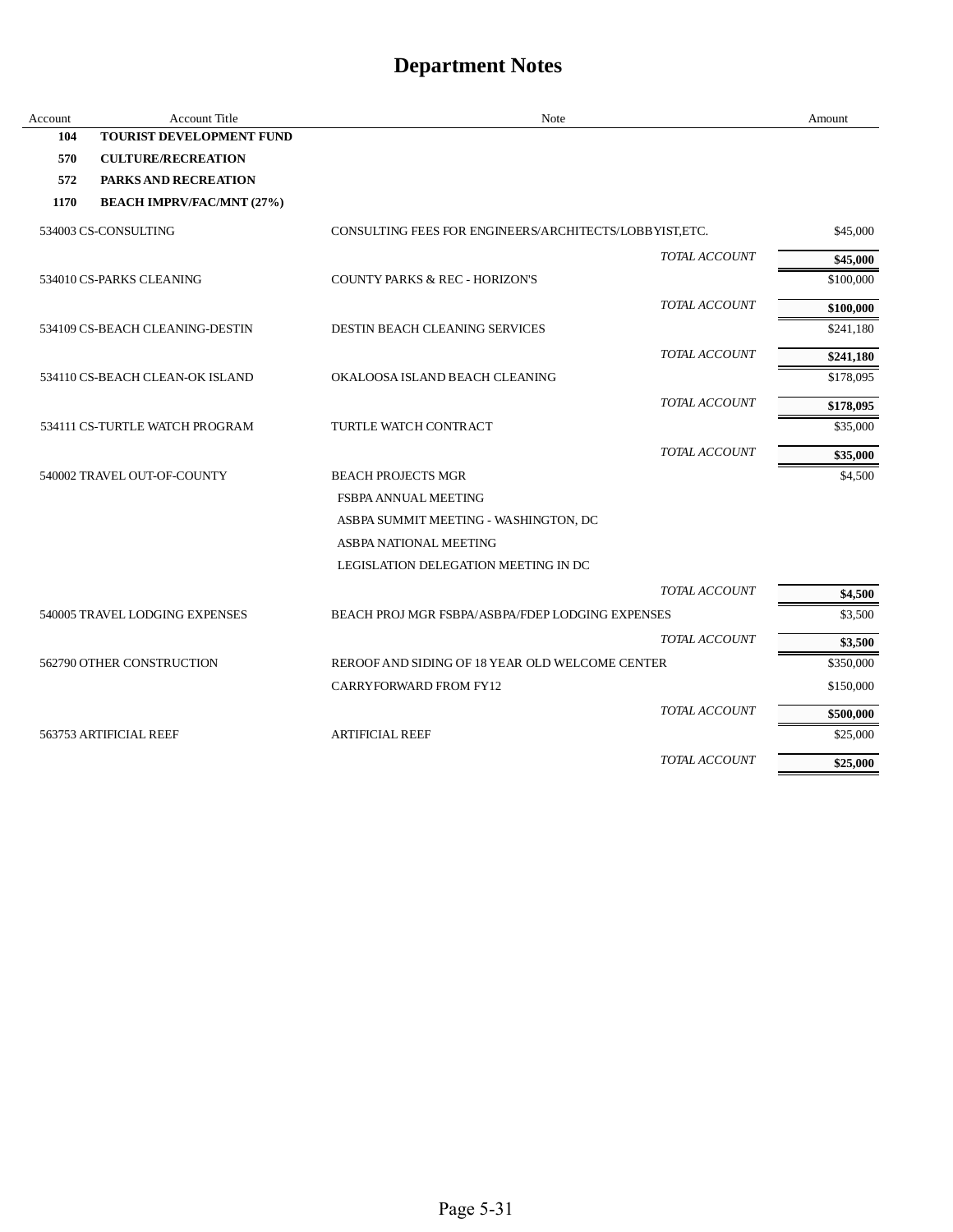| Account | <b>Account Title</b>            | Note                                  |                      | Amount      |
|---------|---------------------------------|---------------------------------------|----------------------|-------------|
| 104     | <b>TOURIST DEVELOPMENT FUND</b> |                                       |                      |             |
| 570     | <b>CULTURE/RECREATION</b>       |                                       |                      |             |
| 572     | <b>PARKS AND RECREATION</b>     |                                       |                      |             |
| 1175    | DUNE/BEACH RESTORATION          |                                       |                      |             |
|         | 531002 PS-OTHER ATTORNEY SVCS   | DUNE/BEACH RESTORATION ATTORNEYS FEES |                      | \$10,000    |
|         |                                 |                                       | <b>TOTAL ACCOUNT</b> | \$10,000    |
|         | 534716 CS-BEACH RENOURISH       | WESTERN BOOKEND DESIGN                |                      | \$1,050,000 |
|         |                                 |                                       | <b>TOTAL ACCOUNT</b> | \$1,050,000 |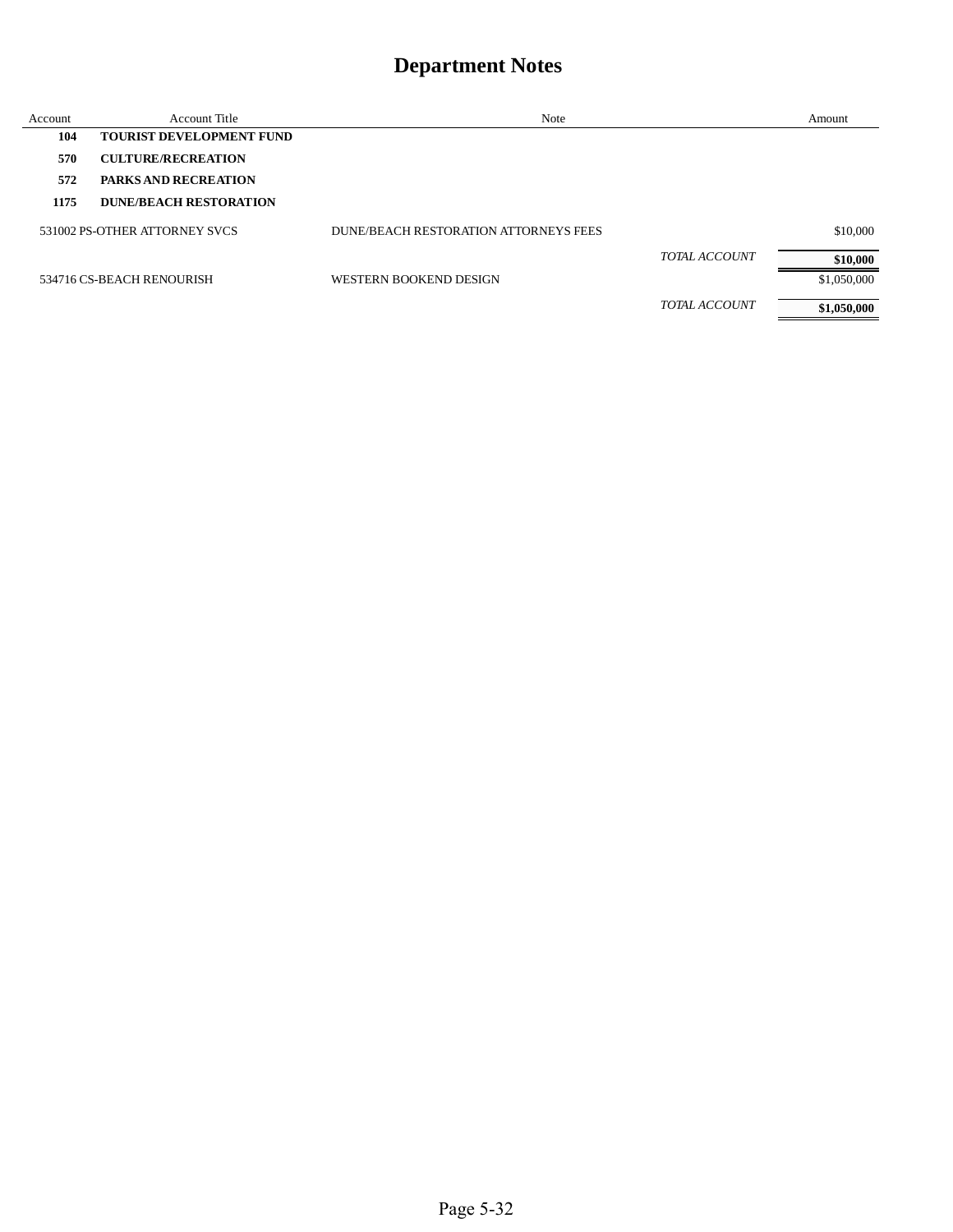| Account | Account Title                                 | Note                                             | Amount   |
|---------|-----------------------------------------------|--------------------------------------------------|----------|
| 108     | <b>E-911 OPERATIONS FUND</b>                  |                                                  |          |
| 520     | <b>PUBLIC SAFETY</b>                          |                                                  |          |
| 525     | <b>EMERGENCY AND DISASTER RELIEF SERVICES</b> |                                                  |          |
| 1401    | 911 COORDINATOR                               |                                                  |          |
|         | 523000 LIFE & HEALTH INSURANCE                | 3 EMPLOYEES CURRENTLY TAKING INSURANCE (\$9,423) | \$28,269 |
|         |                                               | 2 EMPLOYEES TAKING STIPEND (\$1,717)             | \$3.434  |
|         |                                               | TOTAL ACCOUNT                                    | \$31,703 |
|         | 540002 TRAVEL OUT-OF-COUNTY                   | 911 DATABASE & COORDINATOR MEETINGS              | \$500    |
|         |                                               | <b>TOTAL ACCOUNT</b>                             | \$500    |
|         | 540005 TRAVEL LODGING EXPENSES                | 911 DATABASE & COORDINATOR MEETINGS              | \$1,000  |
|         |                                               | <b>TOTAL ACCOUNT</b>                             | \$1,000  |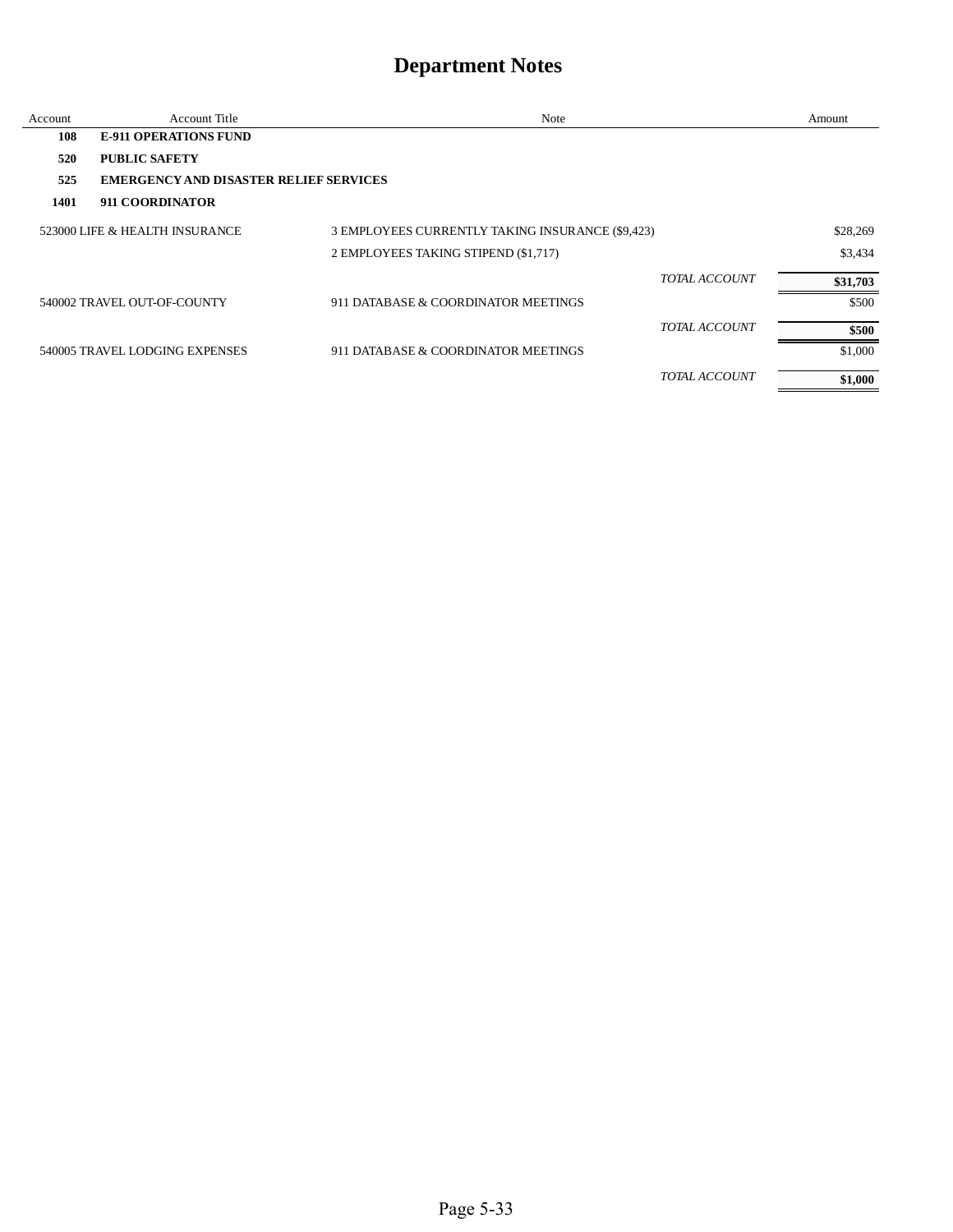| Account | <b>Account Title</b>             | Note                                  | Amount   |
|---------|----------------------------------|---------------------------------------|----------|
| 109     | <b>RADIO COMMUNICATIONS FUND</b> |                                       |          |
| 520     | PUBLIC SAFETY                    |                                       |          |
| 529     | <b>OTHER PUBLIC SAFETY</b>       |                                       |          |
| 1021    | <b>RADIO COMM PROGRAM</b>        |                                       |          |
|         | 564202 PUBLIC SAFETY EQUIP       | <b>NARROW BAND RECEIVER SITES (3)</b> | \$20,000 |
|         |                                  | BUILDOUT SECONDARY PAGING SITES (3)   | \$20,000 |
|         |                                  | <b>TOTAL ACCOUNT</b>                  | \$40,000 |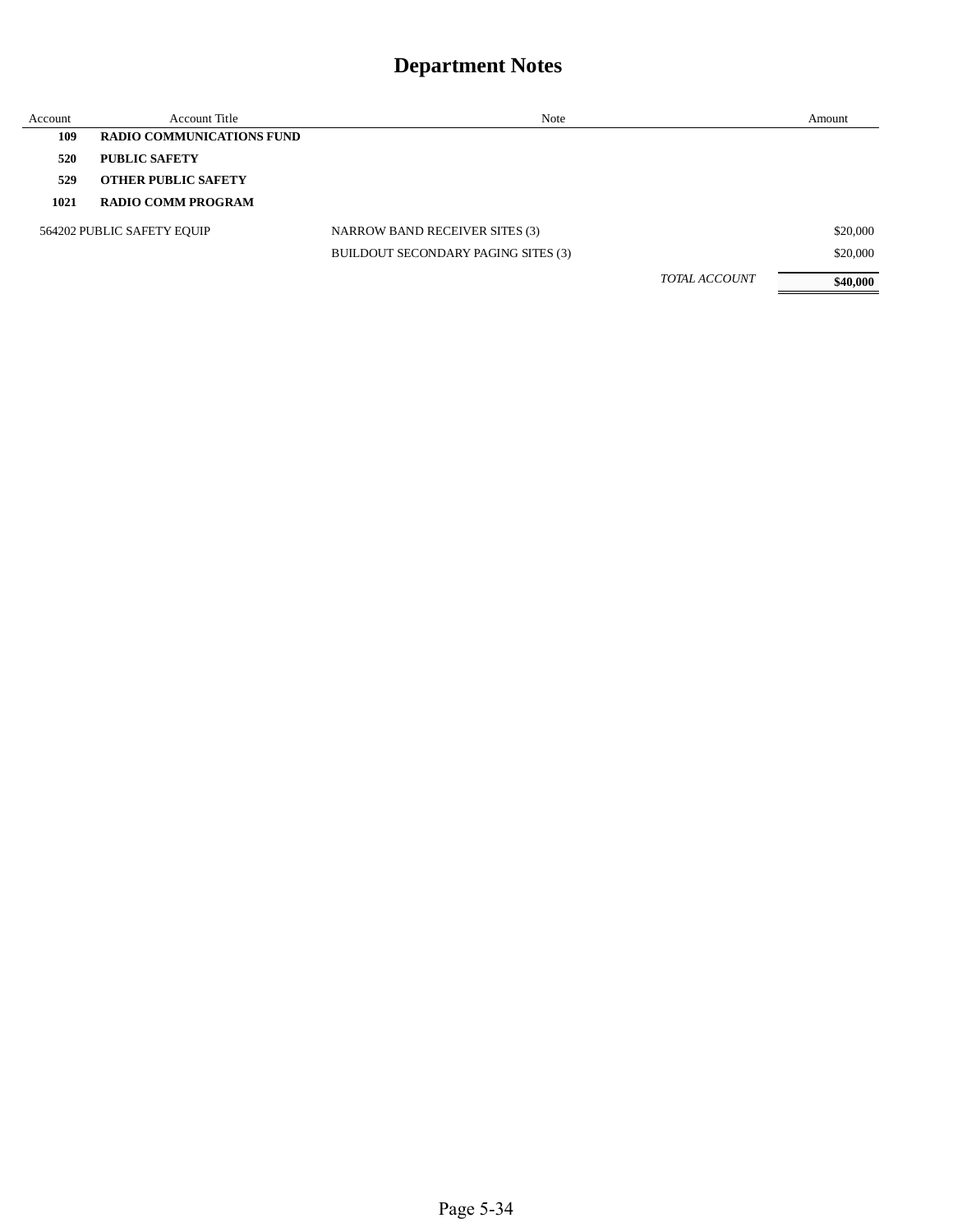| Account | <b>Account Title</b>            | Note                                                    | Amount    |
|---------|---------------------------------|---------------------------------------------------------|-----------|
| 115     | UNINCORPORATED PARKS            |                                                         |           |
| 570     | <b>CULTURE/RECREATION</b>       |                                                         |           |
| 572     | <b>PARKS AND RECREATION</b>     |                                                         |           |
| 1750    | UNINCORPORATED PARKS            |                                                         |           |
|         | 523000 LIFE & HEALTH INSURANCE  | 18 EMPLOYEES CURRENTLY TAKING INSURANCE (\$9,423) @ 65% | \$110,249 |
|         |                                 | 1 EMPLOYEES TAKING STIPEND (\$1,717) @ 65%              | \$1,116   |
|         |                                 | <b>TOTAL ACCOUNT</b>                                    | \$111,365 |
|         | 534500 CS-PERSONNEL             | INMATE CREW FOREMAN #1 (65% OF \$62,000)                | \$40,300  |
|         |                                 | INMATE CREW FOREMAN #2 (65% OF \$62,000)                | \$40,300  |
|         |                                 | <b>TOTAL ACCOUNT</b>                                    | \$80,600  |
|         | 564702 CULTURE/RECREATION EQUIP | ICE MACHINE @ BAKER BALLPARK                            | \$2,300   |
|         |                                 | <b>TOTAL ACCOUNT</b>                                    | \$2,300   |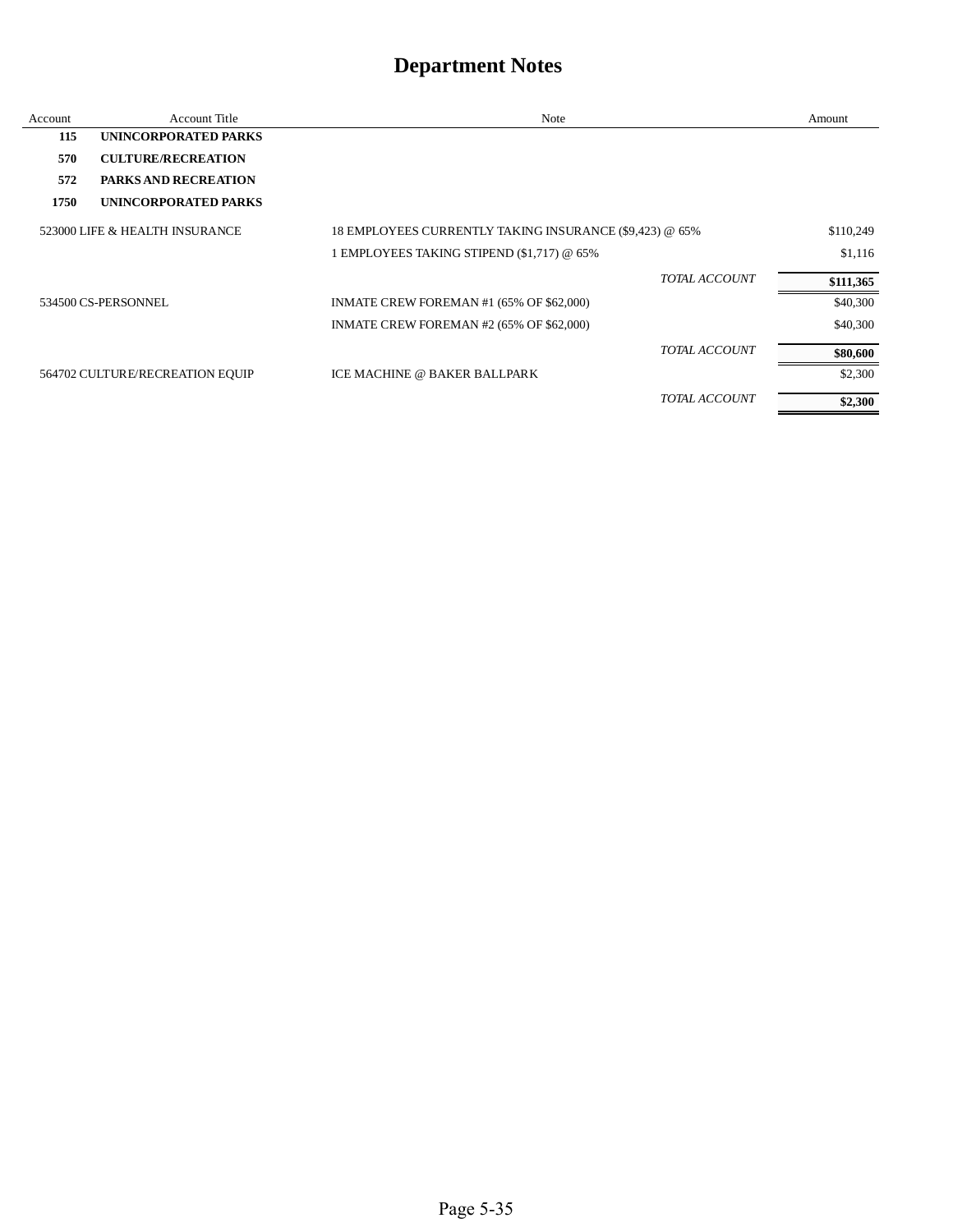| Account | <b>Account Title</b>           | <b>Note</b>                                             | Amount    |
|---------|--------------------------------|---------------------------------------------------------|-----------|
| 115     | <b>UNINCORPORATED PARKS</b>    |                                                         |           |
| 570     | <b>CULTURE/RECREATION</b>      |                                                         |           |
| 572     | <b>PARKS AND RECREATION</b>    |                                                         |           |
| 1755    | UCP - CAPITAL PROJECTS         |                                                         |           |
|         | 563101 STILLWELL PARK          | PHASE III - ADDITIONAL DEVELOPMENT AT GARNIER'S PLANT.  | \$200,000 |
|         |                                | PHASE II - REHAB WASTEWATER TREATMENT PLANT (ROLLOVER)  | \$43,624  |
|         |                                | TOTAL ACCOUNT                                           | \$243,624 |
|         | 563703 SUNSET PARK             | HANDICAPPED ACCESSIBLE PLAY EQUIPMENT                   | \$40,000  |
|         |                                | TOTAL ACCOUNT                                           | \$40,000  |
|         | 563708 LAUREL HILL/DORCAS PARK | FENCING & IMPROVEMENTS EAST OF THE CREEK                | \$32,550  |
|         |                                | 8-FOOT PATH (ROLLOVER)                                  | \$40,000  |
|         |                                | TOTAL ACCOUNT                                           | \$72,550  |
|         | 563759 WILDERNESS LANDING      | <b>WILDERNESS LANDING - ROLLOVER</b>                    | \$108,783 |
|         |                                | TOTAL ACCOUNT                                           | \$108,783 |
|         | 563790 OTHER IMPROVEMENTS      | BAKER BALLPARK 4" WATER WELL, PIPING AT LANDFILL        | \$50,000  |
|         |                                | WOODLANDS IRRIGATION WELL, PIPE, SOD                    | \$15,000  |
|         |                                | POLE BARNS @ NORTH PARKS SHOP @ AIRPORT & GARNIER'S     | \$10,000  |
|         |                                | LITTLE MARLER REPLACE PAVILION ROOF, WATER FOUNTAIN     | \$5,000   |
|         |                                | LAKE SILVER PAVILIONS & IMPROVEMENTS (ROLLOVER)         | \$50,000  |
|         |                                | CONSTRUCT NEIGHBORHOOD PARK (ROLLOVER)                  | \$50,000  |
|         |                                | GREENWAYS/TRAILS DEVELOP EXISTING SITES (ROLLOVER)      | \$25,000  |
|         |                                | CHOCTAWMAR PARK FENCE, PARKING, PICNIC TABLES(ROLLOVER) | \$25,000  |
|         |                                | TOTAL ACCOUNT                                           | \$230,000 |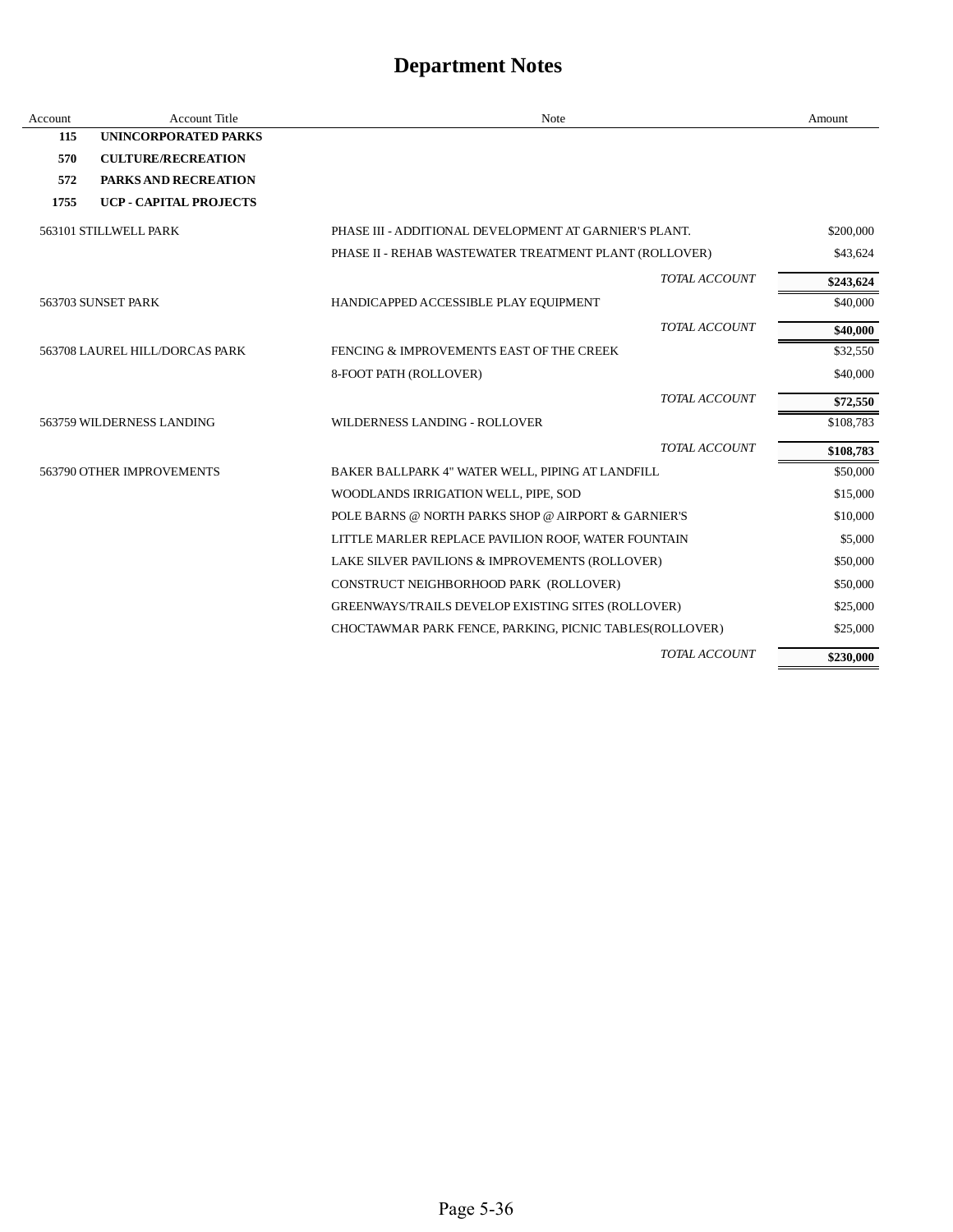| Account | <b>Account Title</b>               | Note                                             | Amount   |
|---------|------------------------------------|--------------------------------------------------|----------|
| 119     | <b>PRISONER BENEFIT FUND</b>       |                                                  |          |
| 520     | <b>PUBLIC SAFETY</b>               |                                                  |          |
| 523     | <b>DETENTION AND/OR CORRECTION</b> |                                                  |          |
| 1024    | <b>PRISONER BENEFIT</b>            |                                                  |          |
|         | 523000 LIFE & HEALTH INSURANCE     | 1 EMPLOYEES CURRENTLY TAKING INSURANCE (\$9,423) | \$9,423  |
|         |                                    | 1 EMPLOYEES TAKING STIPEND (\$1,717)             | \$1,717  |
|         |                                    | <b>TOTAL ACCOUNT</b>                             | \$11,140 |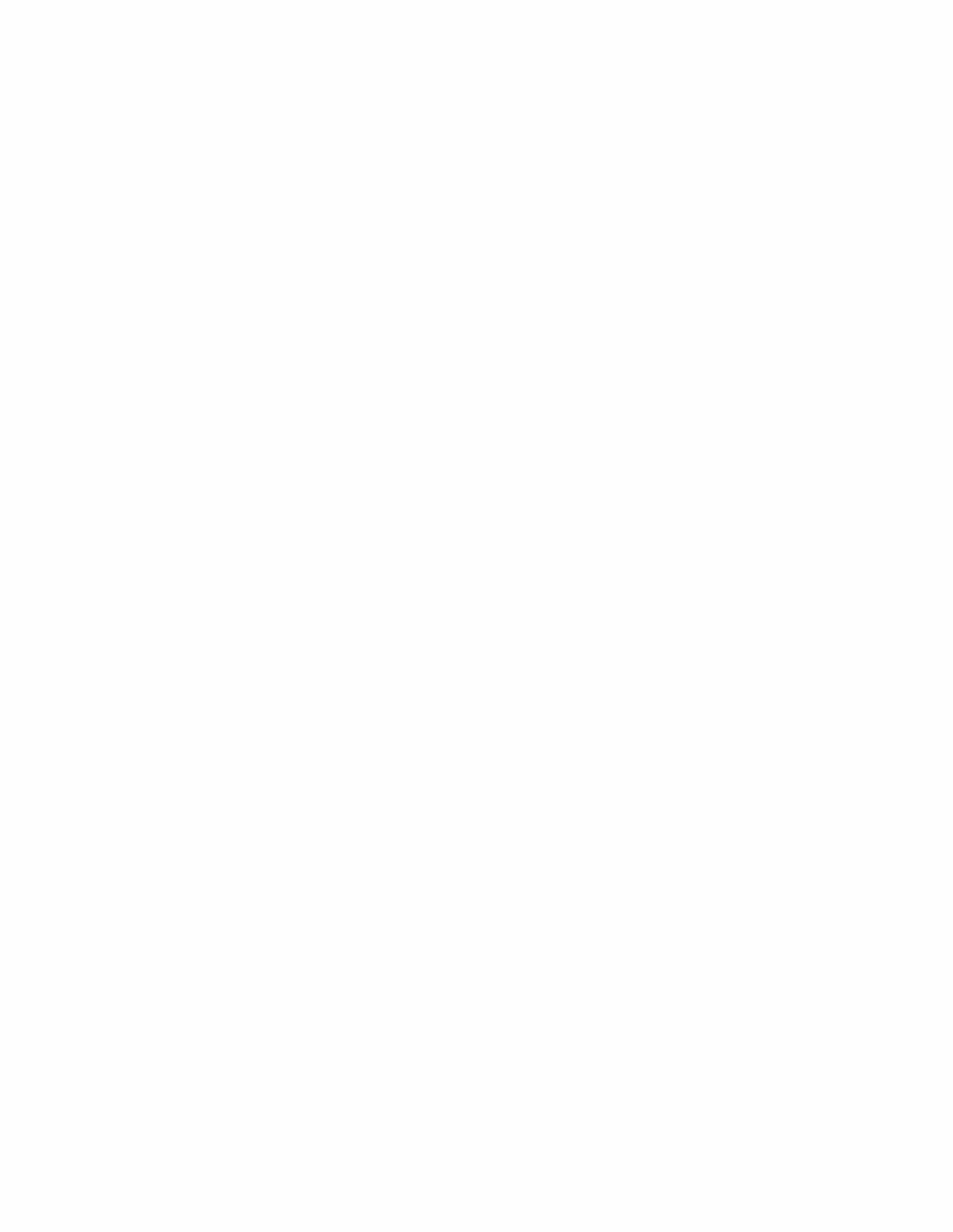| Account | <b>Account Title</b>            | Note                                     |                      | Amount  |
|---------|---------------------------------|------------------------------------------|----------------------|---------|
| 120     | <b>ADDITIONAL CRT COST FUND</b> |                                          |                      |         |
| 710     | <b>COURT-RELATED</b>            |                                          |                      |         |
| 714     | <b>PUBLIC LAW LIBRARY</b>       |                                          |                      |         |
| 1027    | <b>LAW LIBRARY</b>              |                                          |                      |         |
|         | 523000 LIFE & HEALTH INSURANCE  | 1 EMPLOYEES TAKING STIPEND (\$1,717)     |                      | \$1,717 |
|         |                                 |                                          | <b>TOTAL ACCOUNT</b> | \$1,717 |
|         | 534500 CS-PERSONNEL             | RELIEF CLERICAL ASSISTANCE               |                      | \$6,000 |
|         |                                 |                                          | <b>TOTAL ACCOUNT</b> | \$6,000 |
|         | 540001 TRAVEL IN-COUNTY         | TRAVEL TO COVER LAW LIBRARY IN CRESTVIEW |                      | \$650   |
|         |                                 |                                          | TOTAL ACCOUNT        | \$650   |
|         | 540002 TRAVEL OUT-OF-COUNTY     | FSCCLL ANNUAL CONFERENCE                 |                      | \$700   |
|         |                                 |                                          | <b>TOTAL ACCOUNT</b> | \$700   |
|         | 540005 TRAVEL LODGING EXPENSES  | <b>FSCCLL ANNUAL CONFERENCE</b>          |                      | \$250   |
|         |                                 |                                          | <b>TOTAL ACCOUNT</b> | \$250   |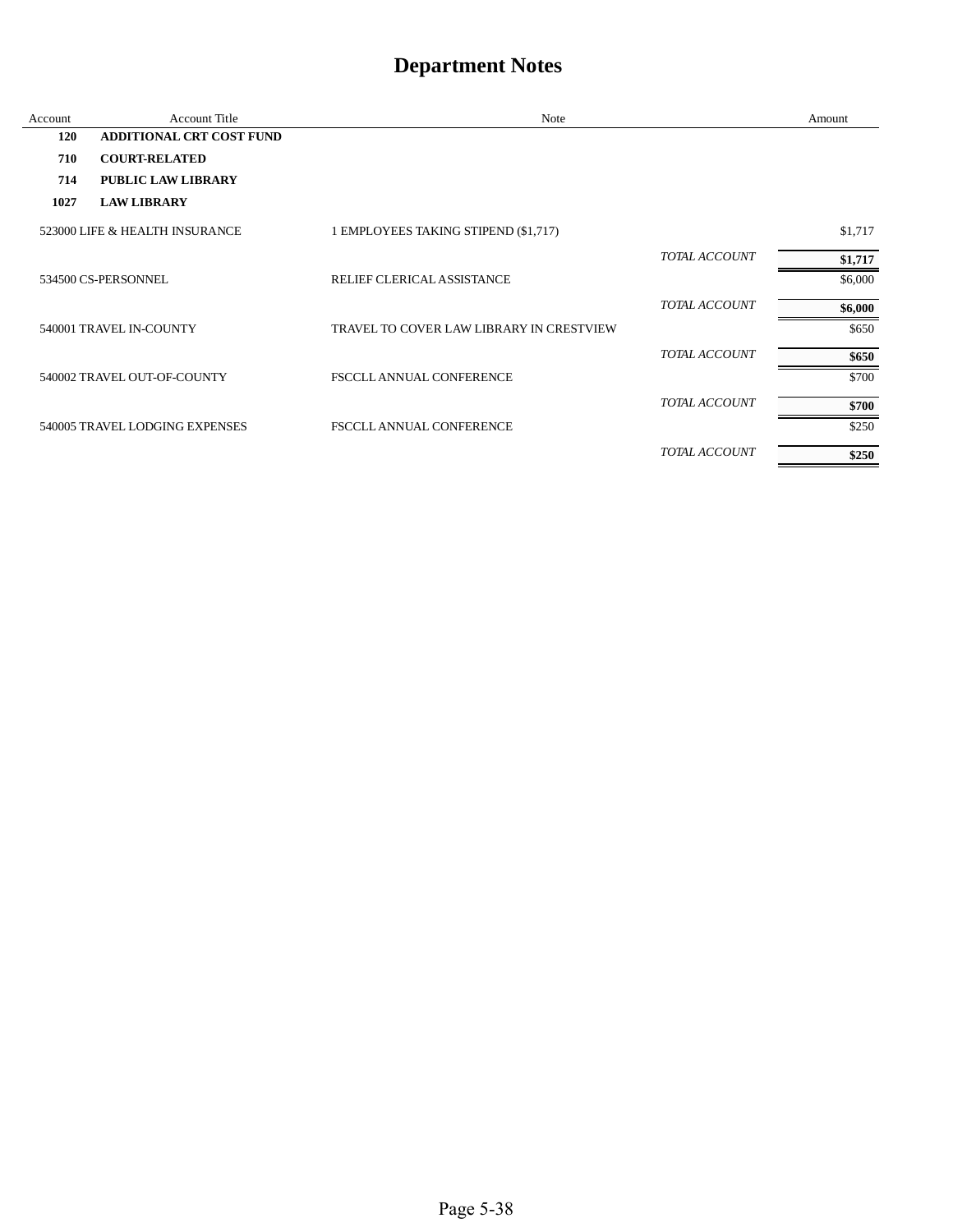| Account         | <b>Account Title</b>             |                             | Note |               | Amount              |
|-----------------|----------------------------------|-----------------------------|------|---------------|---------------------|
| 120             | ADDITIONAL CRT COST FUND         |                             |      |               |                     |
| 710             | <b>COURT-RELATED</b>             |                             |      |               |                     |
| 713             | <b>INFORMATION SYSTEMS</b>       |                             |      |               |                     |
| 1029            | <b>COURT ADMINISTRATION-IT</b>   |                             |      |               |                     |
| 531900 PS-OTHER |                                  | <b>COURT ADMINISTRATION</b> |      |               | \$56,590            |
|                 |                                  | PUBLIC DEFENDER             |      |               | \$31,577            |
|                 |                                  | <b>STATE ATTORNEY</b>       |      |               | \$77,030            |
|                 |                                  |                             |      | TOTAL ACCOUNT | \$165,197           |
|                 | 534900 CS-OTHER                  | <b>COURT ADMINISTRATION</b> |      |               | \$250               |
|                 |                                  |                             |      | TOTAL ACCOUNT | \$250               |
|                 | 540001 TRAVEL IN-COUNTY          | <b>COURT ADMINISTRATION</b> |      |               | \$1,000             |
|                 |                                  |                             |      | TOTAL ACCOUNT | \$1,000             |
|                 | 541010 COMMUNICATIONS SERVICE    | <b>COURT ADMINISTRATION</b> |      |               | \$4,000             |
|                 |                                  | PUBLIC DEFENDER             |      |               | \$16,400            |
|                 |                                  | <b>STATE ATTORNEY</b>       |      |               | \$22,641            |
|                 |                                  |                             |      | TOTAL ACCOUNT | \$43,041            |
|                 | 546900 RM-TECHINCAL SUPT SERVICE | <b>COURT ADMINISTRATION</b> |      |               | \$7,070             |
|                 |                                  | PUBLIC DEFENDER             |      |               | \$13,670            |
|                 |                                  | STATE ATTORNEY              |      |               | \$17,910            |
|                 |                                  |                             |      | TOTAL ACCOUNT |                     |
|                 | 549900 MISCELLANEOUS CHARGES     | <b>COURT ADMINISTRATION</b> |      |               | \$38,650<br>\$7,750 |
|                 |                                  | PUBLIC DEFENDER             |      |               | \$3,100             |
|                 |                                  |                             |      | TOTAL ACCOUNT |                     |
|                 | 551001 OFFICE SUPPLIES           | PUBLIC DEFENDER             |      |               | \$10,850<br>\$2,550 |
|                 |                                  |                             |      |               |                     |
|                 |                                  |                             |      | TOTAL ACCOUNT | \$2,550             |
|                 | 552990 OTHER SUPPLIES            | <b>COURT ADMINISTRATION</b> |      |               | \$8,300             |
|                 |                                  | PUBLIC DEFENDER             |      |               | \$1,830             |
|                 |                                  | <b>STATE ATTORNEY</b>       |      |               | \$7,128             |
|                 |                                  |                             |      | TOTAL ACCOUNT | \$17,258            |
|                 | 564950 EQUIPMENT-INFO TECH       | <b>STATE ATTORNEY</b>       |      |               | \$14,000            |
|                 |                                  |                             |      | TOTAL ACCOUNT | \$14,000            |
|                 | 599010 RESERVE/CASH CARRYFORWARD | <b>COURT ADMINISTRATION</b> |      |               | \$62,290            |
|                 |                                  |                             |      | TOTAL ACCOUNT | \$62,290            |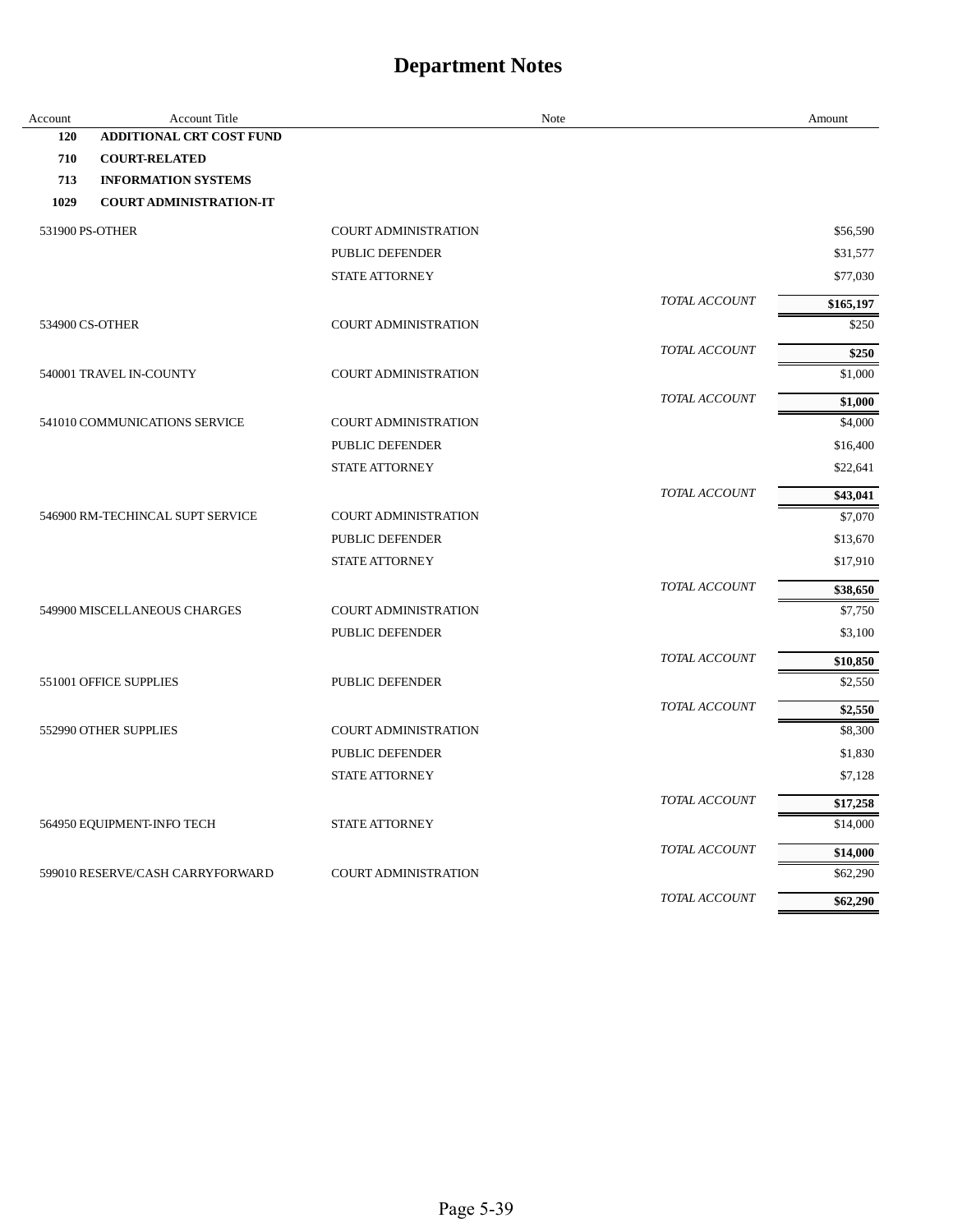| Account | Account Title                              | Note                                          |               | Amount  |
|---------|--------------------------------------------|-----------------------------------------------|---------------|---------|
| 301     | <b>CAPITAL OUTLAY FUND</b>                 |                                               |               |         |
| 510     | <b>GENERAL GOVERNMENT</b>                  |                                               |               |         |
| 519     | <b>OTHER GENERAL GOVERNMENTAL SERVICES</b> |                                               |               |         |
| 3110    | <b>CAPITAL OUTLAY PROJECTS</b>             |                                               |               |         |
|         | 562280 RENOVATE CVW COURTHOUSE             | CRESTVIEW COURTHOUSE - ROOF COATING MATERIALS |               | \$7,000 |
|         |                                            |                                               | TOTAL ACCOUNT | \$7,000 |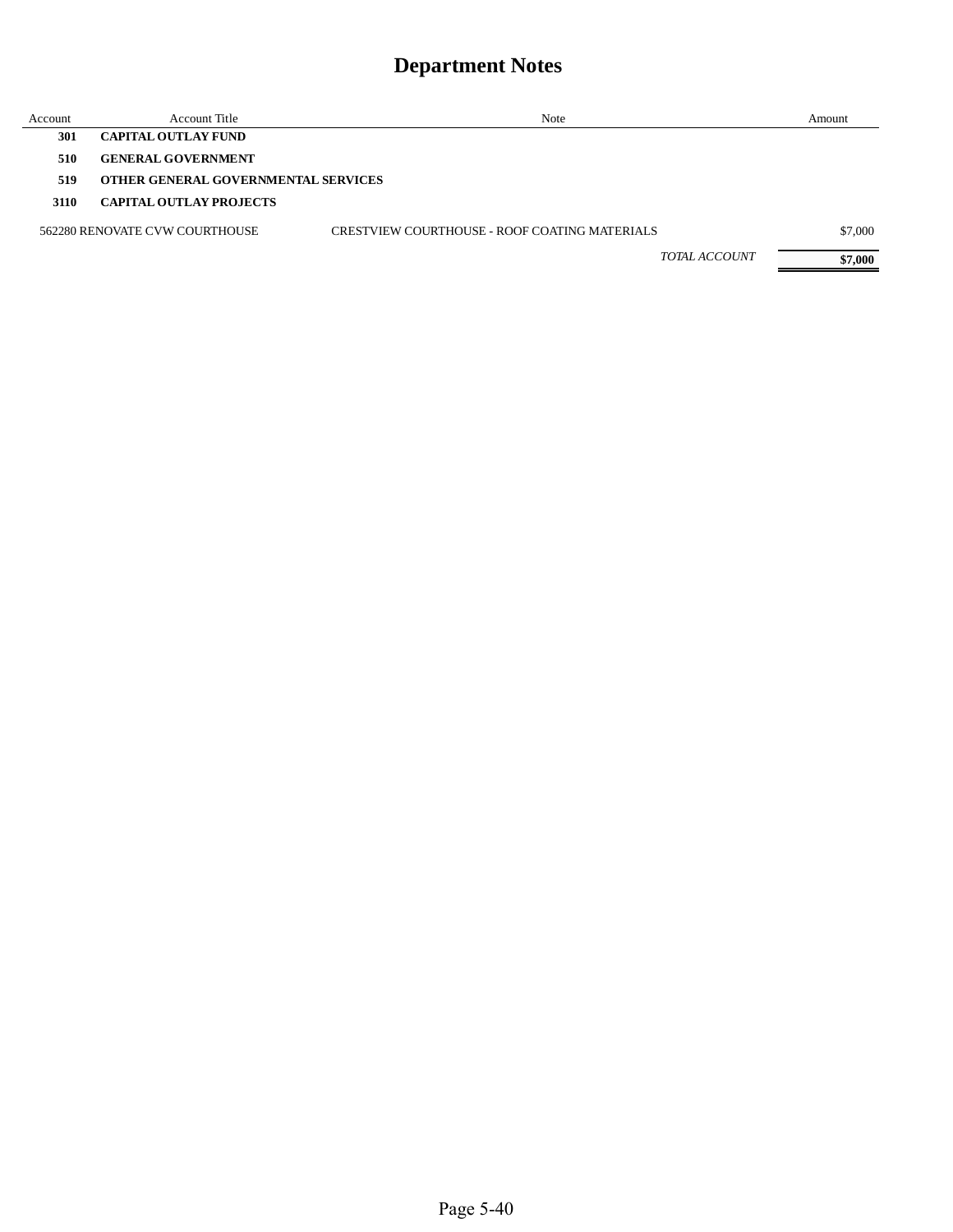| Account | <b>Account Title</b>             |                                   | Note                 | Amount   |
|---------|----------------------------------|-----------------------------------|----------------------|----------|
| 301     | <b>CAPITAL OUTLAY FUND</b>       |                                   |                      |          |
| 520     | <b>PUBLIC SAFETY</b>             |                                   |                      |          |
| 521     | <b>LAW ENFORCEMENT</b>           |                                   |                      |          |
| 3120    | <b>CAP OUTLAY PROJ-PUBSAFETY</b> |                                   |                      |          |
|         | 562231 JAIL - FIRE SPRINKLER SYS | <b>FIRE SPRINKLER SUPPRESSION</b> |                      | \$78,000 |
|         |                                  |                                   | <b>TOTAL ACCOUNT</b> | \$78,000 |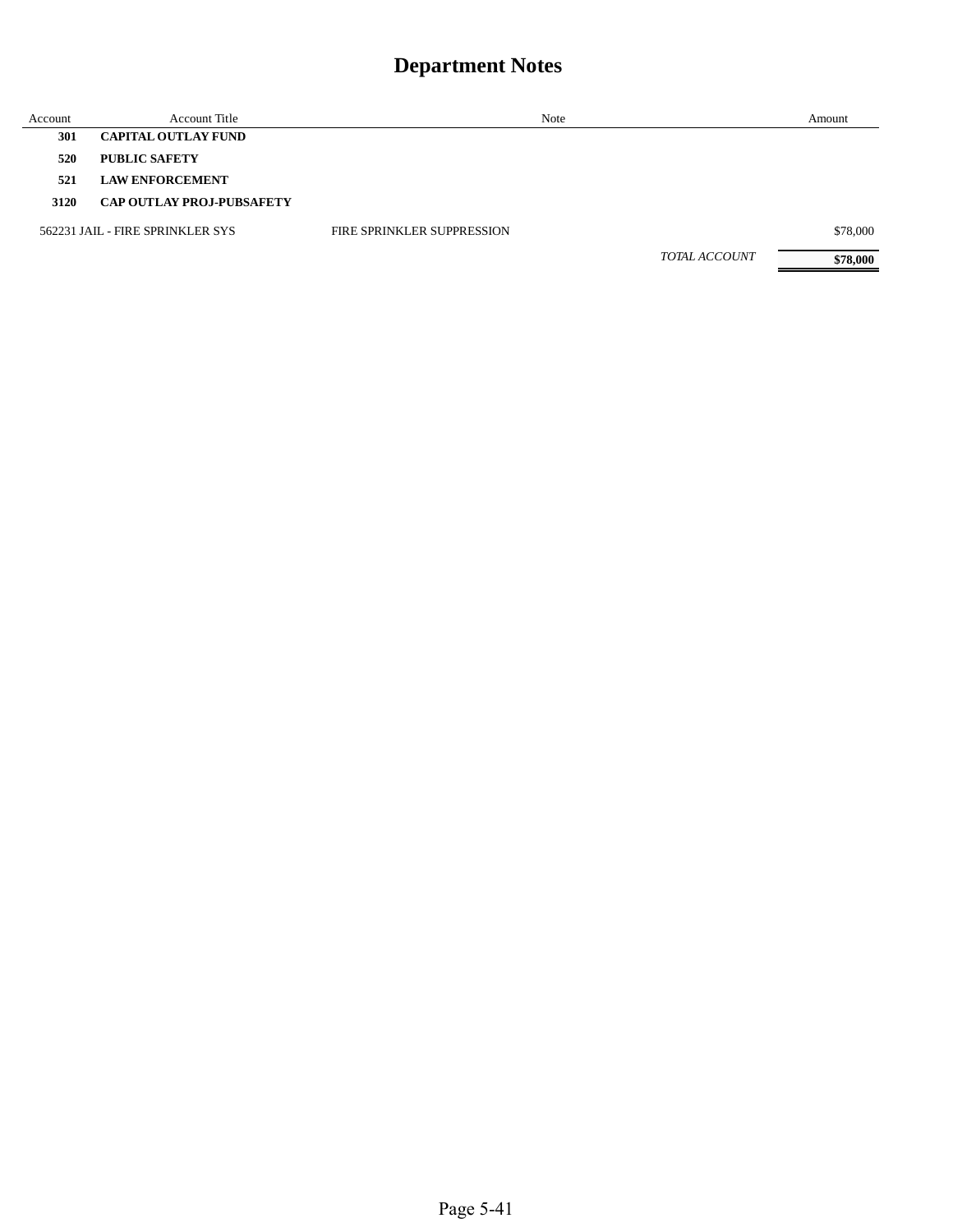| Account | <b>Account Title</b>         | <b>Note</b>                                       | Amount    |
|---------|------------------------------|---------------------------------------------------|-----------|
| 301     | <b>CAPITAL OUTLAY FUND</b>   |                                                   |           |
| 570     | <b>CULTURE/RECREATION</b>    |                                                   |           |
| 572     | <b>PARKS AND RECREATION</b>  |                                                   |           |
| 3179    | <b>CAP OUTLAY PROJ-FBIP</b>  |                                                   |           |
|         | 563760 NO WAKE ZONE SIGNS    | NO WAKE ZONE SIGNAGE                              | \$3,000   |
|         |                              | <b>TOTAL ACCOUNT</b>                              | \$3,000   |
|         | 563789 MARLER PARK BOAT RAMP | MARLER PARK BOAT RAMP ACCESS & ADDTIONAL          | \$300,000 |
|         |                              | <b>BOAT TRAILER PARKING</b>                       |           |
|         |                              | <b>TOTAL ACCOUNT</b>                              | \$300,000 |
|         | 563790 OTHER IMPROVEMENTS    | NEW BOAT RAMP CONTRACT COSTS (SITE TBD)           | \$60,000  |
|         |                              | LONGWOOD PARK SEAWALL - DESIGN & BUILD (ROLLOVER) | \$15,000  |
|         |                              | SHOAL RIVER SEWER CONNECTION                      | \$15,000  |
|         |                              | TOTAL ACCOUNT                                     | \$90,000  |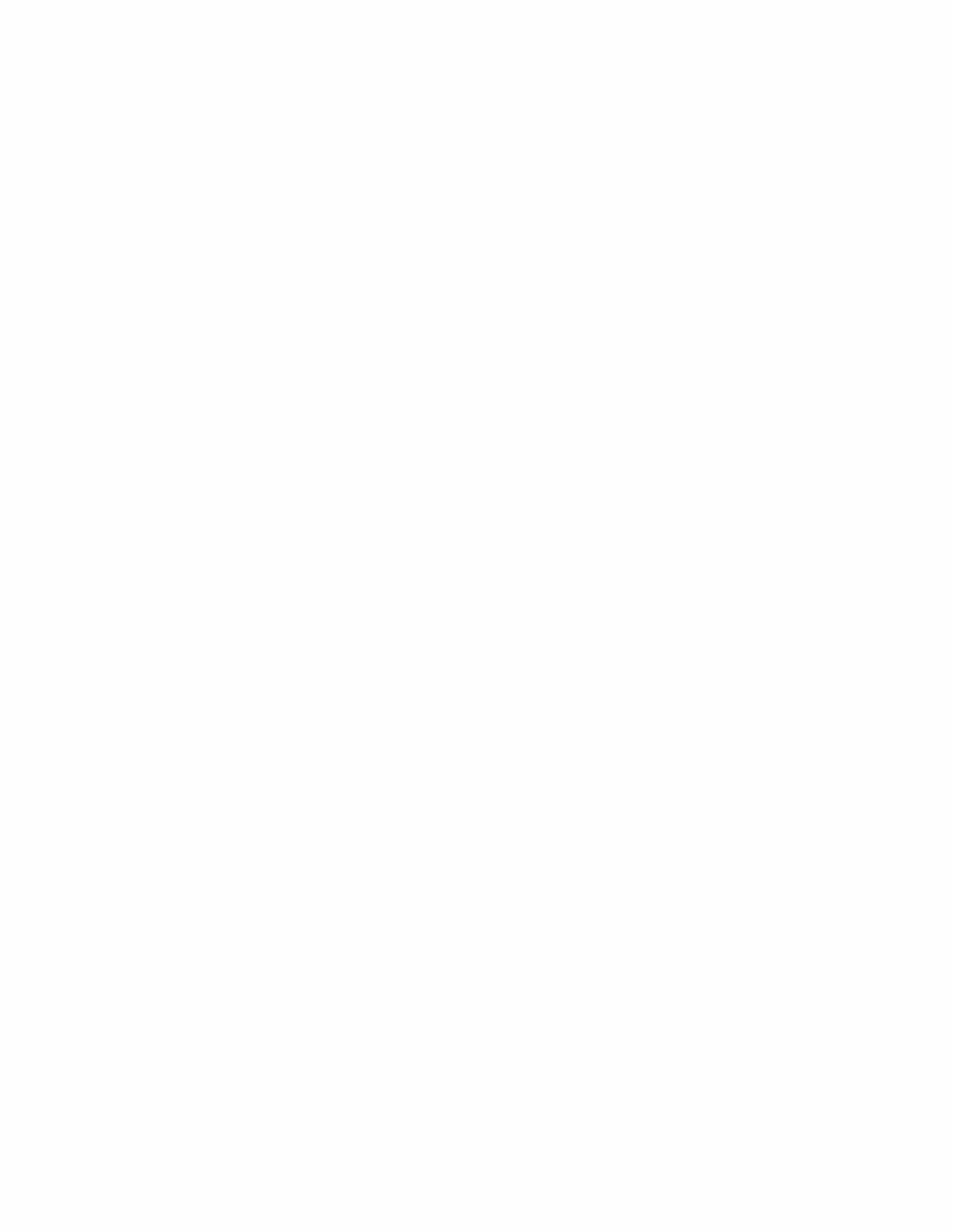| Account | <b>Account Title</b>                 | Note                                                    |                      | Amount      |
|---------|--------------------------------------|---------------------------------------------------------|----------------------|-------------|
| 302     | <b>ROAD/BRIDGE CONSTRUCTION FUND</b> |                                                         |                      |             |
| 540     | <b>TRANSPORTATION</b>                |                                                         |                      |             |
| 541     | <b>ROAD AND STREET FACILITIES</b>    |                                                         |                      |             |
| 3201    | <b>R/B CONSITUTIONAL GAS TAX</b>     |                                                         |                      |             |
|         | 546646 RM-ROAD PAINT STRIPING        | YEARLY ROAD PAINT STRIPING CONTRACT (MOVED FROM 1002)   |                      | \$300,000   |
|         |                                      |                                                         | <b>TOTAL ACCOUNT</b> | \$300,000   |
|         | 546648 RM-PIPE LINING                | CONTRACT FOR ROADWAY DRAINAGE PIPE LINING               |                      | \$100,000   |
|         |                                      |                                                         | TOTAL ACCOUNT        | \$100,000   |
|         | 563145 P.J. ADAMS-TRIP               | ACCUMULATING CASH MATCH FOR TRIP GRANT FOR WIDENING     |                      | \$1,225,000 |
|         |                                      | DESIGN FOR PH 1. TOTAL CASH MATCH REQ \$2.2M BY FY14    |                      |             |
|         |                                      | (ESTIMATED PROP CONST COST FOR PH 1 WIDENING \$30M)     |                      |             |
|         |                                      |                                                         | <b>TOTAL ACCOUNT</b> | \$1,225,000 |
|         | 563146 GREEN ACRES BOULEVARD         | RECLAIM, REPAIR BASE AND RESURFACE                      |                      | \$50,000    |
|         |                                      |                                                         | TOTAL ACCOUNT        | \$50,000    |
|         | 563147 MLK BOULEVARD                 | RECLAIM, REPAIR BASE AND RESURFACE                      |                      | \$100,000   |
|         |                                      |                                                         | TOTAL ACCOUNT        | \$100,000   |
|         | 563456 DIST 1-HWY 393 PHASE 1        | CARRYFORWARD - WIDEN AND RECLAIM 4.1 MILES              |                      |             |
|         |                                      | OF PAVEMENT FROM HWY 90 TO POVERTY CREEK ROAD           |                      | \$1,550,000 |
|         |                                      |                                                         | <b>TOTAL ACCOUNT</b> | \$1,550,000 |
|         | 563464 PD&E P.J. ADAMS PKWY          | JOINT PROJECT WITH FDOT TO DETERMINE POSSIBLE ALIGNMENT |                      | \$100,000   |
|         |                                      | <b>FOR FUTURE EXPANSION</b>                             |                      |             |
|         |                                      |                                                         | TOTAL ACCOUNT        | \$100,000   |
|         | 563472 FAIRCHILD ROAD                | CARRYFORWARD - FULL DEPTH RECLAMATION, WIDEN & OVERLAY  |                      | \$1,000,000 |
|         |                                      | PAVE FROM APLIN ROAD TO SERENITY LANE                   |                      |             |
|         |                                      |                                                         | <b>TOTAL ACCOUNT</b> | \$1,000,000 |
|         | 563486 ANTIOCH ROAD                  | CARRYFORWARD REHABILITATE EXISTING ROADWAY FROM         |                      | \$900,000   |
|         |                                      | <b>BRODIE LANE TO WILKS DRIVE</b>                       |                      |             |
|         |                                      |                                                         | <b>TOTAL ACCOUNT</b> | \$900,000   |
|         | 563487 OKALOOSA LANE                 | CARRYFORWARD - RIGHTOF WAY ACQUISITION & PAVING         |                      | \$1,435,000 |
|         |                                      |                                                         | TOTAL ACCOUNT        | \$1,435,000 |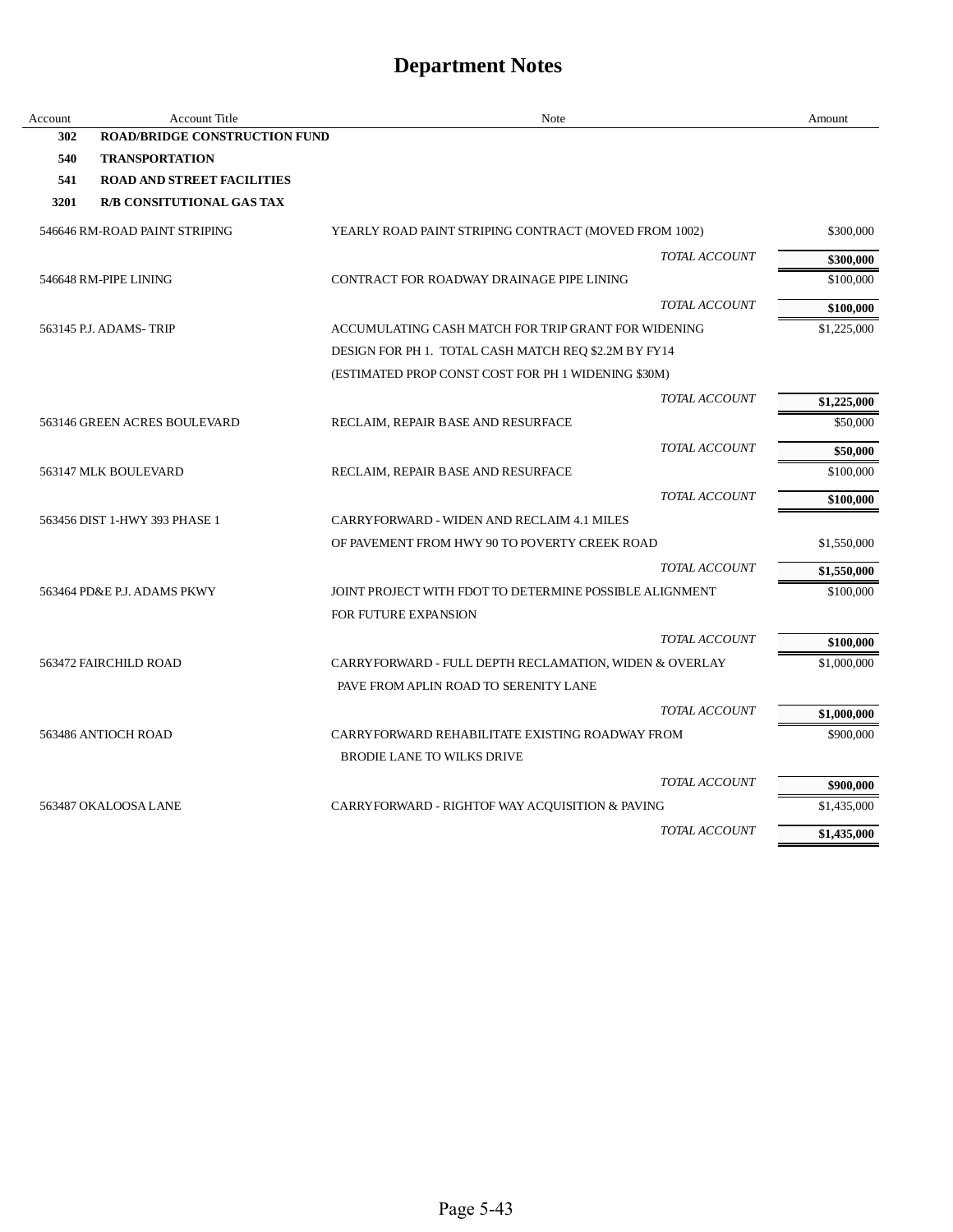| Account | <b>Account Title</b>                 | Note                                                   | Amount    |
|---------|--------------------------------------|--------------------------------------------------------|-----------|
| 302     | <b>ROAD/BRIDGE CONSTRUCTION FUND</b> |                                                        |           |
| 540     | <b>TRANSPORTATION</b>                |                                                        |           |
| 541     | <b>ROAD AND STREET FACILITIES</b>    |                                                        |           |
| 3202    | <b>ROAD/BRIDGE-1 LOGT</b>            |                                                        |           |
|         | 563161 FOXWOOD PHASE II              | INSTALL NEW IN-GROUND FILTRATION SYSTEM AND OVERLAY RD | \$250,000 |
|         |                                      | TOTAL ACCOUNT                                          | \$250,000 |
|         | 563162 GILMORE ROAD                  | <b>DIRT TO PAVE</b>                                    | \$150,000 |
|         |                                      | TOTAL ACCOUNT                                          | \$150,000 |
|         | 563163 KERVIN ROAD                   | INSTALL DRAINAGE SWALES TO IMPROVE ROAD DRAINAGE       | \$100,000 |
|         |                                      | TOTAL ACCOUNT                                          | \$100,000 |
|         | 563164 LIGHTHOUSE CHURCH ROAD        | ELEVATE ROADWAY AND INSTALL STORMWATER IMPROVEMENTS    | \$100,000 |
|         |                                      | TOTAL ACCOUNT                                          | \$100,000 |
|         | 563165 ROBINSON ROAD                 | <b>DIRT TO PAVE</b>                                    | \$165,000 |
|         |                                      | TOTAL ACCOUNT                                          | \$165,000 |
|         | 563166 STATELINE ROAD                | <b>DIRT TO PAVE</b>                                    | \$100,000 |
|         |                                      | TOTAL ACCOUNT                                          | \$100,000 |
|         | 563490 OTHER IMPROVEMENTS            | <b>BRIDGE CONVERSION</b>                               | \$200,000 |
|         |                                      | <b>COLD MIX ROADS - REHABILITATION</b>                 | \$200,000 |
|         |                                      | TOTAL ACCOUNT                                          | \$400,000 |
|         | 563496 USDA WATERSHED (E.W.P.)       | MATCHING FUNDS FOR UNFORSEEN EMERGENCY PROJECTS        |           |
|         |                                      | FUNDED MAINLY BY SOIL CONSERVATION SERVICE             | \$275,000 |
|         |                                      | TOTAL ACCOUNT                                          | \$275,000 |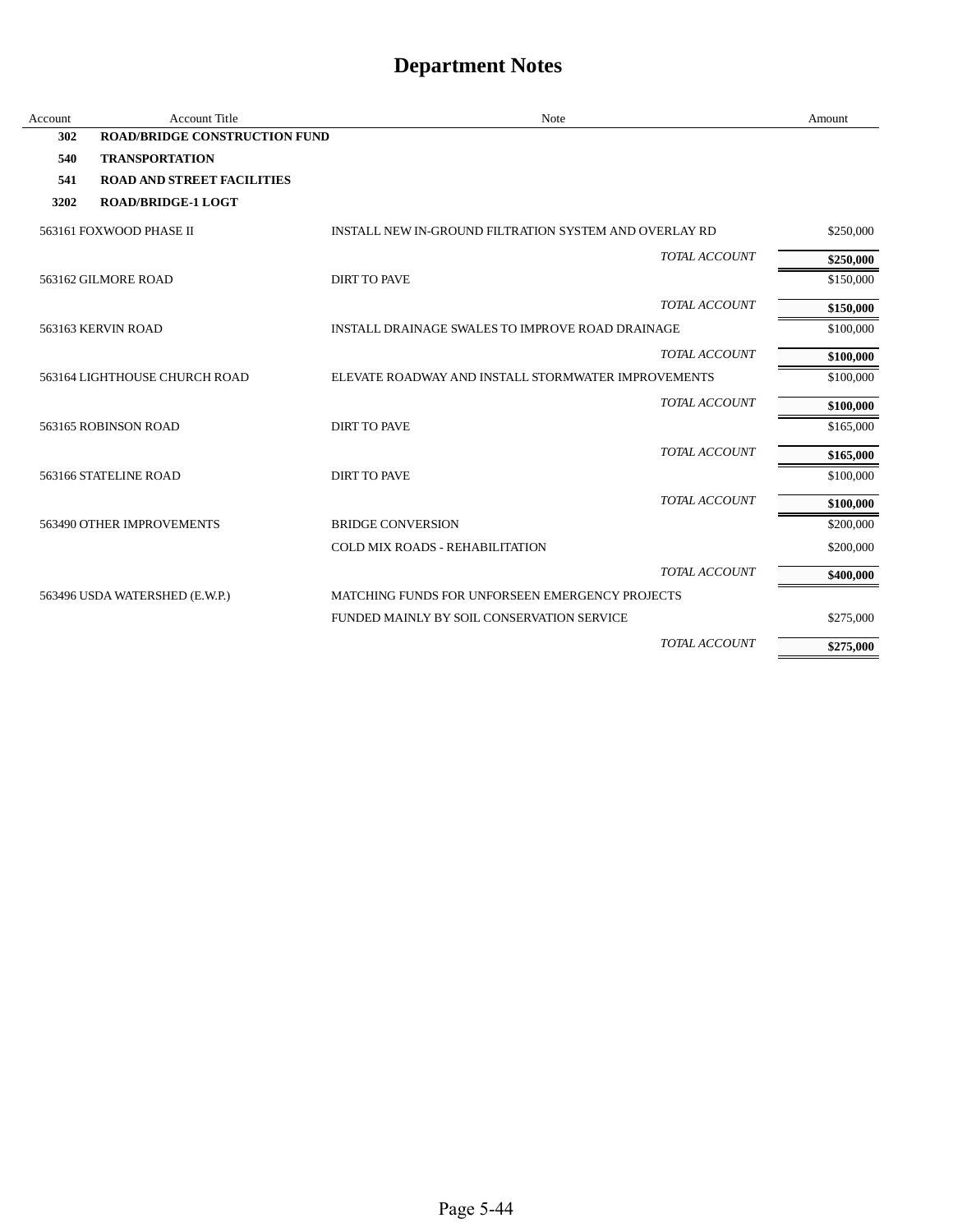| Account         | Account Title                           | Note                                                     |               | Amount      |
|-----------------|-----------------------------------------|----------------------------------------------------------|---------------|-------------|
| 411             | <b>WATER &amp; SEWER ENTERPRISE</b>     |                                                          |               |             |
| 530             | PHYSICAL ENVIRONMENT                    |                                                          |               |             |
| 536             | <b>WATER-SEWER COMBINATION SERVICES</b> |                                                          |               |             |
| 4101            | <b>WATER &amp; SEWER-OPERATING</b>      |                                                          |               |             |
|                 | 523000 LIFE & HEALTH INSURANCE          | \$391.60*12 (COBRA OR RETIREE INSURANCE)                 |               | \$4,698     |
|                 |                                         | \$391.60*12 (COBRA OR RETIREE INSURANCE)                 |               | \$4,698     |
|                 |                                         | 101 EMPLOYEES CURRENTLY TAKING INSURANCE (\$9,423)       |               | \$951,723   |
|                 |                                         | 18 EMPLOYEES TAKING STIPEND (\$1,717)                    |               | \$30,906    |
|                 |                                         |                                                          | TOTAL ACCOUNT | \$992,025   |
| 531900 PS-OTHER |                                         | <b>PS-OTHER</b>                                          |               |             |
|                 |                                         | WATER - (FDEP/NWFWMD REPORTING, TESTING, CUP RENEWALS,   |               |             |
|                 |                                         | <b>MISC CONSULTING</b>                                   |               | \$90,000    |
|                 |                                         | SEWER - FDEP/EPA WASTEWATER PERMITTING, PRETREATMENT,    |               |             |
|                 |                                         | BIOLOGICAL MONITORING, RISK MANAGEMENT PLAN, OPERATING,  |               |             |
|                 |                                         | PERMIT RENEWALS, CAPACITY ANALYSIS REPORT, NNC RESEARCH  |               |             |
|                 |                                         | AND ANALYSIS, MISC CONSULTING                            |               | \$280,000   |
|                 |                                         | FINANCIAL - RATE MODEL PLANNING & ANALYSIS               |               | \$30,000    |
|                 |                                         |                                                          | TOTAL ACCOUNT | \$400,000   |
|                 | 534001 CS-GENERAL FUND ADMIN            | <b>GENERAL FUND ALLOCATION TO WATER &amp; SEWER</b>      |               | \$1,637,312 |
|                 |                                         |                                                          | TOTAL ACCOUNT |             |
|                 |                                         |                                                          |               | \$1,637,312 |
|                 | 534105 CS-AREA PHOTO MAPPING            | CONSTANTINE ENGINEERING - CONTINUING OF WATER & SEWER    |               |             |
|                 |                                         | <b>SERVICE AREA MAPPING</b>                              |               | \$400,000   |
|                 |                                         |                                                          | TOTAL ACCOUNT | \$400,000   |
|                 | 534300 CS-COLLECTION AGENCY             | SERVICE FEE TO COLLECTION BUREAU FOR PAYMENTS COLLECTED  |               |             |
|                 |                                         | ON PAST DUE WATER & SEWER ACCOUNTS                       |               | \$25,000    |
|                 |                                         |                                                          | TOTAL ACCOUNT | \$25,000    |
|                 | 534306 CS-WATER & SEWER BILLING         | SEVERN TRENT FOR WATER & SEWER BILLING SERVICES -        |               |             |
|                 |                                         | INCLUDING MAILING & E-MAILING OF CUSTOMER BILLS          |               | \$170,000   |
|                 |                                         |                                                          | TOTAL ACCOUNT | \$170,000   |
|                 | 534307 CS-UTILITY LOCATIONS             | FOR REQUIRED UTILITY LINE LOCATES                        |               |             |
|                 |                                         | <b>CONSTANTINE ENGINEERING</b>                           |               | \$365,000   |
|                 |                                         | <b>SUNSHINE STATE ONE CALL</b>                           |               | \$10,000    |
|                 |                                         |                                                          | TOTAL ACCOUNT | \$375,000   |
|                 | 534404 CS-REG SEWER SYSTEM              | COST OF OCWS FLOW TO NVOC PLANT (AVG \$52,500 PER MONTH) |               | \$630,000   |
|                 |                                         | AVERAGE MONTHLY FLOW IN EXCESS OF 22 MILLION GALLONS     |               |             |
|                 |                                         |                                                          | TOTAL ACCOUNT | \$630,000   |
|                 | 534405 CS-SLUDGE REMOVAL                | SLUDGE REMOVAL FROM APWRF TO R & E FARMS FOR USE AS A    |               |             |
|                 |                                         | <b>LAND APPLIED FERTILIZER</b>                           |               | \$60,000    |
|                 |                                         |                                                          | TOTAL ACCOUNT |             |
|                 | 534406 CS-RBCC SPRAYFIELD               | PAID TO ROCKY BAYOU COUNTRY CLUB FOR RECLAIMED WATER     |               | \$60,000    |
|                 |                                         | FROM NVOC SEWER PLANT                                    |               |             |
|                 |                                         |                                                          |               | \$25,000    |
|                 |                                         |                                                          | TOTAL ACCOUNT | \$25,000    |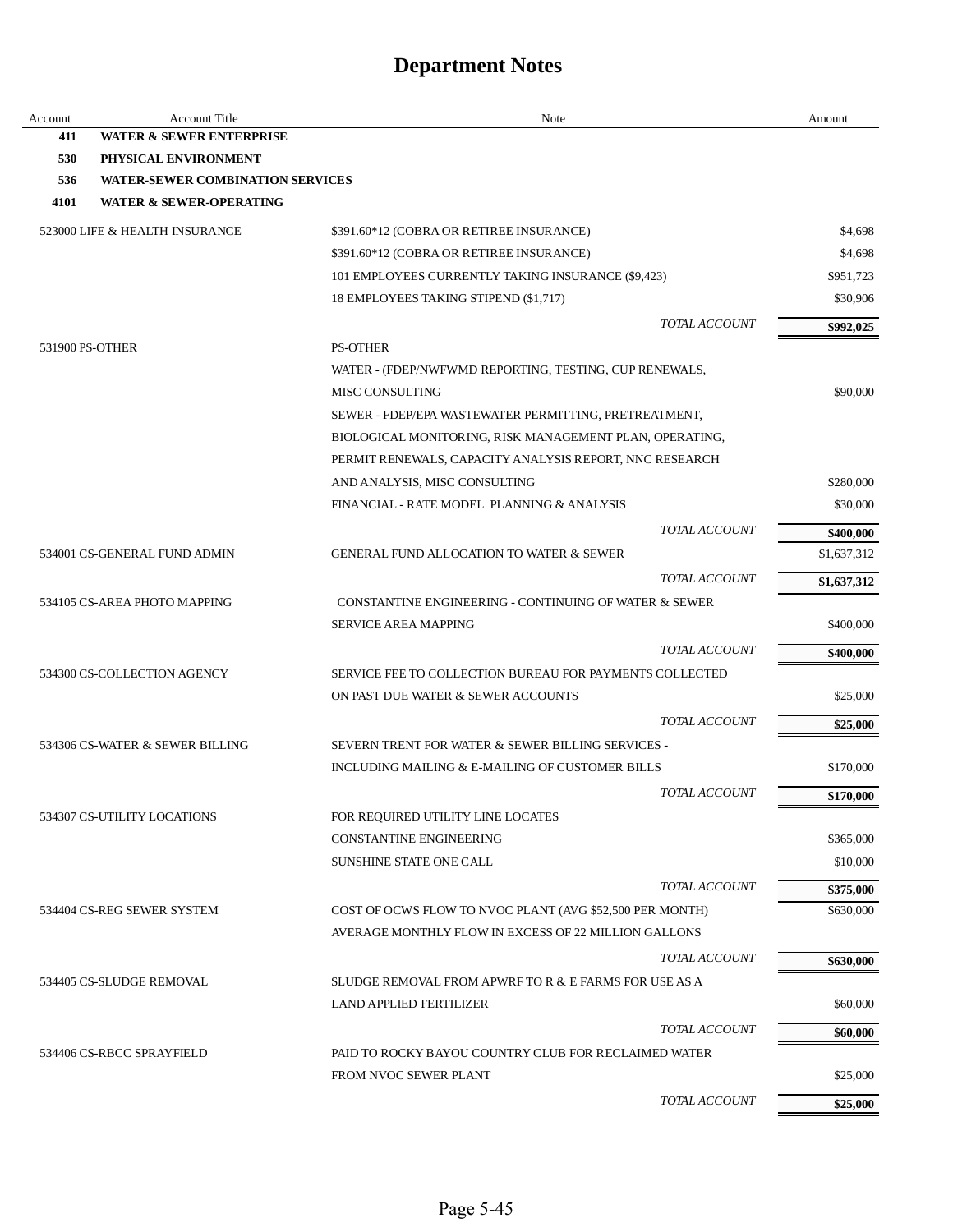| Account | <b>Account Title</b>                    | Note                                                                        | Amount   |
|---------|-----------------------------------------|-----------------------------------------------------------------------------|----------|
| 411     | <b>WATER &amp; SEWER ENTERPRISE</b>     |                                                                             |          |
| 530     | PHYSICAL ENVIRONMENT                    |                                                                             |          |
| 536     | <b>WATER-SEWER COMBINATION SERVICES</b> |                                                                             |          |
| 4101    | <b>WATER &amp; SEWER-OPERATING</b>      |                                                                             |          |
|         | 534500 CS-PERSONNEL                     | FOR POSSIBLE TEMPORARY EMPLOYMENT NEEDS                                     | \$1,500  |
|         |                                         | TOTAL ACCOUNT                                                               | \$1,500  |
|         | 534550 CS-UNIFORMS                      | WORK UNIFORMS (VENDOR - UNI FIRST) INCLUDES PICK UP,                        |          |
|         |                                         | DELIVERY, CLEANING, AND REPLACEMENT                                         | \$50,000 |
|         |                                         | TOTAL ACCOUNT                                                               | \$50,000 |
|         | 534900 CS-OTHER                         | OTHER CONTRACTUAL SERVICE PROVIDERS                                         |          |
|         |                                         | PROFESSIONAL RECORDING/STORAGE (OFF SITE BACK UP)                           | \$4,000  |
|         |                                         | GUARDIAN PEST CONTROL (ANNUAL EXTERMINATOR)                                 | \$3,000  |
|         |                                         | TEST AMERICA (LAB TESTING)                                                  | \$43,000 |
|         |                                         | TOTAL ACCOUNT                                                               | \$50,000 |
|         | 540001 TRAVEL IN-COUNTY                 | EMPLOYEE MILEAGE REIMBURSEMENT                                              | \$200    |
|         |                                         | TOTAL ACCOUNT                                                               |          |
|         | 540002 TRAVEL OUT-OF-COUNTY             | ANTICIPATED CONFERNCES/TRAINING - INCLUDING                                 | \$200    |
|         |                                         | WEFTEC ANNUAL CONFERENCE, SCADA TRAINING, HUG                               |          |
|         |                                         | USERS CONFERENCE, FINANCIAL                                                 | \$5,000  |
|         |                                         | TOTAL ACCOUNT                                                               |          |
|         | 540005 TRAVEL LODGING EXPENSES          | ANTICIPATED CONFERNCES/TRAINING - INCLUDING                                 | \$5,000  |
|         |                                         | WEFTEC ANNUAL CONFERENCE, SCADA TRAINING, HUG                               |          |
|         |                                         | HUG USERS CONFERENCE, FINANCIAL                                             | \$5,000  |
|         |                                         |                                                                             |          |
|         |                                         | TOTAL ACCOUNT                                                               | \$5,000  |
|         | 562300 BLDG-PHYSICAL ENVIRONMENT        | FOR WATER & SEWER BUILDING IMPROVEMENT NEEDS<br>HVAC SYSTEM, ROOF, FLOORING | \$53,045 |
|         |                                         |                                                                             |          |
|         |                                         | TOTAL ACCOUNT                                                               | \$53,045 |
|         | 563155 FIBER OPTIC NETWORK              | FOR POTENTIAL UPGRADES/ADDITIONS TO FIBER OPTIC NETWORK                     | \$27,318 |
|         |                                         | TOTAL ACCOUNT                                                               | \$27,318 |
|         | 564301 OFFICE MACHINES                  | <b>ADMINISTRATION:</b>                                                      |          |
|         |                                         | AV EQUIPMENT                                                                | \$3,000  |
|         |                                         | OFFICE/COMPUTER FURNITURE                                                   | \$1,000  |
|         |                                         | <b>CUSTOMER SERVICE:</b>                                                    |          |
|         |                                         | <b>TRAINING VIDEOS</b>                                                      | \$1,000  |
|         |                                         | <b>ENGINEERING:</b>                                                         |          |
|         |                                         | OFFICE FURNITURE/CABINETS                                                   | \$2,000  |
|         |                                         | PLAT/TAX MAPS                                                               | \$2,000  |
|         |                                         | INFORMATION TECHNOLOGY:                                                     |          |
|         |                                         | SENSUS INTEROGATORS W/ STAND                                                | \$20,000 |
|         |                                         | <b>SENSUS PIT PROBES</b>                                                    | \$4,000  |
|         |                                         | LOGISTICS:                                                                  |          |
|         |                                         | FIRE PROOF CABINET                                                          | \$2,000  |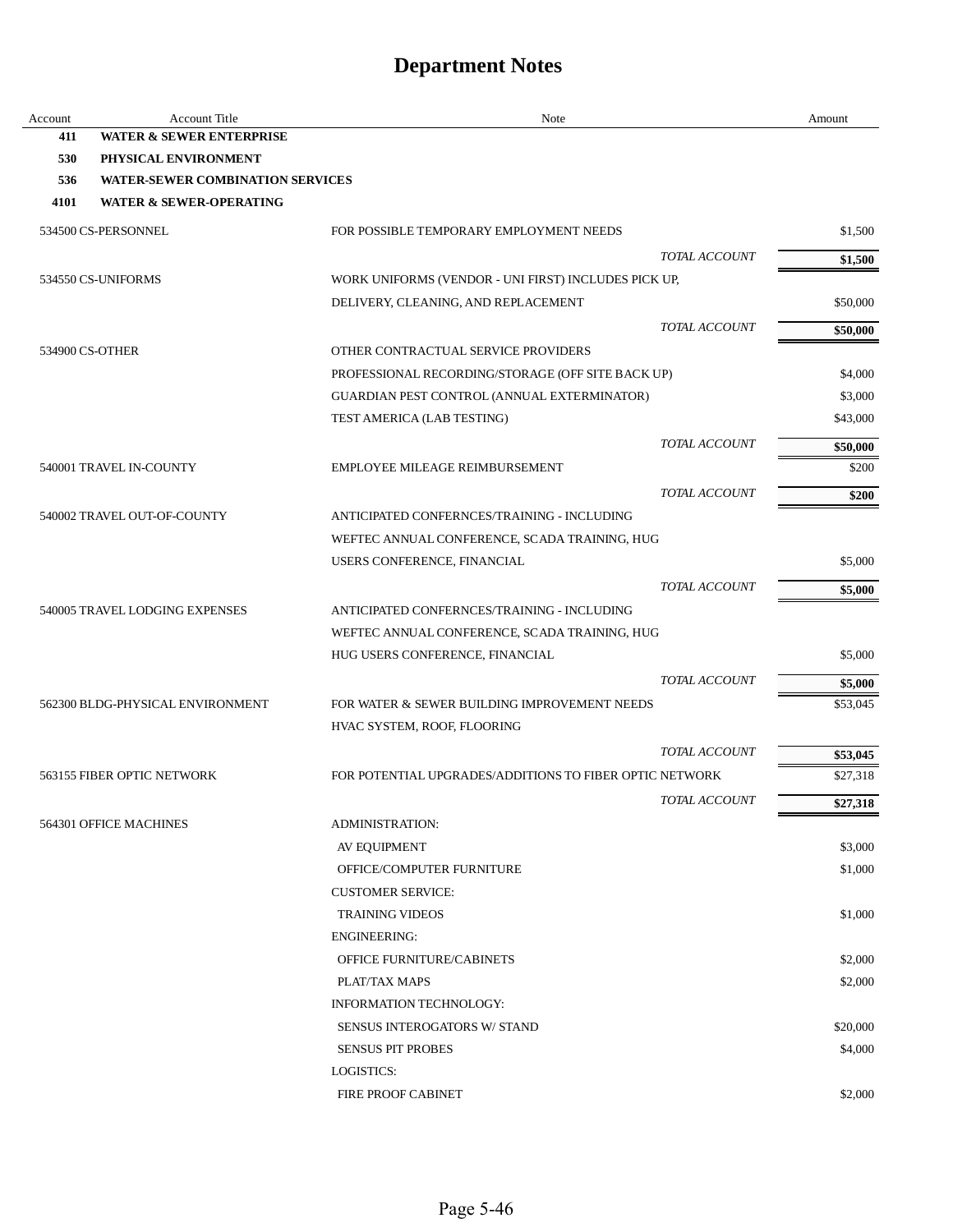| Account | <b>Account Title</b>                    | Note                                       |               | Amount   |
|---------|-----------------------------------------|--------------------------------------------|---------------|----------|
| 411     | <b>WATER &amp; SEWER ENTERPRISE</b>     |                                            |               |          |
| 530     | PHYSICAL ENVIRONMENT                    |                                            |               |          |
| 536     | <b>WATER-SEWER COMBINATION SERVICES</b> |                                            |               |          |
| 4101    | <b>WATER &amp; SEWER-OPERATING</b>      |                                            |               |          |
|         | 564301 OFFICE MACHINES                  | MATERIAL HANDLING EQUIPMENT                |               | \$3,000  |
|         |                                         | PIPE & WELL POINT RACKS                    |               | \$3,000  |
|         |                                         | <b>WATER OPERATIONS</b>                    |               |          |
|         |                                         | OFFICE/COMPUTER FURNITURE                  |               | \$1,000  |
|         |                                         | <b>FILE CABINETS</b>                       |               | \$1,000  |
|         |                                         |                                            | TOTAL ACCOUNT | \$43,000 |
|         | 564302 PHYSICAL ENVIRONMNT EQUIP        | <b>ENGINEERING:</b>                        |               |          |
|         |                                         | SURVEY TOOLS/EQUIPMENT                     |               | \$2,000  |
|         |                                         | WATER & SEWER MAINTENANCE:                 |               |          |
|         |                                         | TRAILER MOUNTED AIR COMPRESSOR             |               | \$25,000 |
|         |                                         | LIGHTING EQUIPMENT                         |               | \$10,000 |
|         |                                         | <b>14" STIHL PIPESAW</b>                   |               | \$3,500  |
|         |                                         | <b>METAL LOCATORS</b>                      |               | \$2,000  |
|         |                                         | WATER & SEWER CONSTRUCTION                 |               |          |
|         |                                         | <b>HAY BLOWER</b>                          |               | \$5,000  |
|         |                                         | <b>CULTI-PACKER</b>                        |               | \$5,000  |
|         |                                         | PIPE LASER                                 |               | \$15,000 |
|         |                                         | DUMP TRUCK (REPLACE 90D6269 103,050 MILES) |               | \$90,000 |
|         |                                         | <b>LOGISTICS</b>                           |               |          |
|         |                                         | FORKLIFT (NEW)                             |               | \$55,000 |
|         |                                         | PIPE RACKS (LARGE)                         |               | \$7,000  |
|         |                                         | <b>LABORATORY</b>                          |               |          |
|         |                                         | DISSOLVED OXYGEN METER                     |               | \$1,500  |
|         |                                         | <b>BLOCK DIGESTOR FOR METALS</b>           |               | \$5,000  |
|         |                                         | <b>CIRCULATING WATER BATH</b>              |               | \$3,000  |
|         |                                         | ELECTRONICS/PUMP CREW:                     |               |          |
|         |                                         | <b>HAND TOOLS</b>                          |               | \$2,000  |
|         |                                         | PORTABLE BLOWER                            |               | \$1,000  |
|         |                                         | PIPE PLUG 4"-12"/4"/6"/12"-18"/15"-30"     |               | \$2,000  |
|         |                                         | SHOP AIR COMPRESSOR (LARGE)                |               | \$1,000  |
|         |                                         | SAWSALL/SAWS                               |               | \$1,000  |
|         |                                         | ARBENNIE PRITCHETT WRF                     |               |          |
|         |                                         | HANDHELD D.O. METERS                       |               | \$3,000  |
|         |                                         | CHOLRINE METER (CITY FWB) RE USE           |               | \$5,000  |
|         |                                         | RUSSELL F.W. STEPHENSON WWTF:              |               |          |
|         |                                         | <b>FLOW METERS INF EFF</b>                 |               | \$15,000 |
|         |                                         | REFRIG COMP SAMPLER                        |               | \$6,000  |
|         |                                         | <b>BOB SIKES WRF</b>                       |               |          |
|         |                                         | PRESSURE WASHER                            |               | \$1,000  |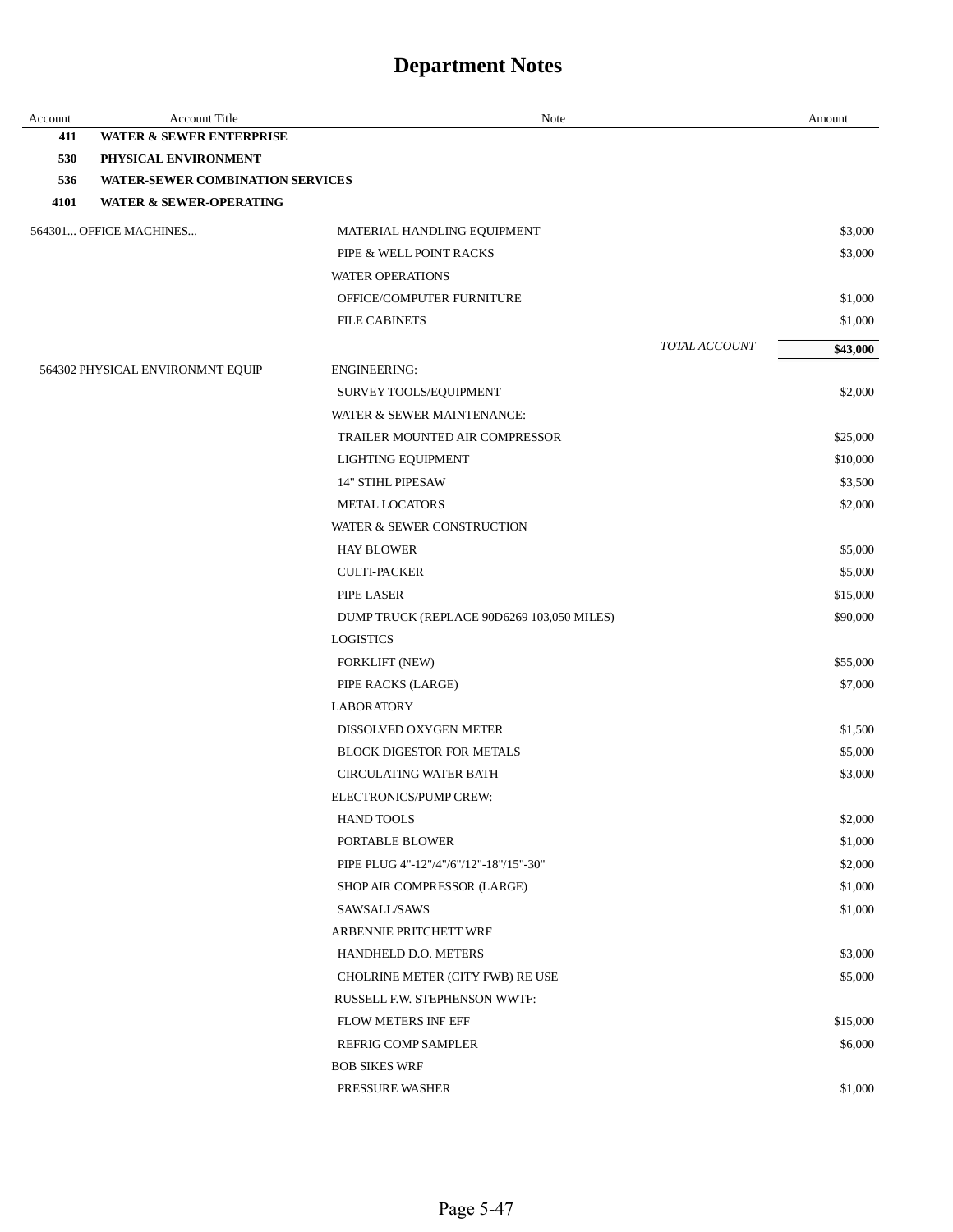| Account | Account Title                           | Note                                                    | Amount    |
|---------|-----------------------------------------|---------------------------------------------------------|-----------|
| 411     | <b>WATER &amp; SEWER ENTERPRISE</b>     |                                                         |           |
| 530     | PHYSICAL ENVIRONMENT                    |                                                         |           |
| 536     | <b>WATER-SEWER COMBINATION SERVICES</b> |                                                         |           |
| 4101    | <b>WATER &amp; SEWER-OPERATING</b>      |                                                         |           |
|         | 564302 PHYSICAL ENVIRONMNT EQUIP        | REFR. AUTO SAMPLER (2) (INF / EFF)                      | \$2,500   |
|         |                                         | <b>WATER OPERATIONS:</b>                                |           |
|         |                                         | <b>CHLORINATOR SCALES</b>                               | \$2,000   |
|         |                                         | <b>CHLORINE LEAK DETECTORS</b>                          | \$5,000   |
|         |                                         | CHLORINE HIGH-LOW VACUUM ALARM                          | \$5,000   |
|         |                                         | <b>OPERATIONS SUPPORT:</b>                              |           |
|         |                                         | <b>RIDING LAWNMOWER</b>                                 | \$5,000   |
|         |                                         | <b>BAND SAW</b>                                         | \$1,500   |
|         |                                         | PIPE SCAFFOLDING                                        | \$1,000   |
|         |                                         | <b>AIR GUN</b>                                          | \$4,000   |
|         |                                         | PLANT MAINTENANCE                                       |           |
|         |                                         | 1" HOSE - 12K FEET                                      | \$1,000   |
|         |                                         | PORTABLE PRESSURE WASHER                                | \$2,000   |
|         |                                         | <b>TRAILER 8'</b>                                       | \$2,000   |
|         |                                         | <b>DISC FILTER</b>                                      | \$2,000   |
|         |                                         | PUMPS (SMALL SUMP)                                      | \$2,500   |
|         |                                         | TOTAL ACCOUNT                                           | \$301,500 |
|         | 564303 COMPUTER EQUIPMENT               | <b>INFORMATION TECHNOLOGY</b>                           |           |
|         |                                         | <b>BLADE SERVER MIGRATION-REPLACE OUTDATED HARDWARE</b> |           |
|         |                                         | USED FOR NETWWORK CONNECTIONS                           | \$20,000  |
|         |                                         | SERVER / VMWARE-REPLACE 16 SERVERS WITH 3 MORE          |           |
|         |                                         | MORE EFFICIENT SERVERS USING VIRTUALIZATION             | \$80,000  |
|         |                                         | API DOCUMENT IMAGING SCANNERS                           | \$10,000  |
|         |                                         | AUTOCAD WORKSTATION UPGRAGE-E                           | \$5,000   |
|         |                                         | PERSONAL COMPUTERS (REPLACE 4 @ \$1,250)                | \$5,000   |
|         |                                         | <b>NETWORK EXPANSION</b>                                | \$2,500   |
|         |                                         | SENSUS PIT PROBES-REPAIR-REPLACE                        | \$2,000   |
|         |                                         | RADIO READ METER SYSTEM-NEW-200 RADIO READ METERS       | \$50,000  |
|         |                                         | TOTAL ACCOUNT                                           | \$174,500 |
|         | 564304 VEHICLES                         | F450 UTILITY - REPLACE 01G9950 - 172,276 MILES          | \$60,000  |
|         |                                         | F450 UTILITY - REPLACE 01G9951 - 205,613 MILES          | \$60,000  |
|         |                                         | F250 EXTENDED CAB P/U REPLACE 96C5686 - 115,197 MILES   | \$36,000  |
|         |                                         | F150 1/2 TON P/U 4X4 REPLACE 97C5745 - 151,152 MILES    | \$36,000  |
|         |                                         | CHEVY C1500 EXT. CAB REPLACE 99C7555 -132,151 MILES     | \$36,000  |
|         |                                         | SUV 4X4 REPLACE 98A6470 - 125,774 MILES                 | \$36,000  |
|         |                                         | TOTAL ACCOUNT                                           | \$264,000 |
|         | 568300 PHYSICAL ENVIRONMENT             | <b>INFORMATION TECHNOLOGY</b>                           |           |
|         |                                         | SUNGARD PS CONTINUING PROPERTIES                        | \$30,000  |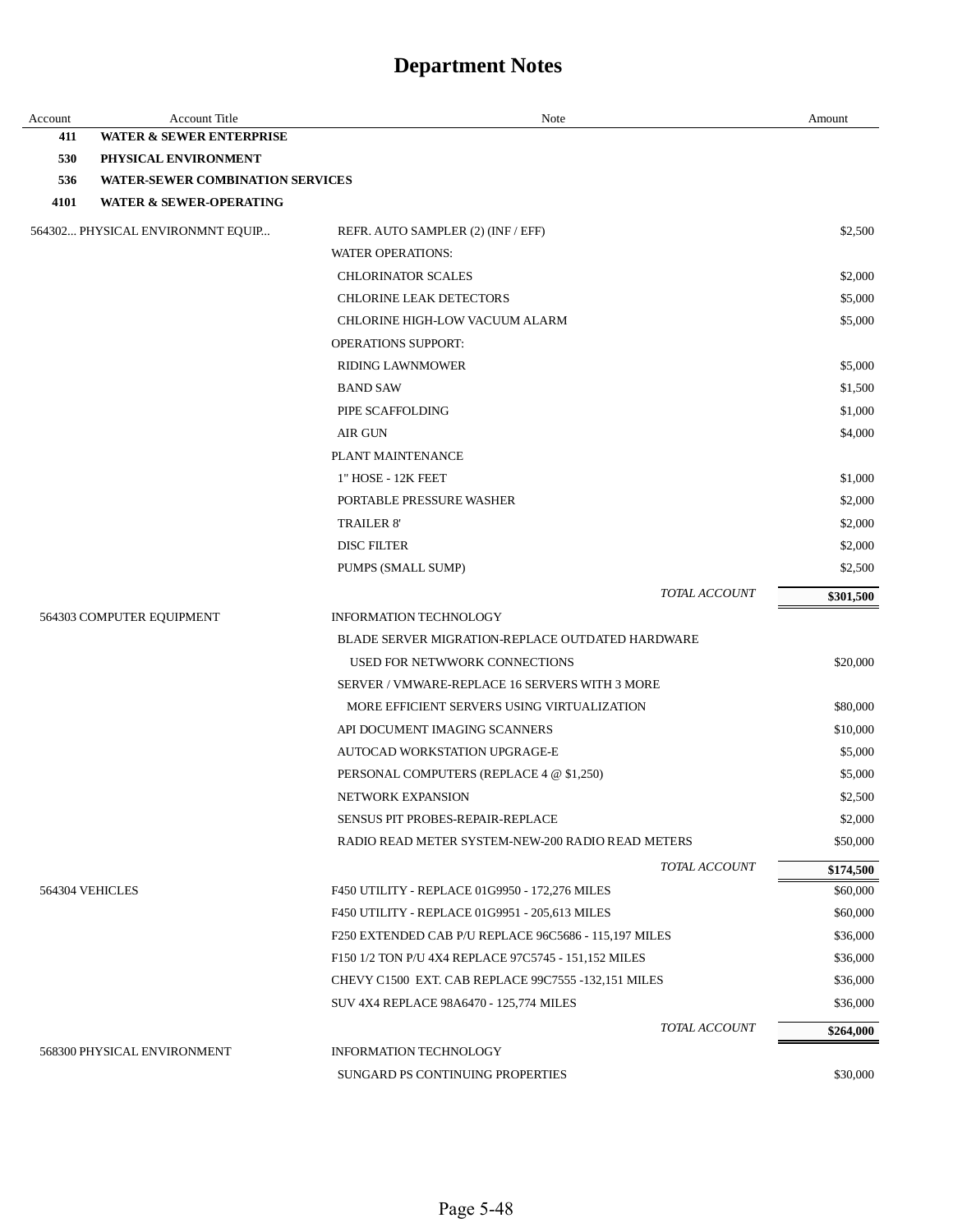| Account | Account Title                           |                 | Note                 | Amount   |
|---------|-----------------------------------------|-----------------|----------------------|----------|
| 411     | <b>WATER &amp; SEWER ENTERPRISE</b>     |                 |                      |          |
| 530     | PHYSICAL ENVIRONMENT                    |                 |                      |          |
| 536     | <b>WATER-SEWER COMBINATION SERVICES</b> |                 |                      |          |
| 4101    | <b>WATER &amp; SEWER-OPERATING</b>      |                 |                      |          |
|         | 568300 PHYSICAL ENVIRONMENT             | <b>OREP WEB</b> |                      | \$14,000 |
|         |                                         |                 | <b>TOTAL ACCOUNT</b> | \$44,000 |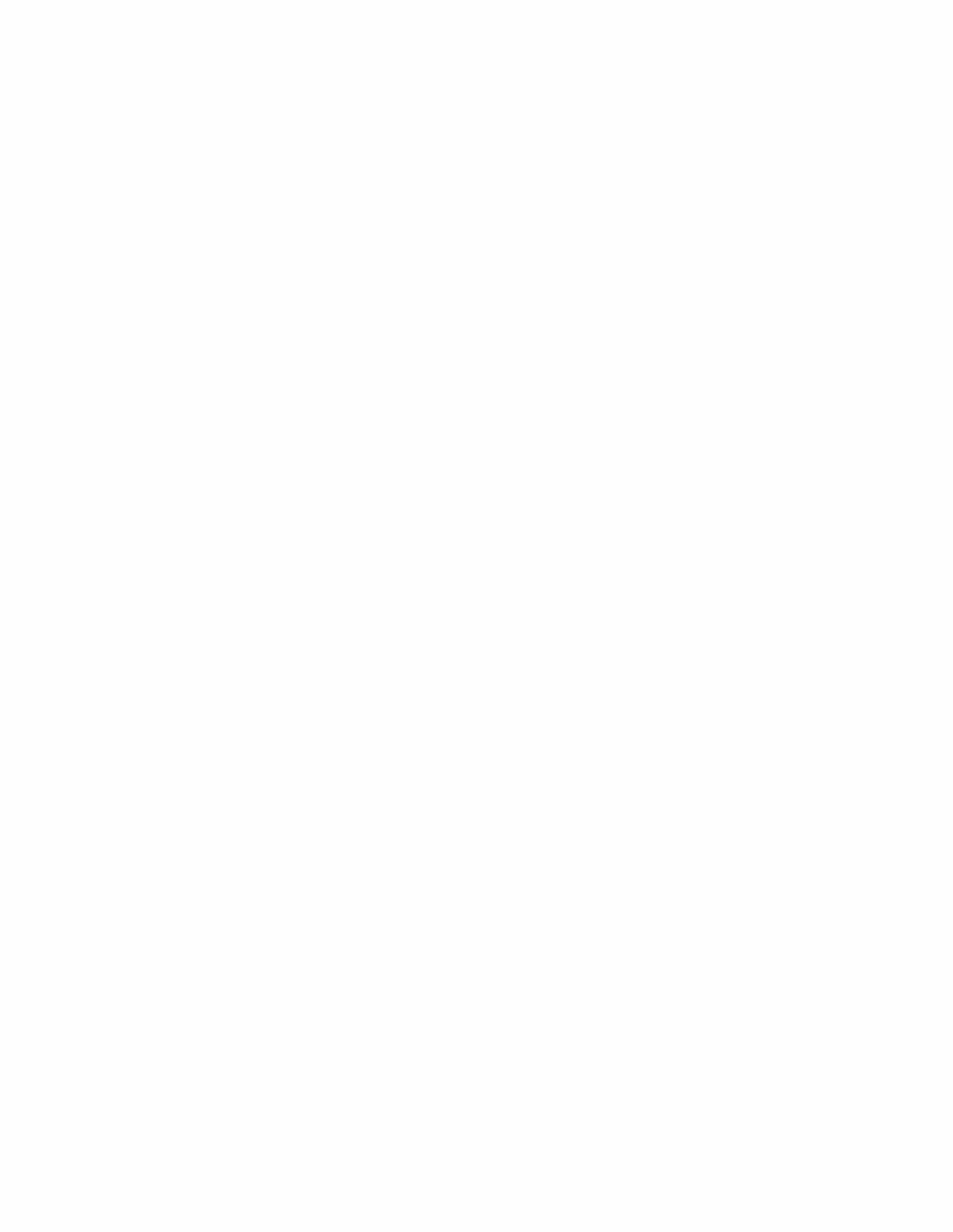| Account | <b>Account Title</b>           | Note                                                    | Amount   |
|---------|--------------------------------|---------------------------------------------------------|----------|
| 421     | <b>AIRPORT ENTERPRISE</b>      |                                                         |          |
| 540     | <b>TRANSPORTATION</b>          |                                                         |          |
| 542     | <b>AIRPORTS</b>                |                                                         |          |
| 4201    | <b>AIRPORT ADMINISTRATION</b>  |                                                         |          |
|         | 540002 TRAVEL OUT-OF-COUNTY    | AIRPORT DIRECTORS CONFERENCE WITH FAA (DIRECTOR)        | \$375    |
|         |                                | SEC-AAAE (DIRECTOR)                                     | \$550    |
|         |                                | AAAE NATIONAL CONFERENCE (DIRECTOR)                     | \$650    |
|         |                                | ANNUAL FAC CONFERENCE (DIRECTOR)                        | \$250    |
|         |                                | AIRLINE MEETINGS (DIRECTOR)                             | \$400    |
|         |                                | ACI JUMP-START MEETING (DIRECTOR)                       | \$375    |
|         |                                | CFASSP STATEWIDE MEETING (DIRECTOR)                     | \$450    |
|         |                                | NATIONAL BUSINESS AIRCRAFT ASSOC. (DIRECTOR)            | \$550    |
|         |                                | FAC STATE LEGIS AFFAIRS BOARD MEETING (DIRECTOR)        | \$550    |
|         |                                | FAC STATE SUMMIT BOARD MEETING (DIRECTOR)               | \$400    |
|         |                                | BOYD GROUP AVIATION (DIRECTOR)                          | \$300    |
|         |                                | MRO CONFERENCE (DIRECTOR)                               | \$425    |
|         |                                | AAAE - AIRPORT PROJECTS (DIRECTOR)                      | \$175    |
|         |                                | FAC PRESIDENT TRAVEL (DIRECTOR)                         | \$2,000  |
|         |                                | AAAE ADMIN & FINANCE CONFERENCE (FINANCE MANAGER)       | \$325    |
|         |                                | AAAE - CAPITAL IMPROVEMENT PROGRAM (FINANCE MANAGER)    | \$550    |
|         |                                | AAAE AIRPORT COMPLIANCE SEMINAR (FINANCE MANAGER)       | \$500    |
|         |                                | AAAE ADMIN & FINANCE CONFERENCE (DEP DIR FIN/ADM)       | \$325    |
|         |                                | ANNUAL FAC CONFERENCE (DEP DIR FIN/ADM)                 | \$250    |
|         |                                | AIRLINE MEETINGS (DEP DIR FIN/ADM)                      | \$400    |
|         |                                | ACI JUMP-START MEETING (DEP DIR FIN/ADM)                | \$375    |
|         |                                | BOYD GROUP AVIATION (DEP DIR FIN/ADM)                   | \$300    |
|         |                                | MRO CONFERENCE (DEP DIR FIN/ADM)                        | \$425    |
|         |                                | AAAE JOINT USE CONFERENCE (DEP DIR FIN/ADM)             | \$175    |
|         |                                | ANNUAL FAC CONFERENCE (DEP DIR PROG/DEV)                | \$250    |
|         |                                | AAAE AIRPORT PROJECTS (DEP DIR PROG/DEV)                | \$1,500  |
|         |                                | AAAE AIRPORT FINANCE TRAINING (FINANCIAL SERVICES SPEC) | \$950    |
|         |                                | TOTAL ACCOUNT                                           | \$13,775 |
|         | 540005 TRAVEL LODGING EXPENSES | AIRPORT DIRECTORS CONFERENCE WITH FAA (DIRECTOR)        | \$400    |
|         |                                | SEC-AAAE (DIRECTOR)                                     | \$450    |
|         |                                | AAAE NATIONAL CONFERENCE (DIRECTOR)                     | \$1,100  |
|         |                                | ANNUAL FAC CONFERENCE (DIRECTOR)                        | \$366    |
|         |                                | AIRLINE MEETINGS (DIRECTOR)                             | \$300    |
|         |                                | ACI JUMP-START MEETING (DIRECTOR)                       | \$300    |
|         |                                | CFASSP STATEWIDE MEETING (DIRECTOR)                     | \$250    |
|         |                                | NATIONAL BUSINESS AIRCRAFT ASSOC. (DIRECTOR)            | \$400    |
|         |                                | FAC STATE LEGIS AFFAIRS BOARD MEETING (DIRECTOR)        | \$250    |
|         |                                | FAC STATE SUMMIT BOARD MEETING (DIRECTOR)               | \$400    |
|         |                                | <b>BOYD GROUP AVIATION (DIRECTOR)</b>                   | \$300    |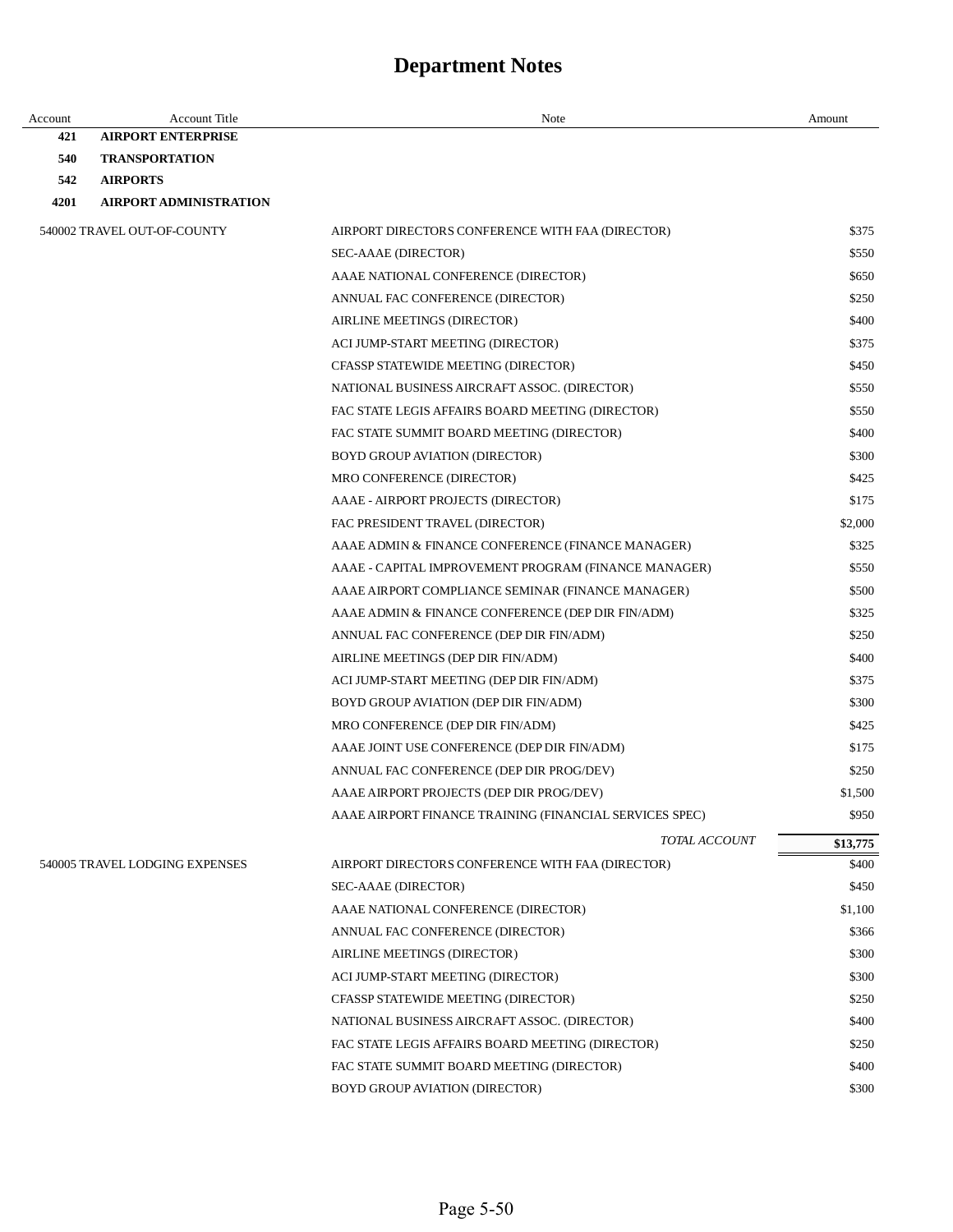| Account | <b>Account Title</b>           | Note                                                 | Amount    |
|---------|--------------------------------|------------------------------------------------------|-----------|
| 421     | <b>AIRPORT ENTERPRISE</b>      |                                                      |           |
| 540     | <b>TRANSPORTATION</b>          |                                                      |           |
| 542     | <b>AIRPORTS</b>                |                                                      |           |
| 4201    | <b>AIRPORT ADMINISTRATION</b>  |                                                      |           |
|         | 540005 TRAVEL LODGING EXPENSES | MRO CONFERENCE (DIRECTOR)                            | \$250     |
|         |                                | AAAE - AIRPORT PROJECTS (DIRECTOR)                   | \$250     |
|         |                                | FAC PRESIDENT TRAVEL (DIRECTOR)                      | \$1,000   |
|         |                                | AAAE ADMIN & FINANCE CONFERENCE (FINANCE MANAGER)    | \$550     |
|         |                                | AAAE - CAPITAL IMPROVEMENT PROGRAM (FINANCE MANAGER) | \$450     |
|         |                                | AAAE AIRPORT COMPLIANCE SEMINAR (FINANCE MANAGER)    | \$450     |
|         |                                | AAAE ADMIN & FINANCE CONFERENCE (BUSINESS MANAGER)   | \$550     |
|         |                                | ANNUAL FAC CONFERENCE (BUSINESS MANAGER)             | \$367     |
|         |                                | AIRLINE MEETINGS (BUSINESS MANAGER)                  | \$300     |
|         |                                | ACI JUMP-START MEETING (BUSINESS MANAGER)            | \$300     |
|         |                                | BOYD GROUP AVIATION (BUSINESS MANAGER)               | \$300     |
|         |                                | MRO CONFERENCE (BUSINESS MANAGER)                    | \$250     |
|         |                                | AAAE JOINT USE CONFERENCE (BUSINESS MANAGER)         | \$250     |
|         |                                | ANNUAL FAC CONFERENCE (PROJECT MANAGER)              | \$367     |
|         |                                | AAAE AIRPORT PROJECTS (PROJECT MANAGER)              | \$1,000   |
|         |                                | AAAE AIRPORT FINANCE TRAINING (FINANCIAL SERVICES)   | \$500     |
|         |                                | TOTAL ACCOUNT                                        | \$11,650  |
|         | 548001 PROMOTIONAL ACTIVITIES  | TV ADVERTISING                                       | \$90,000  |
|         |                                | <b>SPONSORSHIPS</b>                                  | \$90,000  |
|         |                                | <b>BILLBOARD ADVERTISING</b>                         | \$85,000  |
|         |                                | PRINT ADVERTISING                                    | \$50,000  |
|         |                                | RADIO ADVERTISING                                    | \$35,000  |
|         |                                | <b>OTHER ADVERTISING:</b>                            | \$100,000 |
|         |                                | <b>CHAMBER MEMBERSHIPS</b>                           |           |
|         |                                | <b>GRAPHIC DESIGN</b>                                |           |
|         |                                | <b>AIRLINE FARE CONTEST PRIZES</b>                   |           |
|         |                                | <b>TRANSIT ADVERTISING</b>                           |           |
|         |                                |                                                      |           |

*TOTAL ACCOUNT* 

**\$450,000**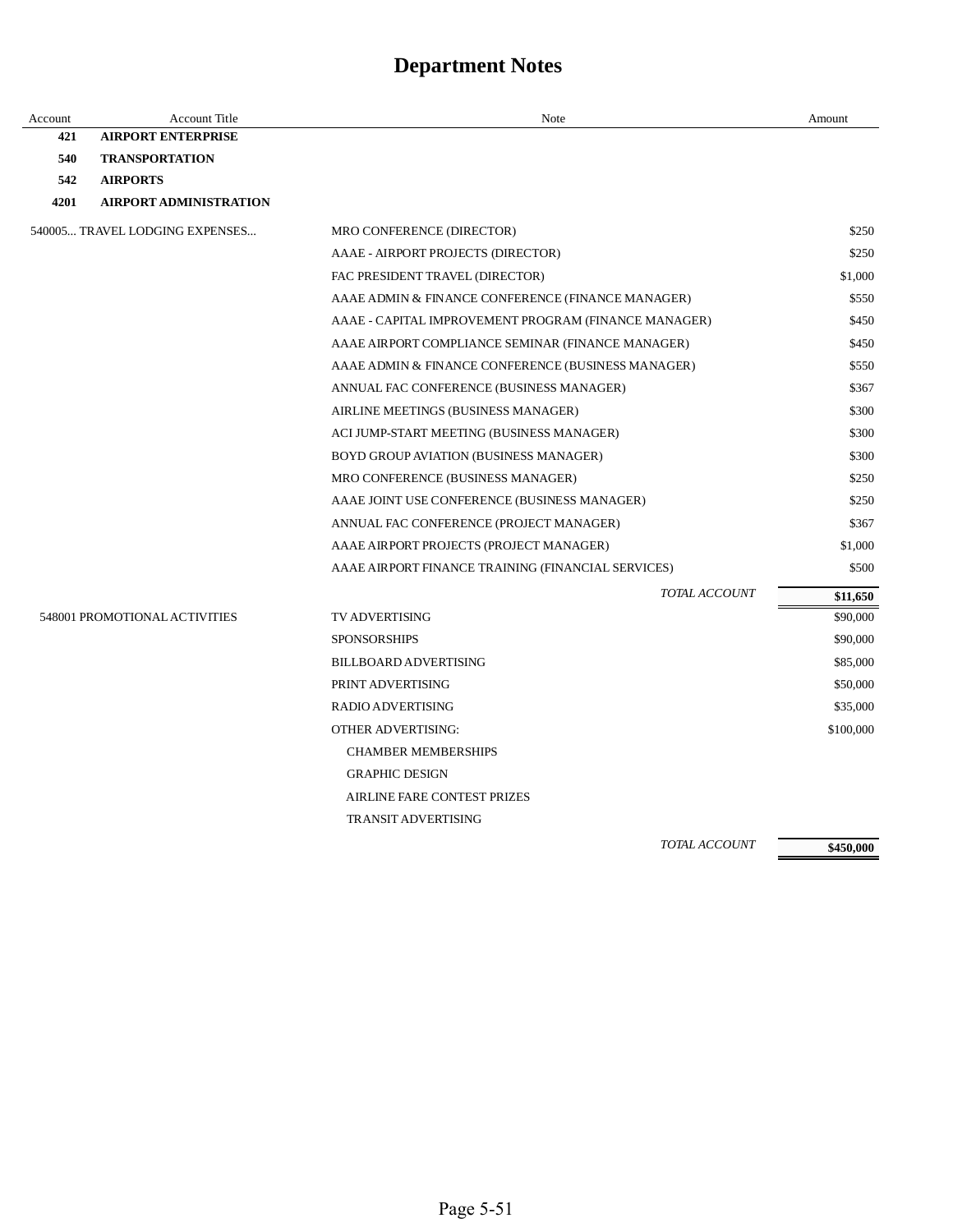| Account | Account Title                  | Note                                                  |                      | Amount    |
|---------|--------------------------------|-------------------------------------------------------|----------------------|-----------|
| 421     | <b>AIRPORT ENTERPRISE</b>      |                                                       |                      |           |
| 540     | <b>TRANSPORTATION</b>          |                                                       |                      |           |
| 542     | <b>AIRPORTS</b>                |                                                       |                      |           |
| 4202    | <b>AIRPORT-OPERATING</b>       |                                                       |                      |           |
|         | 534422 CS-SKYCAP               | <b>TBD-- SKYCAP SERVICES</b>                          |                      | \$65,000  |
|         |                                |                                                       | TOTAL ACCOUNT        | \$65,000  |
|         | 534423 CS-REBUBLIC PARKING     | REPUBLIC PARKING OPERATING EXPENSE & ANNUAL MGTMT FEE |                      | \$400,000 |
|         |                                |                                                       | <b>TOTAL ACCOUNT</b> | \$400,000 |
|         | 534424 CS-CAR RENTAL COMPANIES | CONTRACT WITH RENTAL CAR COMP TO SUPPLY (5) VEHICLES  |                      | \$65,000  |
|         |                                |                                                       | TOTAL ACCOUNT        | \$65,000  |
|         | 534600 CS-JANITORIAL           | RITEWAY JANITORIAL                                    |                      | \$228,261 |
|         |                                |                                                       | <b>TOTAL ACCOUNT</b> | \$228,261 |
|         | 534607 CS-LAWN SERVICE         | HORIZONS LANDSCAPING SERVICE                          |                      | \$24,792  |
|         |                                |                                                       | TOTAL ACCOUNT        | \$24,792  |
|         | 534900 CS-OTHER                | FUEL MANAGEMENT - AERO FX \$2880/MO X 12              |                      | \$34,560  |
|         |                                | <b>IFIDS 150 X 12</b>                                 |                      | \$1,800   |
|         |                                | AIR IT SERVICE/MAINT AGREEMENT                        |                      | \$28,929  |
|         |                                |                                                       | TOTAL ACCOUNT        | \$65,289  |
|         | 540002 TRAVEL OUT-OF-COUNTY    | FAC MAINTENANCE CONFERENCE (DEP DIR PLANS/DEV)        |                      | \$350     |
|         |                                | AAAE CONFERENCE ((DEP DIR PLANS/DEV)                  |                      | \$450     |
|         |                                | SEC CONFERENCE (DEP DIR PLANS/DEV)                    |                      | \$450     |
|         |                                | TSA SECURITY CONFERENCE (DEP DIR PLANS/DEV)           |                      | \$450     |
|         |                                | O&M MEETINGS (DEP DIR PLANS/DEV)                      |                      | \$300     |
|         |                                |                                                       | TOTAL ACCOUNT        | \$2,000   |
|         | 540005 TRAVEL LODGING EXPENSES | FAC MAINTENANCE CONFERENCE (DEP DIR PLANS/DEV)        |                      | \$800     |
|         |                                | AAAE CONFERENCE (DEP DIR PLANS/DEV)                   |                      | \$500     |
|         |                                | SEC CONFERENCE (DEP DIR PLANS/DEV)                    |                      | \$500     |
|         |                                | TSA SECURITY CONFERENCE (DEP DIR PLANS/DEV)           |                      | \$550     |
|         |                                | O&M MEETINGS (DEP DIR PLANS/DEV)                      |                      | \$650     |
|         |                                |                                                       | TOTAL ACCOUNT        | \$3,000   |
|         | 564402 TRANSPORTATION EQUIP    | <b>LASER PAINT SPRAYER/DRIER</b>                      |                      | \$13,500  |
|         |                                | <b>CONCRETE SCRUBBER</b>                              |                      | \$11,000  |
|         |                                | <b>ZERO TURN MOWER</b>                                |                      | \$9,600   |
|         |                                | BAGGAGE LIFTS (GATES B1, 2, &3)                       |                      | \$93,000  |
|         |                                |                                                       | TOTAL ACCOUNT        | \$127,100 |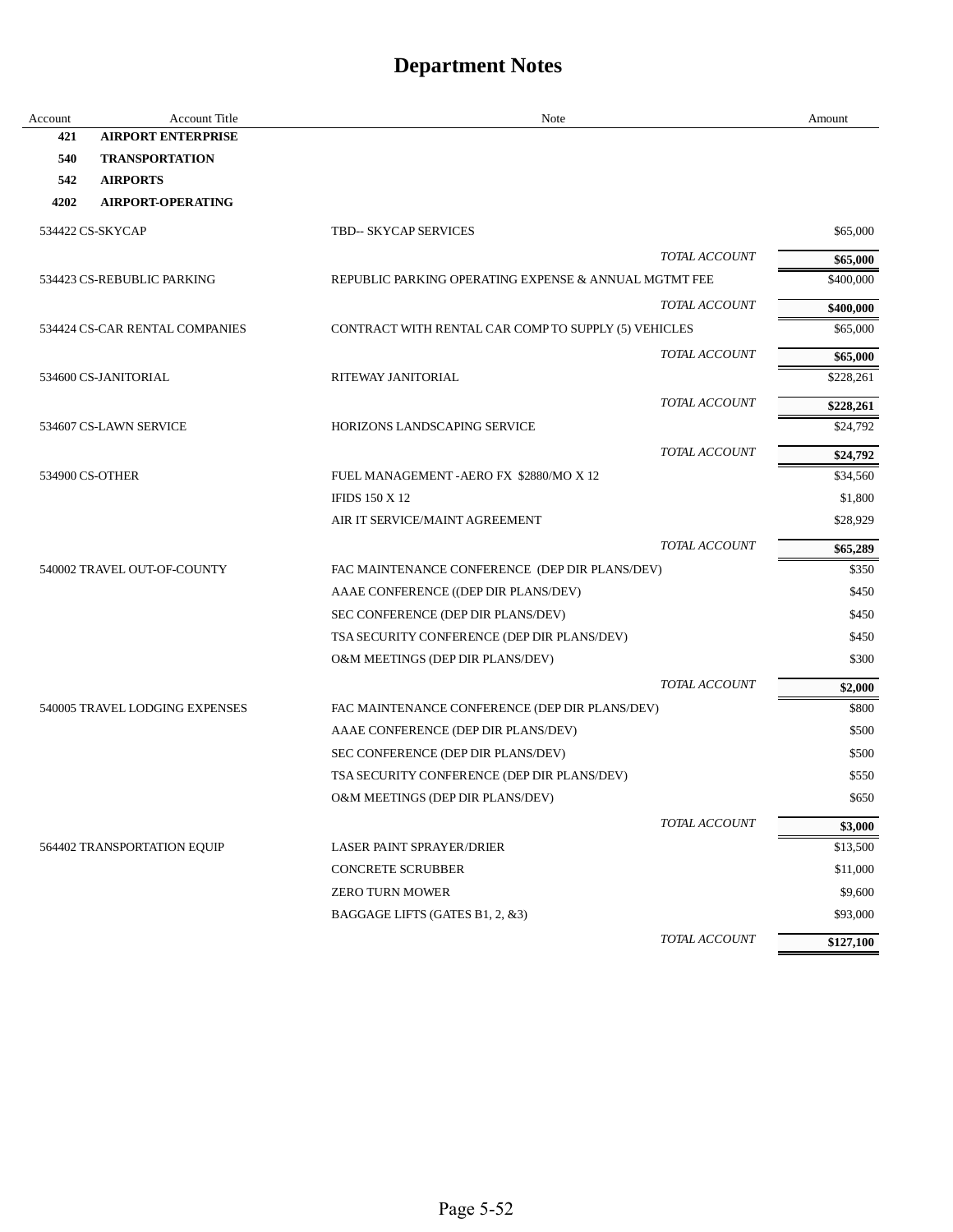| Account | <b>Account Title</b>           | Note                                               | Amount  |
|---------|--------------------------------|----------------------------------------------------|---------|
| 421     | <b>AIRPORT ENTERPRISE</b>      |                                                    |         |
| 540     | <b>TRANSPORTATION</b>          |                                                    |         |
| 542     | <b>AIRPORTS</b>                |                                                    |         |
| 4203    | <b>AIRPORT SECURITY</b>        |                                                    |         |
|         | 540002 TRAVEL OUT-OF-COUNTY    | LAW ENFORCEMENT CLASSES JACKSONVILLE (10 OFFICERS) | \$7,000 |
|         |                                | <b>TOTAL ACCOUNT</b>                               | \$7,000 |
|         | 540005 TRAVEL LODGING EXPENSES | LAW ENFORCEMENT CLASSES (JACKSONVILLE) 10 OFFICERS | \$6,000 |
|         |                                | <b>TOTAL ACCOUNT</b>                               | \$6,000 |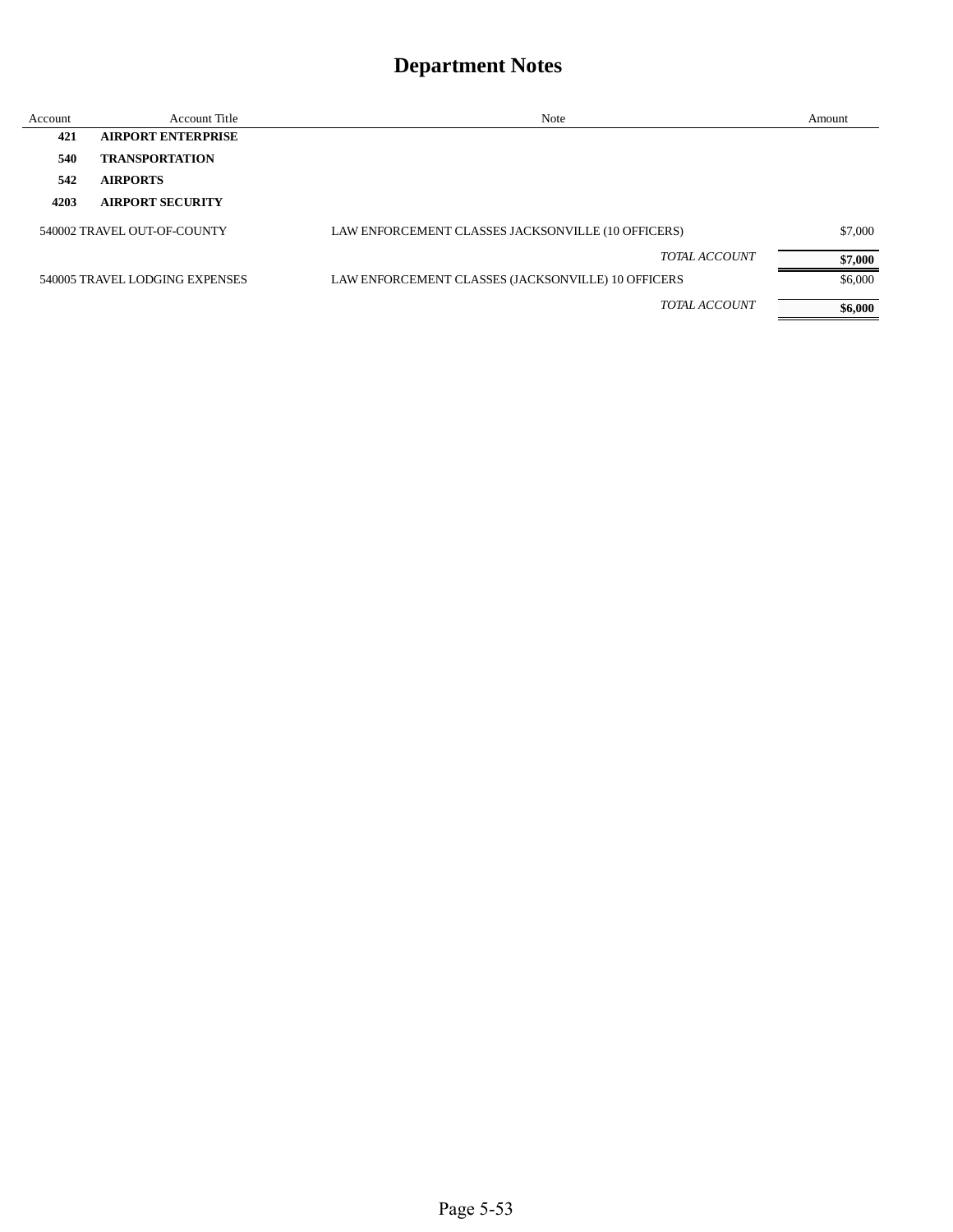| Account | <b>Account Title</b>           | <b>Note</b>                                 |                      | Amount |
|---------|--------------------------------|---------------------------------------------|----------------------|--------|
| 421     | <b>AIRPORT ENTERPRISE</b>      |                                             |                      |        |
| 540     | <b>TRANSPORTATION</b>          |                                             |                      |        |
| 542     | <b>AIRPORTS</b>                |                                             |                      |        |
| 4210    | <b>DESTIN-OPERATING</b>        |                                             |                      |        |
|         | 540002 TRAVEL OUT-OF-COUNTY    | SECURITY CONFERENCE (DEP DIR ADM/FIN)       |                      | \$300  |
|         |                                | GA AIRPORT ISSUES MEETING (DEP DIR ADM/FIN) |                      | \$150  |
|         |                                |                                             | TOTAL ACCOUNT        | \$450  |
|         | 540005 TRAVEL LODGING EXPENSES | SECURITY CONFERENCE (DEP DIR ADM/FIN)       |                      | \$400  |
|         |                                | <b>GA AIRPORT ISSUES MEETING (GA MGR)</b>   |                      | \$125  |
|         |                                |                                             | <b>TOTAL ACCOUNT</b> | \$525  |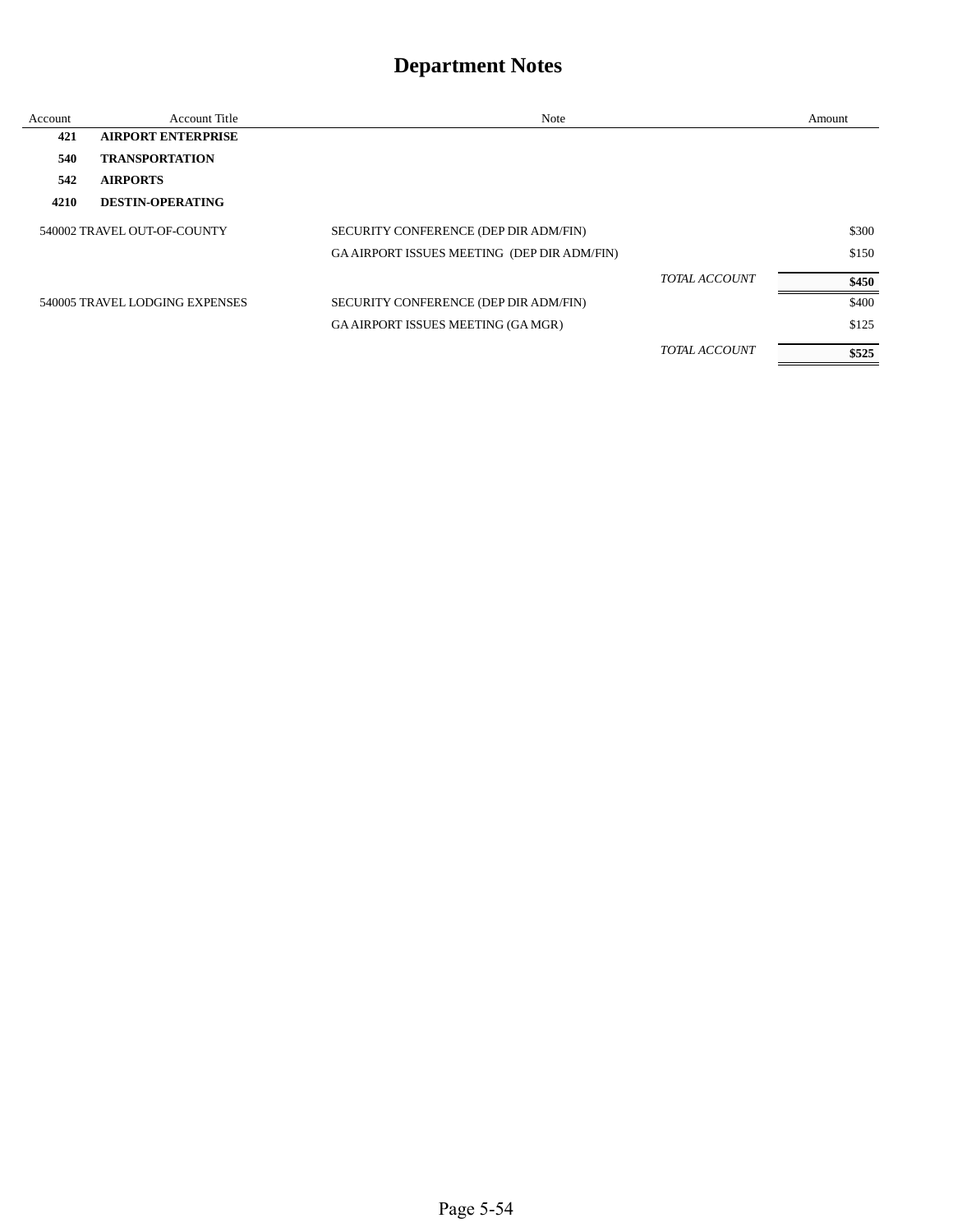| Account         | <b>Account Title</b>           | Note                                                  |                      | Amount   |
|-----------------|--------------------------------|-------------------------------------------------------|----------------------|----------|
| 421             | <b>AIRPORT ENTERPRISE</b>      |                                                       |                      |          |
| 540             | <b>TRANSPORTATION</b>          |                                                       |                      |          |
| 542             | <b>AIRPORTS</b>                |                                                       |                      |          |
| 4220            | <b>BOB SIKES-OPERATING</b>     |                                                       |                      |          |
| 534900 CS-OTHER |                                | <b>MONTHLY EXTERMINATION - FSS BLDG</b>               |                      | \$300    |
|                 |                                | AGREEMENT FOR FIRE PROTECTION SERVICES (NOFD)         |                      | \$45,000 |
|                 |                                |                                                       | <b>TOTAL ACCOUNT</b> | \$45,300 |
|                 | 540002 TRAVEL OUT-OF-COUNTY    | SECURITY CONFERENCE (DEP DIR ADM/FIN)                 |                      | \$300    |
|                 |                                | GA AIRPORT ISSUES MEETING ( DEP DIR ADM/FIN)          |                      | \$150    |
|                 |                                |                                                       | TOTAL ACCOUNT        | \$450    |
|                 | 540005 TRAVEL LODGING EXPENSES | SECURITY CONFERENCE (DEP DIR ADM/FIN)                 |                      | \$400    |
|                 |                                | <b>GA AIRPORT ISSUES CONFERENCE (DEP DIR ADM/FIN)</b> |                      | \$125    |
|                 |                                |                                                       | <b>TOTAL ACCOUNT</b> | \$525    |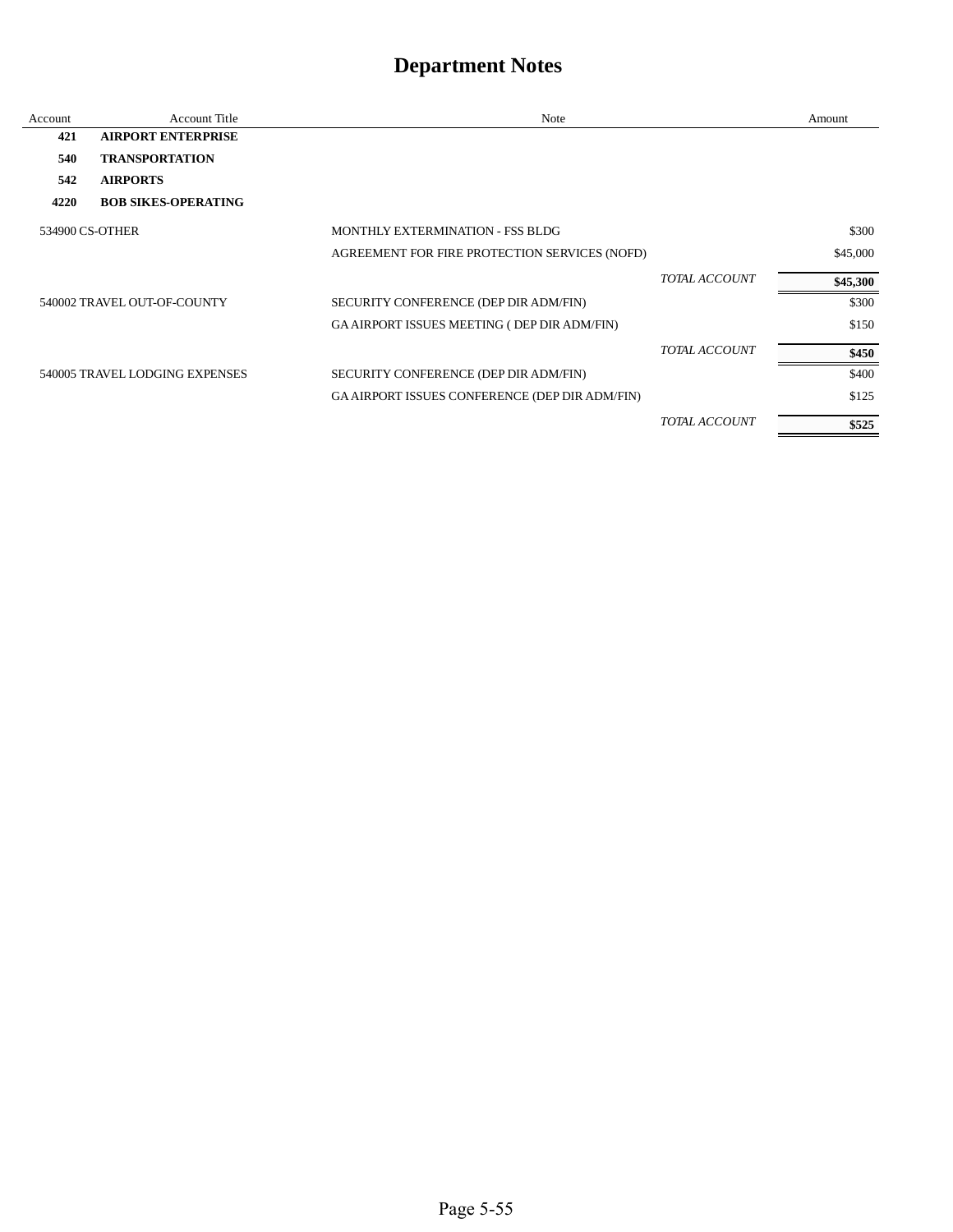| Account | <b>Account Title</b>            | Note                                       |               | Amount   |
|---------|---------------------------------|--------------------------------------------|---------------|----------|
| 421     | <b>AIRPORT ENTERPRISE</b>       |                                            |               |          |
| 540     | <b>TRANSPORTATION</b>           |                                            |               |          |
| 542     | <b>AIRPORTS</b>                 |                                            |               |          |
| 4225    | <b>BOB SIKES-CAPITAL OUTLAY</b> |                                            |               |          |
|         | 562490 OTHER CONSTRUCTION       | WEST AREA PUBLIC PARKING LOT (GRANT MATCH) |               | \$93,000 |
|         |                                 |                                            | TOTAL ACCOUNT | \$93,000 |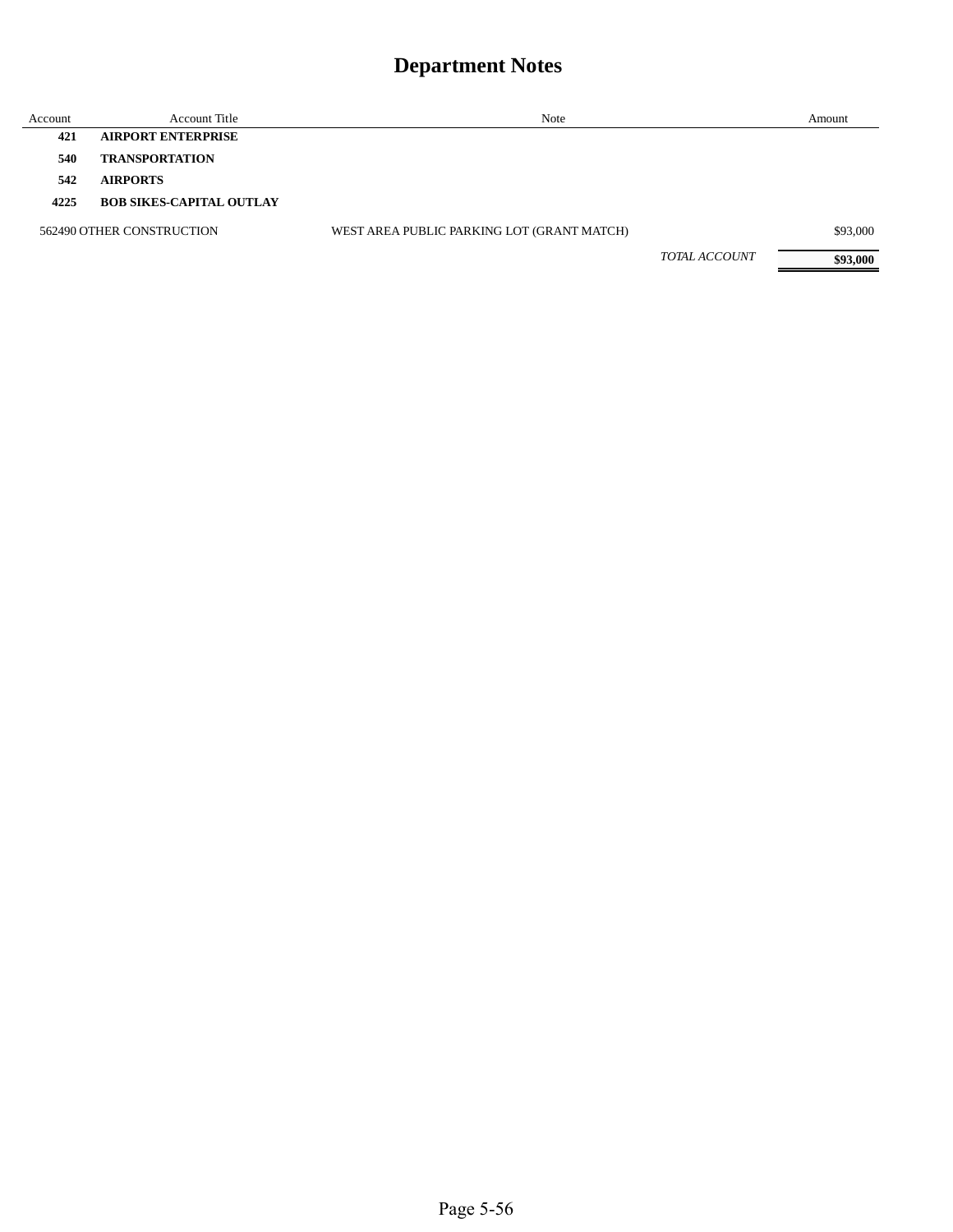| Account | <b>Account Title</b>          | Note                                                 |                      | Amount      |
|---------|-------------------------------|------------------------------------------------------|----------------------|-------------|
| 421     | <b>AIRPORT ENTERPRISE</b>     |                                                      |                      |             |
| 540     | <b>TRANSPORTATION</b>         |                                                      |                      |             |
| 542     | <b>AIRPORTS</b>               |                                                      |                      |             |
| 4255    | P.F.C. OPERATING              |                                                      |                      |             |
|         | 562431 AIRPORT POLICE STATION | <b>1800 SF POLICE STATION</b>                        |                      | \$1,000,000 |
|         |                               |                                                      | <b>TOTAL ACCOUNT</b> | \$1,000,000 |
|         | 562432 ARFF STATION           | A/C RESCUE FIRE FIGHTING STATION-EGLIN (GRANT MATCH) |                      | \$150,000   |
|         |                               |                                                      | <b>TOTAL ACCOUNT</b> | \$150,000   |
|         | 563485 PARKING LOT EXPANSION  | REHAB NORTH PARKING LOT -(PFC-GRANT MATCH)           |                      | \$1,177,000 |
|         |                               |                                                      | TOTAL ACCOUNT        | \$1,177,000 |
|         | 563490 OTHER IMPROVEMENTS     | DESTIN RUNWAY REHABILITATION (MATCH)                 |                      | \$116,925   |
|         |                               |                                                      | TOTAL ACCOUNT        | \$116,925   |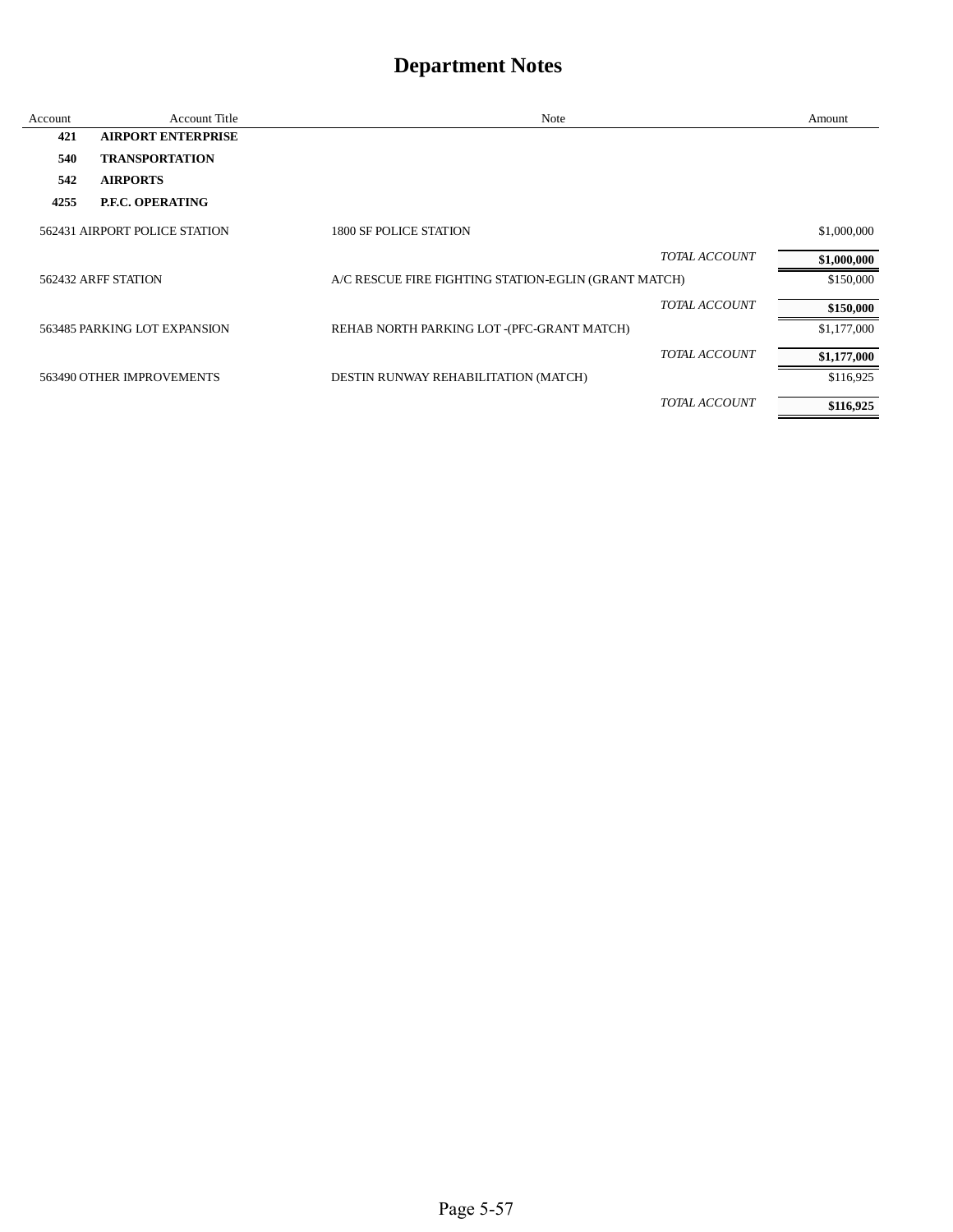| Account | <b>Account Title</b>           | Note                                         | Amount    |
|---------|--------------------------------|----------------------------------------------|-----------|
| 421     | <b>AIRPORT ENTERPRISE</b>      |                                              |           |
| 540     | <b>TRANSPORTATION</b>          |                                              |           |
| 542     | <b>AIRPORTS</b>                |                                              |           |
| 4256    | <b>C.F.C. OPERATING</b>        |                                              |           |
|         | 534424 CS-CAR RENTAL COMPANIES | ABATEMENT REIMBURSEMENT FOR RENTAL CAR SPACE | \$517,060 |
|         |                                | <b>TOTAL ACCOUNT</b>                         | \$517,060 |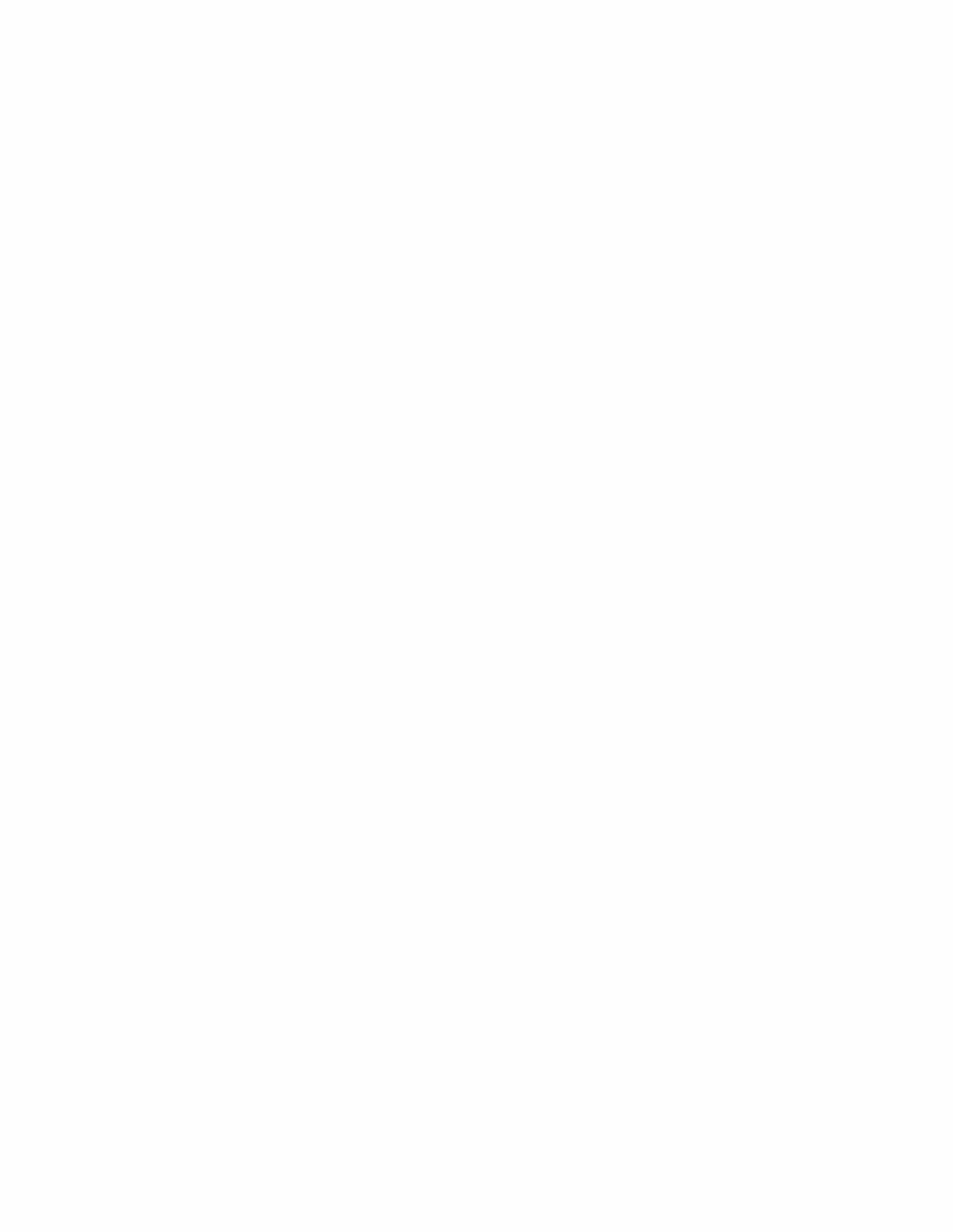| Account | <b>Account Title</b>                  | Note                                                  |                      | Amount      |
|---------|---------------------------------------|-------------------------------------------------------|----------------------|-------------|
| 430     | <b>SOLID WASTE FUND</b>               |                                                       |                      |             |
| 530     | PHYSICAL ENVIRONMENT                  |                                                       |                      |             |
| 534     | <b>GARBAGE/SOLID CONTROL SERVICES</b> |                                                       |                      |             |
| 4301    | <b>SOLID WASTE</b>                    |                                                       |                      |             |
|         | 531500 PS-ENGINEERING                 | FLOW CONTROL ANALYSIS - KESSLER CONSULTING            |                      | \$27,000    |
|         |                                       |                                                       | TOTAL ACCOUNT        | \$27,000    |
|         | 534300 CS-COLLECTION AGENCY           | <b>COLLECTION BUREAU OF FWB</b>                       |                      | \$400       |
|         |                                       |                                                       | TOTAL ACCOUNT        | \$400       |
|         | 534401 CS-TRANSFER STATION-SOUTH      | TRF STATION-SOUTH (FWB)                               |                      | \$3,329,490 |
|         |                                       | 87,000 TONS X \$38.27 (WM FEE FOR PROCESSING, HAULING |                      |             |
|         |                                       | AND DISPOSAL)                                         |                      |             |
|         |                                       |                                                       | TOTAL ACCOUNT        | \$3,329,490 |
|         | 534407 CS-TRANSFER STATION-BAKER      | TRF STATION NORTH (BAKER)                             |                      | \$497,510   |
|         |                                       | 13,000 TONS X \$38.27 (WM FEE FOR PROCESSING, HAULING |                      |             |
|         |                                       | AND DISPOSAL                                          |                      |             |
|         |                                       |                                                       | <b>TOTAL ACCOUNT</b> | \$497,510   |
|         | 540005 TRAVEL LODGING EXPENSES        | <b>CONTINUING EDUCATION UNITS</b>                     |                      | \$500       |
|         |                                       |                                                       | TOTAL ACCOUNT        | \$500       |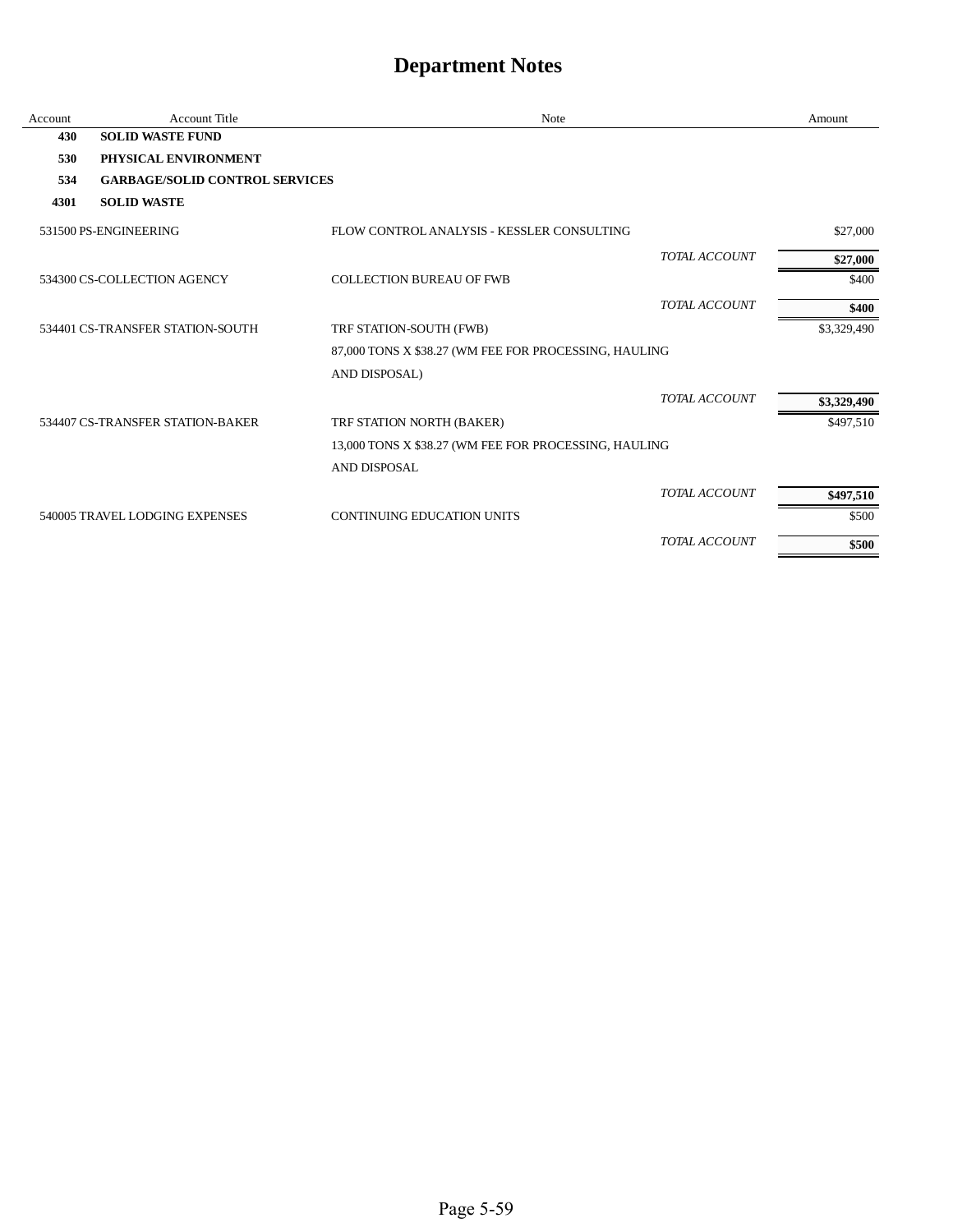| Account | <b>Account Title</b>                  | Note                                                    | Amount    |
|---------|---------------------------------------|---------------------------------------------------------|-----------|
| 430     | <b>SOLID WASTE FUND</b>               |                                                         |           |
| 530     | PHYSICAL ENVIRONMENT                  |                                                         |           |
| 534     | <b>GARBAGE/SOLID CONTROL SERVICES</b> |                                                         |           |
| 4305    | <b>RECYCLING DEPARTMENT</b>           |                                                         |           |
|         | 523000 LIFE & HEALTH INSURANCE        | 6 EMPLOYEES CURRENTLY TAKING INSURANCE (\$9,423)        | \$56,538  |
|         |                                       | 1 EMPLOYEES TAKING STIPEND (\$1,717)                    | \$1,717   |
|         |                                       | <b>TOTAL ACCOUNT</b>                                    | \$58,255  |
|         | 534395 CS-RECYCLING                   | CURBSIDE RESIDENTIAL RECYCLING CONTRACT                 |           |
|         |                                       | PROJECTED EXPENSE FOR FY2013 BASED ON PAST COLLECTIBLES | \$490,000 |
|         |                                       | PLUS 2% CPI                                             |           |
|         |                                       | TOTAL ACCOUNT                                           | \$490,000 |
|         | 534900 CS-OTHER                       | WFRPC--SQG VERIFICATION                                 | \$13,500  |
|         |                                       | HORIZONS (OFFICE RECYCLING)                             | \$15,500  |
|         |                                       | CJ TIRE RECYCLING DBA (TIRE DISPOSAL)                   | \$10,000  |
|         |                                       | INNOVATIVE GRANT PROPOSAL (\$70,000) COUNTY'S MATCH     | \$20,000  |
|         |                                       | TOTAL ACCOUNT                                           | \$59,000  |
|         | 540002 TRAVEL OUT-OF-COUNTY           | RECYCLE FLORIDA TODAY ANNUAL CONFERENCE                 | \$200     |
|         |                                       | <b>FDEP UPDATE</b>                                      | \$100     |
|         |                                       | <b>GREEN WORKSHOP</b>                                   | \$100     |
|         |                                       | TOTAL ACCOUNT                                           | \$400     |
|         | 540005 TRAVEL LODGING EXPENSES        | RFT ANNUAL CONFERENCE                                   | \$400     |
|         |                                       | <b>FDEP UPDATE</b>                                      | \$150     |
|         |                                       | <b>GREEN WORKSHOP</b>                                   | \$200     |
|         |                                       | TOTAL ACCOUNT                                           | \$750     |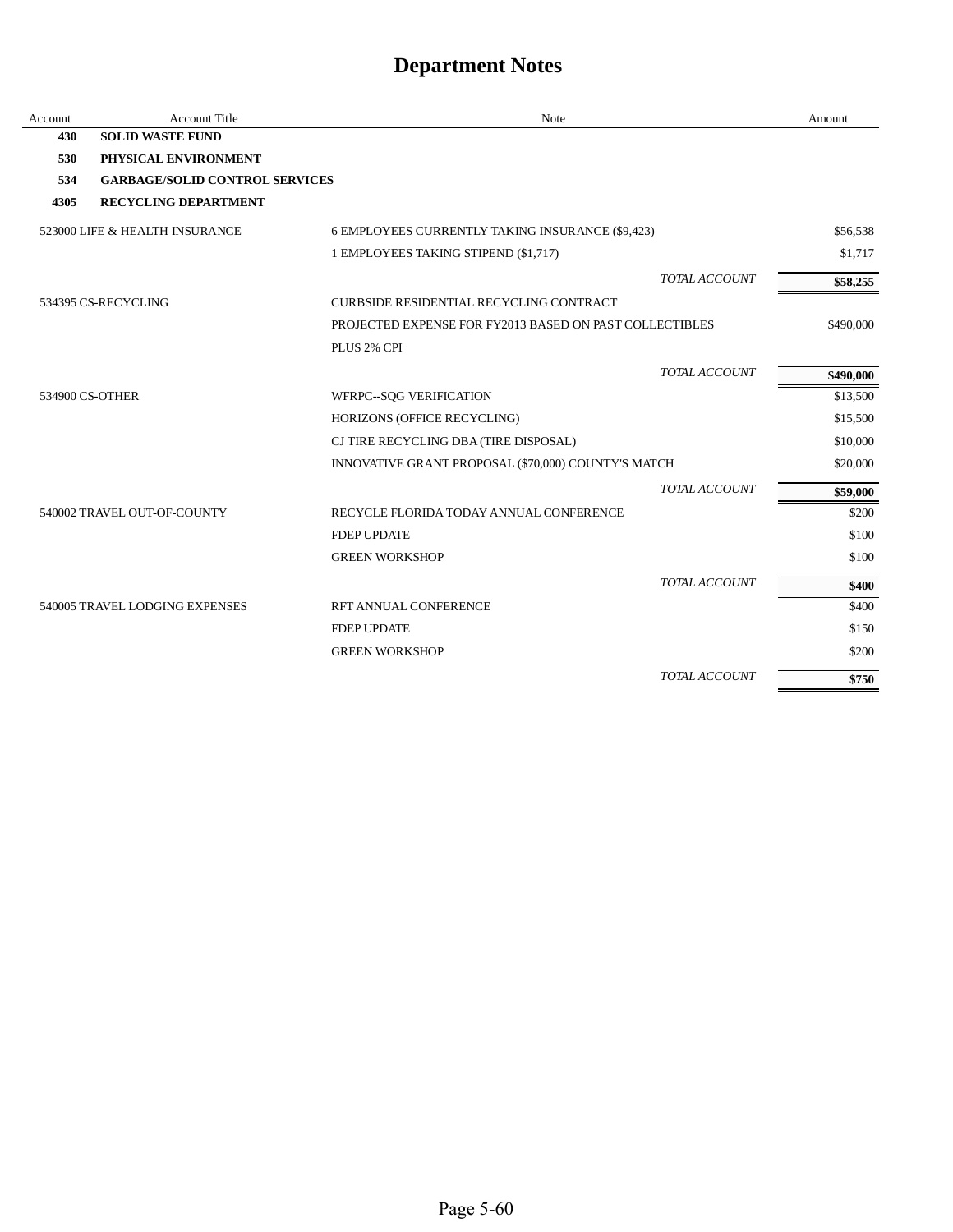| Account | <b>Account Title</b>                                                                      | Note                                                   |                      | Amount   |
|---------|-------------------------------------------------------------------------------------------|--------------------------------------------------------|----------------------|----------|
| 441     | <b>INSPECTION ENTERPRISE</b>                                                              |                                                        |                      |          |
| 520     | <b>PUBLIC SAFETY</b>                                                                      |                                                        |                      |          |
| 524     | PROTECTIVE INSPECTIONS                                                                    |                                                        |                      |          |
| 4400    | <b>INSPECTION DEPARTMENT</b>                                                              |                                                        |                      |          |
|         | 523000 LIFE & HEALTH INSURANCE                                                            | 4 EMPLOYEES CURRENTLY TAKING INSURANCE (\$9,423)       |                      | \$37,692 |
|         |                                                                                           | 2 EMPLOYEES CURRENTLY TAKING INSURANCE (\$9,423) @ 50% |                      | \$9,423  |
|         |                                                                                           | 1 EMPLOYEES CURRENTLY TAKING INSURANCE (\$9,423) @ 33% |                      | \$3,110  |
|         |                                                                                           | 1 EMPLOYEES TAKING STIPEND (\$1,717)                   |                      | \$1,717  |
|         |                                                                                           | 2 EMPLOYEES TAKING STIPEND (\$1,717) @ 50%             |                      | \$1,717  |
|         |                                                                                           | 2 EMPLOYEES TAKING STIPEND (\$1,717) @ 33%             |                      | \$1,133  |
|         |                                                                                           |                                                        | <b>TOTAL ACCOUNT</b> | \$54,792 |
|         | 534900 CS-OTHER                                                                           | 75% OF \$16,500 TYLER TECH EDEN MAINTENANCE            |                      | \$12,375 |
|         |                                                                                           |                                                        | <b>TOTAL ACCOUNT</b> | \$12,375 |
|         | 540005 TRAVEL LODGING EXPENSES<br>CONSTRUCTION LICENSING OFFICIALS ASSOCIATION OF FLORIDA |                                                        |                      |          |
|         |                                                                                           | (CLOAF) 2 NIGHTS X 1 PERSONNEL                         |                      | \$250    |
|         |                                                                                           | FIRE PREVENTION TRAINING 5 NIGHTS X 1 PERSONNEL        |                      | \$625    |
|         |                                                                                           | CONSTRUCTION INSTITUTE 1 NIGHT X 3 PERSONNEL           |                      | \$375    |
|         |                                                                                           | CONTINUING EDUCATION 2 NIGHT X 1 PERSONNEL             |                      | \$250    |
|         |                                                                                           |                                                        | TOTAL ACCOUNT        | \$1,500  |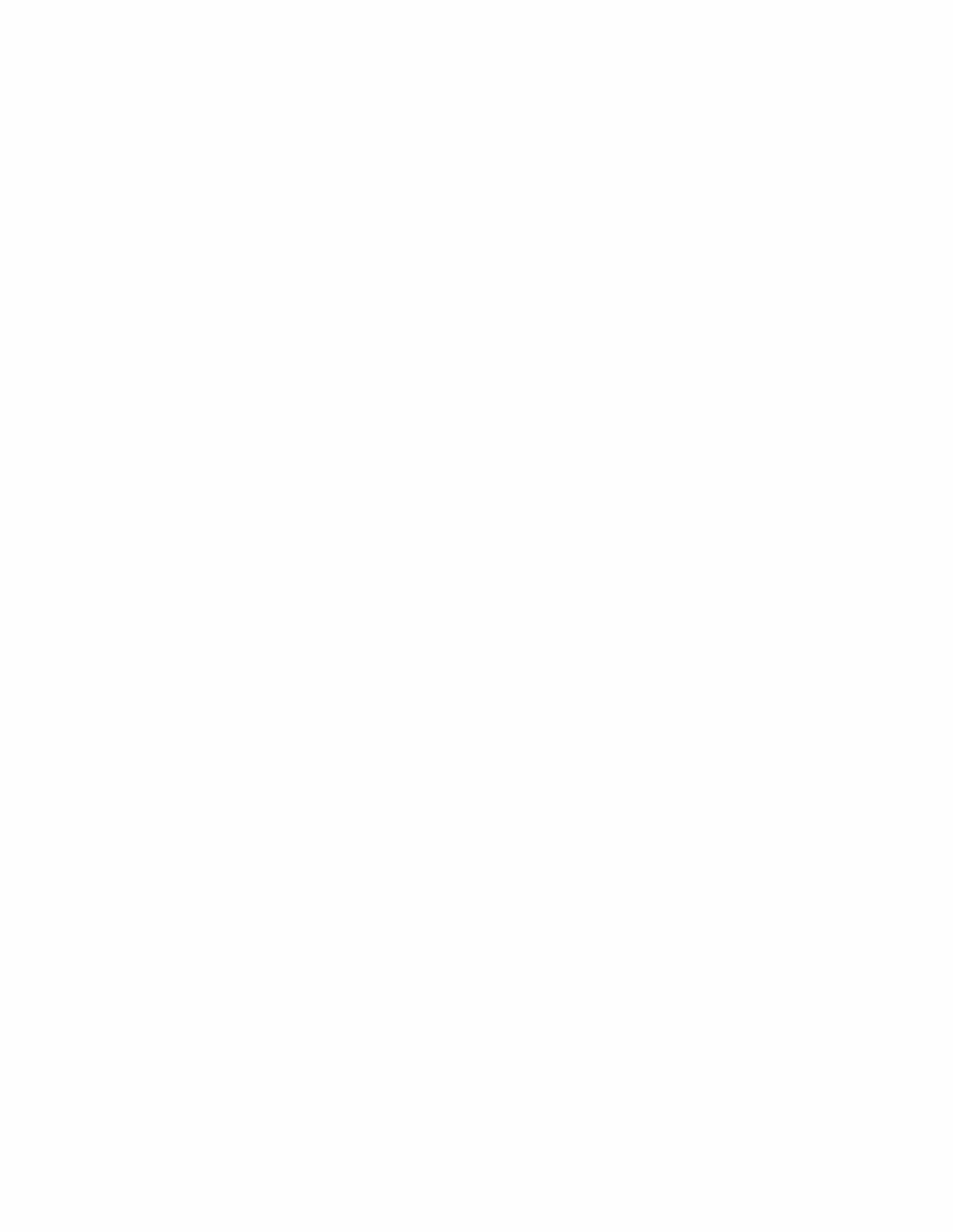| Account | Account Title                        | Note                                                 |                      | Amount    |
|---------|--------------------------------------|------------------------------------------------------|----------------------|-----------|
| 450     | <b>EMERGENCY MEDICAL SERVICES</b>    |                                                      |                      |           |
| 520     | <b>PUBLIC SAFETY</b>                 |                                                      |                      |           |
| 526     | <b>AMBULANCE AND RESCUE SERVICES</b> |                                                      |                      |           |
| 4500    | <b>EMERGENCY MEDICAL SERVICE</b>     |                                                      |                      |           |
|         | 523000 LIFE & HEALTH INSURANCE       | 66 EMPLOYEES CURRENTLY TAKING INSURANCE (\$9,423)    |                      | \$621,918 |
|         |                                      | 7 EMPLOYEES TAKING STIPEND (\$1,717)                 |                      | \$12,019  |
|         |                                      |                                                      | TOTAL ACCOUNT        | \$633,937 |
|         | 534004 CS-COUNSELING                 | <b>EAP REFERRALS</b>                                 |                      | \$100     |
|         |                                      |                                                      | TOTAL ACCOUNT        | \$100     |
|         | 534206 CS-BILLING SERVICES (EMS)     | ADVANCED DATA PROCESSING - EMS BILLING SERVICE       |                      | \$429,500 |
|         |                                      |                                                      | TOTAL ACCOUNT        | \$429,500 |
|         | 534300 CS-COLLECTION AGENCY          | PROFESSIONAL ADJUSTMENT CORP - EMS COLLECTION AGENCY |                      | \$22,000  |
|         |                                      |                                                      | TOTAL ACCOUNT        | \$22,000  |
|         | 534500 CS-PERSONNEL                  | TEMPORARY CLERICAL SERVICES                          |                      | \$2,500   |
|         |                                      |                                                      | TOTAL ACCOUNT        | \$2,500   |
|         | 534603 CS-WASTE DISPOSAL             | BFI BIOHAZARDOUS MEDICAL WASTE DISPOSAL              |                      | \$5,000   |
|         |                                      |                                                      | <b>TOTAL ACCOUNT</b> | \$5,000   |
|         | 540001 TRAVEL IN-COUNTY              | MILEAGE REIMBURSEMENT TO EMPLOYEES FOR STATION MOVES |                      | \$500     |
|         |                                      |                                                      | TOTAL ACCOUNT        | \$500     |
|         | 540002 TRAVEL OUT-OF-COUNTY          | CLINCON, EMS TODAY, EMS EXPO, STATE EMS ADVISORY MTG |                      | \$500     |
|         |                                      |                                                      | TOTAL ACCOUNT        | \$500     |
|         | 540005 TRAVEL LODGING EXPENSES       | CLINCON, EMS TODAY, EMS EXPO, STATE EMS ADVISORY MTG |                      | \$500     |
|         |                                      |                                                      | TOTAL ACCOUNT        | \$500     |
|         | 564202 PUBLIC SAFETY EQUIP           | STRETCHER (1 @ \$10,000)                             |                      | \$10,000  |
|         |                                      |                                                      | TOTAL ACCOUNT        | \$10,000  |
|         | 564211 AMBULANCES                    | AMBULANCE REPLACE (16025) 2005 MILEAGE 182,930       |                      | \$190,000 |
|         |                                      | AMBULANCE REPLACE (15412) 2004 MILEAGE 264,081       |                      | \$190,000 |
|         |                                      |                                                      | TOTAL ACCOUNT        | \$380,000 |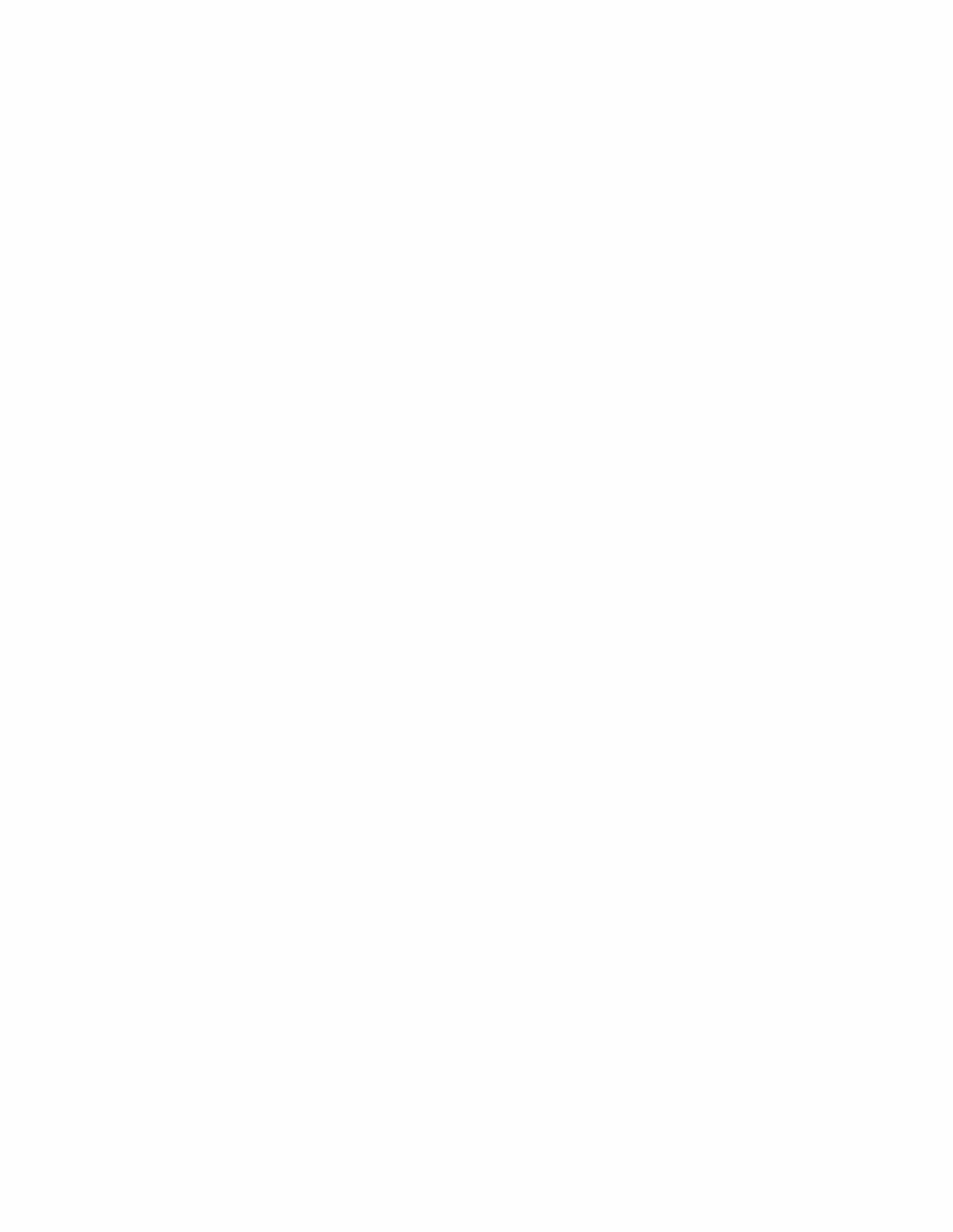| Account | Account Title                        | Note                            | Amount    |
|---------|--------------------------------------|---------------------------------|-----------|
| 460     | <b>CONVENTION CENTER ENTERPRISE</b>  |                                 |           |
| 570     | <b>CULTURE/RECREATION</b>            |                                 |           |
| 575     | <b>SPECIAL RECREATION FACILITIES</b> |                                 |           |
| 4601    | <b>4TH CENT OPERATING</b>            |                                 |           |
|         | 563710 OUTDOOR EXHIBITION PAD        | EXTERIOR CONSTRUCTION UPGRADE   | \$550,000 |
|         |                                      | SIDEWALK AND LANDSCAPING        | \$250,000 |
|         |                                      | <b>TOTAL ACCOUNT</b>            | \$800,000 |
|         | 564751 C.C. SPECIAL EVENTS           | OUTDOOR SOUND AND LIGHT PACKAGE | \$150,000 |
|         |                                      | <b>TOTAL ACCOUNT</b>            | \$150,000 |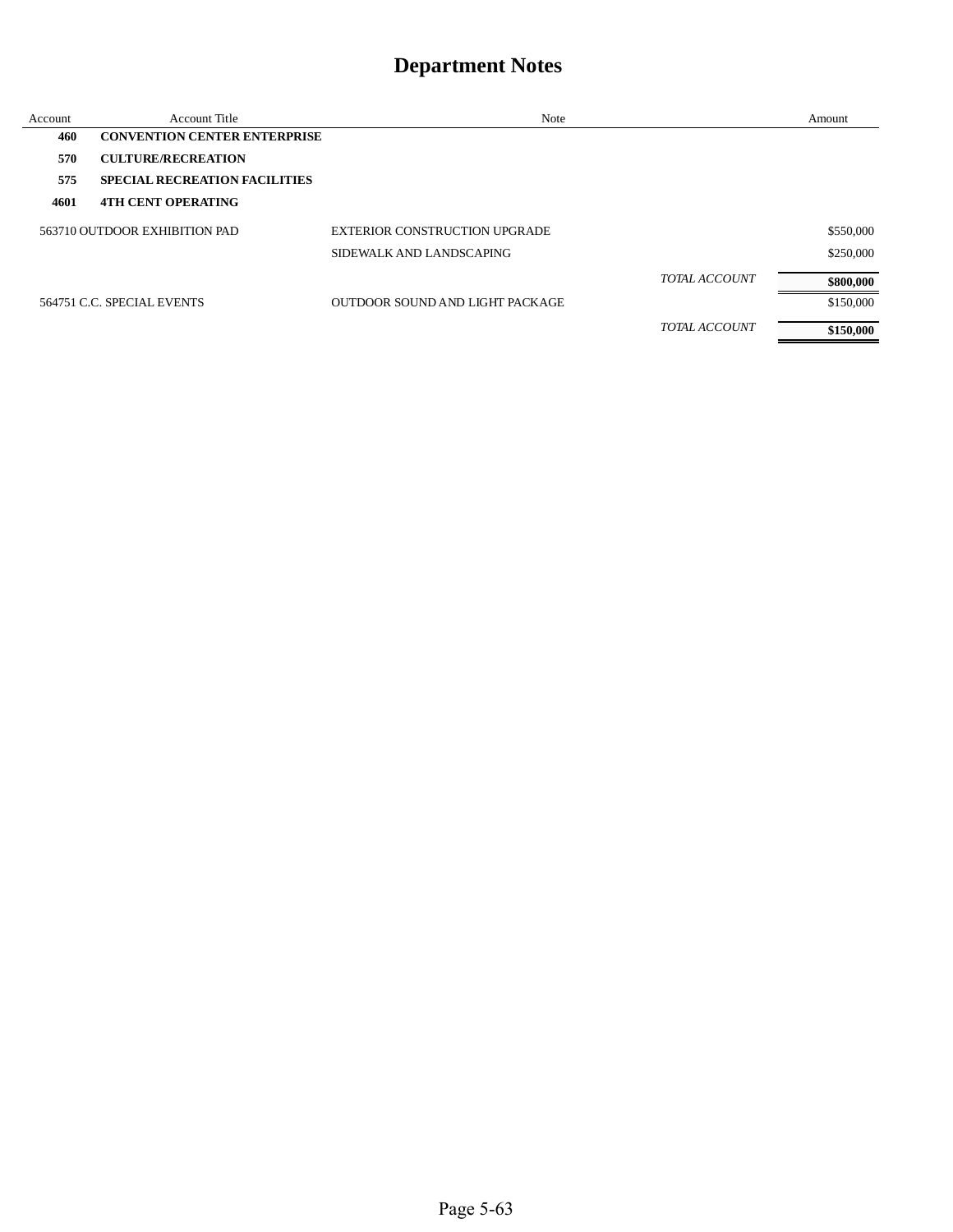| Account | <b>Account Title</b>                 | Note                                                    |                      | Amount      |
|---------|--------------------------------------|---------------------------------------------------------|----------------------|-------------|
| 460     | <b>CONVENTION CENTER ENTERPRISE</b>  |                                                         |                      |             |
| 570     | <b>CULTURE/RECREATION</b>            |                                                         |                      |             |
| 575     | <b>SPECIAL RECREATION FACILITIES</b> |                                                         |                      |             |
| 4614    | C.C. PROMOTIONS (30%)                |                                                         |                      |             |
|         | 534002 CS-ADVERTISING                | PRINT MEDIA                                             |                      | \$235,000   |
|         |                                      | VISIT FLORIDA PROGRAM                                   |                      | \$125,000   |
|         |                                      | <b>ON-LINE MARKETING</b>                                |                      | \$228,000   |
|         |                                      | <b>CUSTOM PRINT COLLATERAL</b>                          |                      | \$20,000    |
|         |                                      | <b>SOCIAL MEDIA</b>                                     |                      | \$32,000    |
|         |                                      | CONVENTION AND MEETING AD CAMPAIGN                      |                      | \$300,000   |
|         |                                      | <b>TV/BILLBOARD</b>                                     |                      | \$220,000   |
|         |                                      | WEB STREAM VIDEO                                        |                      | \$40,000    |
|         |                                      |                                                         | TOTAL ACCOUNT        | \$1,200,000 |
|         | 534009 CS-PUBLIC RELATIONS           | <b>SNOWBIRD SOCK HOP</b>                                |                      | \$3,000     |
|         |                                      | COLLINSON MEDIA SPRING MEETING HOST COST                |                      | \$49,000    |
|         |                                      | COLLABORATE (COLLINSON) SPRING HOST SERVICES            |                      | \$50,000    |
|         |                                      | FALL MEETING PLANNER HOST AND SERVICES                  |                      | \$55,000    |
|         |                                      | <b>FAMILIARIZATION MEDIA TOUR VISITS</b>                |                      | \$5,000     |
|         |                                      | <b>MEDIA MONITORING AND PRESS RELEASES</b>              |                      | \$8,000     |
|         |                                      |                                                         | TOTAL ACCOUNT        | \$170,000   |
|         | 540002 TRAVEL OUT-OF-COUNTY          | INDUSTRY/TRADE SHOWS TSAE, ACAE, LSAE, SGMP, MPI, HSMAI |                      | \$10,000    |
|         |                                      |                                                         | TOTAL ACCOUNT        | \$10,000    |
|         | 540005 TRAVEL LODGING EXPENSES       | ATTEND TRADE AND INDUSTRY SHOWS                         |                      | \$4,000     |
|         |                                      | <b>SALES CALLS</b>                                      |                      | \$3,500     |
|         |                                      |                                                         | <b>TOTAL ACCOUNT</b> | \$7,500     |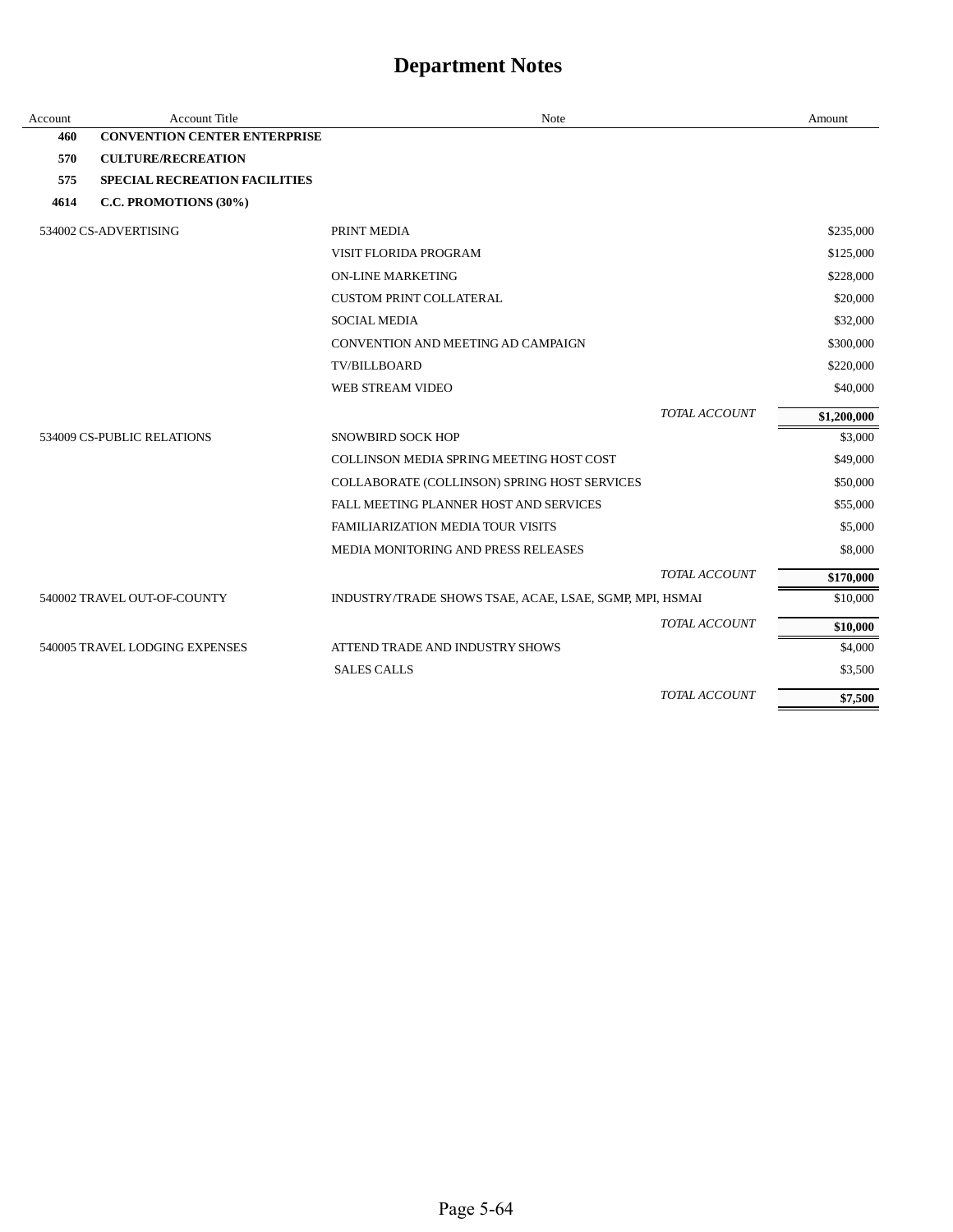| Account         | <b>Account Title</b>                 | Note                                              |               | Amount    |
|-----------------|--------------------------------------|---------------------------------------------------|---------------|-----------|
| 460             | <b>CONVENTION CENTER ENTERPRISE</b>  |                                                   |               |           |
| 570             | <b>CULTURE/RECREATION</b>            |                                                   |               |           |
| 575             | <b>SPECIAL RECREATION FACILITIES</b> |                                                   |               |           |
| 4615            | <b>C.C. ADMINISTRATION</b>           |                                                   |               |           |
|                 | 523000 LIFE & HEALTH INSURANCE       | 11 EMPLOYEES CURRENTLY TAKING INSURANCE (\$9,423) |               | \$103,653 |
|                 |                                      | 6 EMPLOYEES TAKING STIPEND (\$1,717)              |               | \$10,302  |
|                 |                                      |                                                   | TOTAL ACCOUNT | \$113,955 |
|                 | 534500 CS-PERSONNEL                  | <b>MAJOR EVENT SUPPORT STAFF</b>                  |               | \$5,000   |
|                 |                                      |                                                   | TOTAL ACCOUNT | \$5,000   |
|                 | 534752 CS-CATERING                   | <b>ARAMARK SERVICES</b>                           |               | \$10,000  |
|                 |                                      |                                                   | TOTAL ACCOUNT | \$10,000  |
| 534900 CS-OTHER |                                      | OTHER EVENT SERVICES                              |               | \$10,000  |
|                 |                                      |                                                   | TOTAL ACCOUNT | \$10,000  |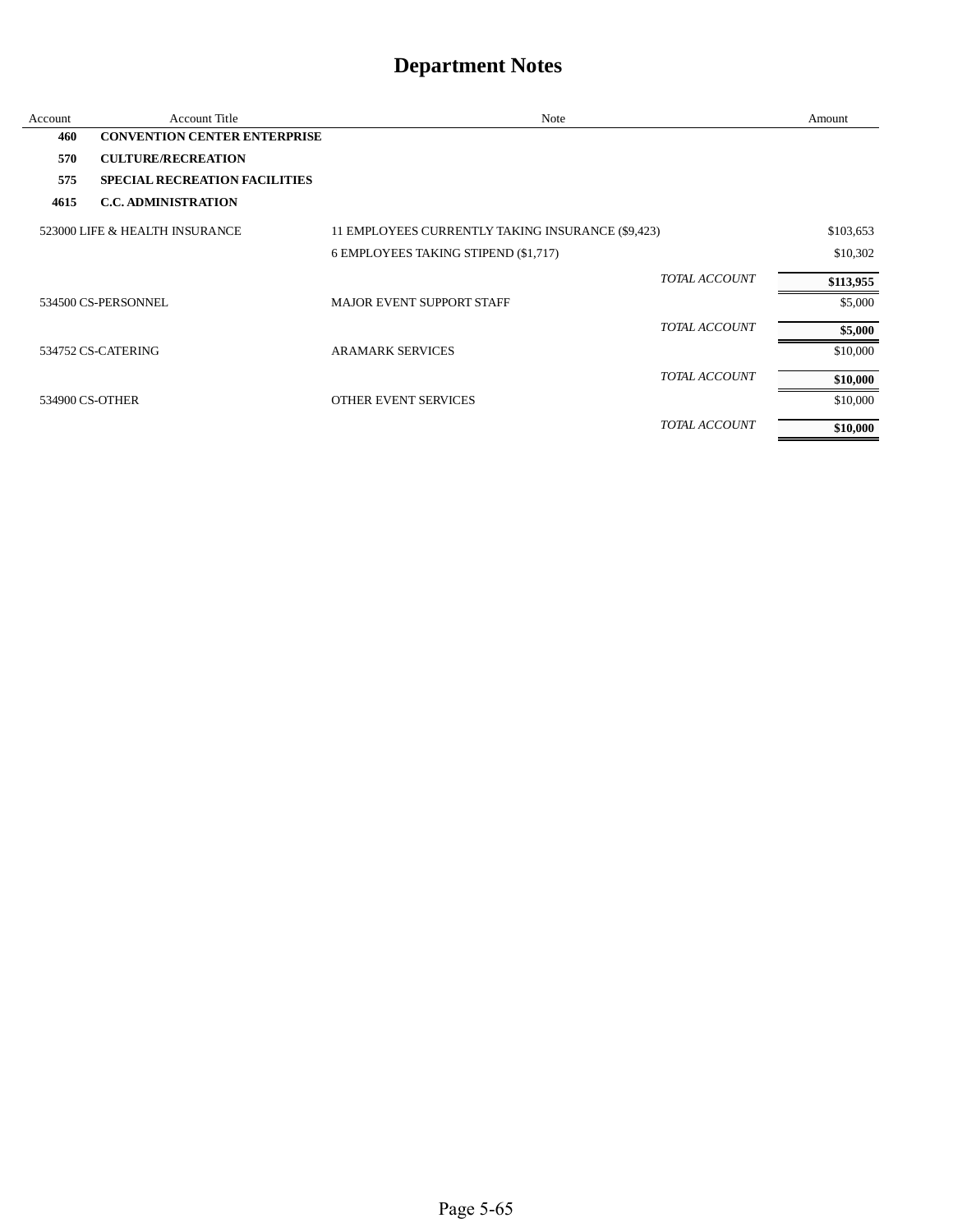| Account | <b>Account Title</b>                 | Note                                                  | Amount    |
|---------|--------------------------------------|-------------------------------------------------------|-----------|
| 460     | <b>CONVENTION CENTER ENTERPRISE</b>  |                                                       |           |
| 570     | <b>CULTURE/RECREATION</b>            |                                                       |           |
| 575     | <b>SPECIAL RECREATION FACILITIES</b> |                                                       |           |
| 4616    | <b>C.C. CAPITAL</b>                  |                                                       |           |
|         | 562753 BRANDING SIGNAGE              | BRAND ECCC SIGNAGE                                    | \$15,000  |
|         |                                      | TOTAL ACCOUNT                                         | \$15,000  |
|         | 563790 OTHER IMPROVEMENTS            | RESURFACE NON-SKID FOR KITCHEN FLOOR                  | \$67,000  |
|         |                                      | INSTALL HEAT CIRCULATING FANS IN BALLROOM II, III, IV | \$18,600  |
|         |                                      | REPAIR DAMAGED/CRACKED STUCCO ON BUILDING EXTERIOR    | \$133,146 |
|         |                                      | EXPAND LOADING DOCK TO EXPEDITE MOVE-IN/MOVE-OUT      | \$100,000 |
|         |                                      | -LED OUTDOOR LIGHTING PACKAGE TO ILLUMINATE ECCC      | \$60,000  |
|         |                                      | RETROFIT EXISTING CHILLER TO REDUCE NOISE/SAVE ENERGY | \$70,000  |
|         |                                      | <b>TOTAL ACCOUNT</b>                                  | \$448,746 |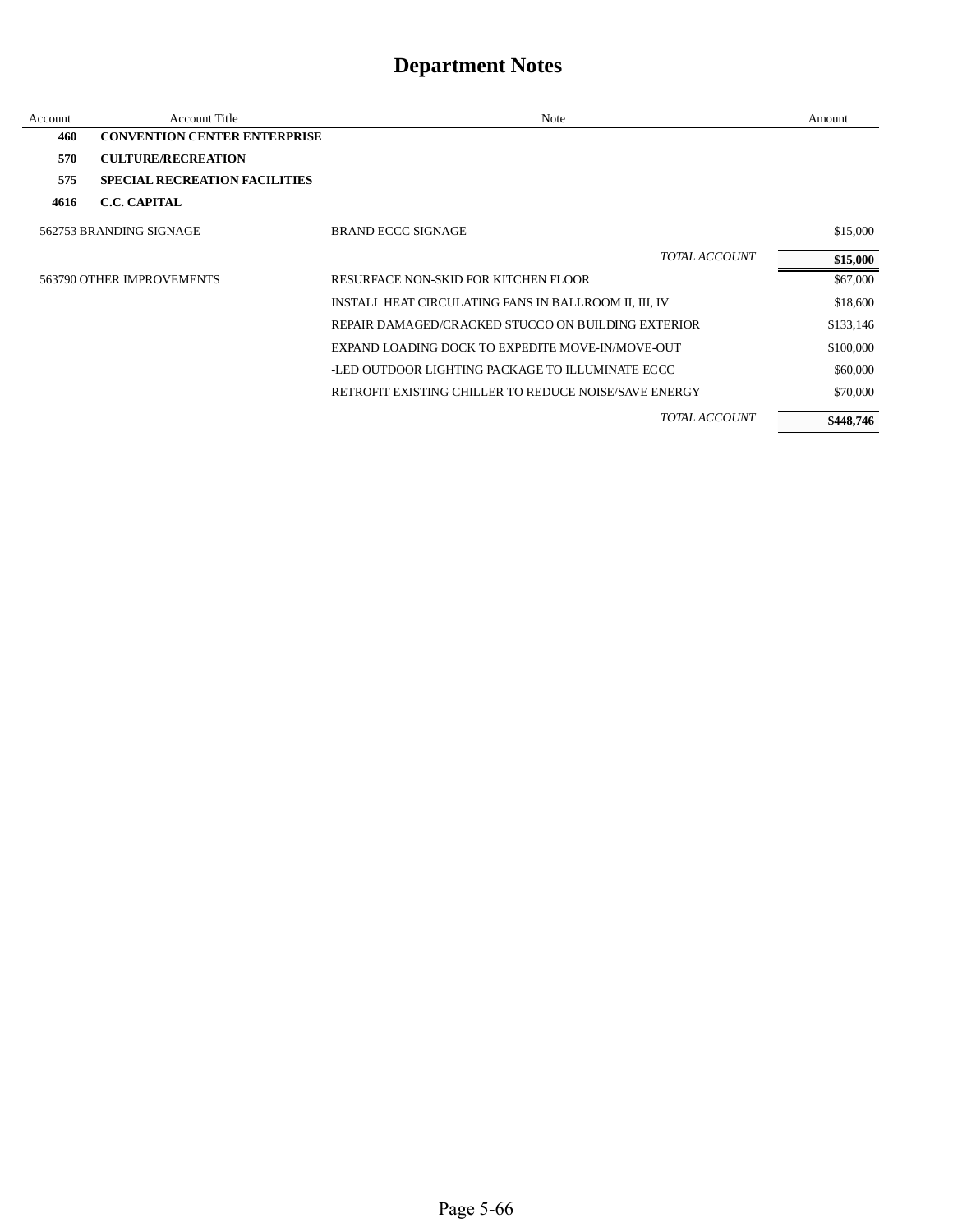| <b>CONVENTION CENTER ENTERPRISE</b><br>460<br>570<br><b>CULTURE/RECREATION</b><br>575<br><b>SPECIAL RECREATION FACILITIES</b><br><b>C.C. OPERATIONS</b><br>4617<br>\$10,000<br>534200 CS-SECURITY<br><b>CONTRACT SECURITY SERVICES FOR EVENTS</b><br>TOTAL ACCOUNT<br>\$10,000<br>534207 CS-SECURITY-SHERIFF<br>OKALOOSA COUNTY SHERIFF'S DEPARTMENT<br>\$5,000<br>TOTAL ACCOUNT<br>\$5,000<br>534500 CS-PERSONNEL<br><b>ADDITIONAL EVENT STAFF</b><br>\$34,000<br>TOTAL ACCOUNT<br>\$34,000<br>\$5,000<br>534750 CS-MASS TRANSIT<br>ADDITIONAL EVENT SHUTTLE SERVICE<br>TOTAL ACCOUNT<br>\$5,000<br>EVENT RIGGING AND PRODUCTION SERVICES<br>\$5,000<br>534751 CS-RIGGING/PRODUCTION<br><b>TOTAL ACCOUNT</b><br>\$5,000<br>\$22,000<br>534752 CS-CATERING<br><b>EVENT CATERERS</b><br>TOTAL ACCOUNT<br>\$22,000<br>534753 CS-ELECTRICAL CONTRACTING<br><b>EVENT ELECTRICAL SERVICES</b><br>\$5,000<br>TOTAL ACCOUNT<br>\$5,000<br>534754 CS-SHOW DECORATIONS<br><b>EVENT CONVENTION SERVICES</b><br>\$2,000<br><i>TOTAL ACCOUNT</i><br>\$2,000<br>\$40,000<br>534755 CS-AUDIO/VIDEO<br>EXTENDED AUDIO/VISUAL SERVICES<br>TOTAL ACCOUNT<br>\$40,000<br>534756 CS-LINEN SERVICE<br><b>ARAMARK</b><br>\$7,000<br>TOTAL ACCOUNT<br>\$7,000<br>534757 CS-ENTERTAINMENT<br><b>EVENT BOOKING SERVICES</b><br>\$270,000<br><i>TOTAL ACCOUNT</i><br>\$270,000<br>534758 CS-TICKET SALES<br><b>EVENT TICKETING SERVICES</b><br>\$15,000<br><b>TOTAL ACCOUNT</b><br>\$15,000<br>\$5,000<br>534900 CS-OTHER<br>OTHER EVENT RELATED SERVICES<br><b>TOTAL ACCOUNT</b><br>\$5,000<br>540002 TRAVEL OUT-OF-COUNTY<br>INTERNATIONAL ASSOCIATION OF ASSEMBLEY MANAGER<br>FLORIDA FACILITY MANAGERS ASSOCIATION<br><b>TOTAL</b><br>\$1,500<br>TOTAL ACCOUNT<br>\$1,500<br>540005 TRAVEL LODGING EXPENSES<br>OVERNIGHT STAYS REQUIRED FOR OVERLAPPING EVENTS<br>\$1,000<br>TOTAL ACCOUNT<br>\$1,000<br>564751 C.C. SPECIAL EVENTS<br>REPLACE OR UPDATE EXISTING MEAL SERVICE HOT BOXES<br>\$60,900<br>TOTAL ACCOUNT<br>\$60,900 | Account | Account Title | Note | Amount |
|--------------------------------------------------------------------------------------------------------------------------------------------------------------------------------------------------------------------------------------------------------------------------------------------------------------------------------------------------------------------------------------------------------------------------------------------------------------------------------------------------------------------------------------------------------------------------------------------------------------------------------------------------------------------------------------------------------------------------------------------------------------------------------------------------------------------------------------------------------------------------------------------------------------------------------------------------------------------------------------------------------------------------------------------------------------------------------------------------------------------------------------------------------------------------------------------------------------------------------------------------------------------------------------------------------------------------------------------------------------------------------------------------------------------------------------------------------------------------------------------------------------------------------------------------------------------------------------------------------------------------------------------------------------------------------------------------------------------------------------------------------------------------------------------------------------------------------------------------------------------------------------------------------------------------------------------------------------------------------------------------------------|---------|---------------|------|--------|
|                                                                                                                                                                                                                                                                                                                                                                                                                                                                                                                                                                                                                                                                                                                                                                                                                                                                                                                                                                                                                                                                                                                                                                                                                                                                                                                                                                                                                                                                                                                                                                                                                                                                                                                                                                                                                                                                                                                                                                                                              |         |               |      |        |
|                                                                                                                                                                                                                                                                                                                                                                                                                                                                                                                                                                                                                                                                                                                                                                                                                                                                                                                                                                                                                                                                                                                                                                                                                                                                                                                                                                                                                                                                                                                                                                                                                                                                                                                                                                                                                                                                                                                                                                                                              |         |               |      |        |
|                                                                                                                                                                                                                                                                                                                                                                                                                                                                                                                                                                                                                                                                                                                                                                                                                                                                                                                                                                                                                                                                                                                                                                                                                                                                                                                                                                                                                                                                                                                                                                                                                                                                                                                                                                                                                                                                                                                                                                                                              |         |               |      |        |
|                                                                                                                                                                                                                                                                                                                                                                                                                                                                                                                                                                                                                                                                                                                                                                                                                                                                                                                                                                                                                                                                                                                                                                                                                                                                                                                                                                                                                                                                                                                                                                                                                                                                                                                                                                                                                                                                                                                                                                                                              |         |               |      |        |
|                                                                                                                                                                                                                                                                                                                                                                                                                                                                                                                                                                                                                                                                                                                                                                                                                                                                                                                                                                                                                                                                                                                                                                                                                                                                                                                                                                                                                                                                                                                                                                                                                                                                                                                                                                                                                                                                                                                                                                                                              |         |               |      |        |
|                                                                                                                                                                                                                                                                                                                                                                                                                                                                                                                                                                                                                                                                                                                                                                                                                                                                                                                                                                                                                                                                                                                                                                                                                                                                                                                                                                                                                                                                                                                                                                                                                                                                                                                                                                                                                                                                                                                                                                                                              |         |               |      |        |
|                                                                                                                                                                                                                                                                                                                                                                                                                                                                                                                                                                                                                                                                                                                                                                                                                                                                                                                                                                                                                                                                                                                                                                                                                                                                                                                                                                                                                                                                                                                                                                                                                                                                                                                                                                                                                                                                                                                                                                                                              |         |               |      |        |
|                                                                                                                                                                                                                                                                                                                                                                                                                                                                                                                                                                                                                                                                                                                                                                                                                                                                                                                                                                                                                                                                                                                                                                                                                                                                                                                                                                                                                                                                                                                                                                                                                                                                                                                                                                                                                                                                                                                                                                                                              |         |               |      |        |
|                                                                                                                                                                                                                                                                                                                                                                                                                                                                                                                                                                                                                                                                                                                                                                                                                                                                                                                                                                                                                                                                                                                                                                                                                                                                                                                                                                                                                                                                                                                                                                                                                                                                                                                                                                                                                                                                                                                                                                                                              |         |               |      |        |
|                                                                                                                                                                                                                                                                                                                                                                                                                                                                                                                                                                                                                                                                                                                                                                                                                                                                                                                                                                                                                                                                                                                                                                                                                                                                                                                                                                                                                                                                                                                                                                                                                                                                                                                                                                                                                                                                                                                                                                                                              |         |               |      |        |
|                                                                                                                                                                                                                                                                                                                                                                                                                                                                                                                                                                                                                                                                                                                                                                                                                                                                                                                                                                                                                                                                                                                                                                                                                                                                                                                                                                                                                                                                                                                                                                                                                                                                                                                                                                                                                                                                                                                                                                                                              |         |               |      |        |
|                                                                                                                                                                                                                                                                                                                                                                                                                                                                                                                                                                                                                                                                                                                                                                                                                                                                                                                                                                                                                                                                                                                                                                                                                                                                                                                                                                                                                                                                                                                                                                                                                                                                                                                                                                                                                                                                                                                                                                                                              |         |               |      |        |
|                                                                                                                                                                                                                                                                                                                                                                                                                                                                                                                                                                                                                                                                                                                                                                                                                                                                                                                                                                                                                                                                                                                                                                                                                                                                                                                                                                                                                                                                                                                                                                                                                                                                                                                                                                                                                                                                                                                                                                                                              |         |               |      |        |
|                                                                                                                                                                                                                                                                                                                                                                                                                                                                                                                                                                                                                                                                                                                                                                                                                                                                                                                                                                                                                                                                                                                                                                                                                                                                                                                                                                                                                                                                                                                                                                                                                                                                                                                                                                                                                                                                                                                                                                                                              |         |               |      |        |
|                                                                                                                                                                                                                                                                                                                                                                                                                                                                                                                                                                                                                                                                                                                                                                                                                                                                                                                                                                                                                                                                                                                                                                                                                                                                                                                                                                                                                                                                                                                                                                                                                                                                                                                                                                                                                                                                                                                                                                                                              |         |               |      |        |
|                                                                                                                                                                                                                                                                                                                                                                                                                                                                                                                                                                                                                                                                                                                                                                                                                                                                                                                                                                                                                                                                                                                                                                                                                                                                                                                                                                                                                                                                                                                                                                                                                                                                                                                                                                                                                                                                                                                                                                                                              |         |               |      |        |
|                                                                                                                                                                                                                                                                                                                                                                                                                                                                                                                                                                                                                                                                                                                                                                                                                                                                                                                                                                                                                                                                                                                                                                                                                                                                                                                                                                                                                                                                                                                                                                                                                                                                                                                                                                                                                                                                                                                                                                                                              |         |               |      |        |
|                                                                                                                                                                                                                                                                                                                                                                                                                                                                                                                                                                                                                                                                                                                                                                                                                                                                                                                                                                                                                                                                                                                                                                                                                                                                                                                                                                                                                                                                                                                                                                                                                                                                                                                                                                                                                                                                                                                                                                                                              |         |               |      |        |
|                                                                                                                                                                                                                                                                                                                                                                                                                                                                                                                                                                                                                                                                                                                                                                                                                                                                                                                                                                                                                                                                                                                                                                                                                                                                                                                                                                                                                                                                                                                                                                                                                                                                                                                                                                                                                                                                                                                                                                                                              |         |               |      |        |
|                                                                                                                                                                                                                                                                                                                                                                                                                                                                                                                                                                                                                                                                                                                                                                                                                                                                                                                                                                                                                                                                                                                                                                                                                                                                                                                                                                                                                                                                                                                                                                                                                                                                                                                                                                                                                                                                                                                                                                                                              |         |               |      |        |
|                                                                                                                                                                                                                                                                                                                                                                                                                                                                                                                                                                                                                                                                                                                                                                                                                                                                                                                                                                                                                                                                                                                                                                                                                                                                                                                                                                                                                                                                                                                                                                                                                                                                                                                                                                                                                                                                                                                                                                                                              |         |               |      |        |
|                                                                                                                                                                                                                                                                                                                                                                                                                                                                                                                                                                                                                                                                                                                                                                                                                                                                                                                                                                                                                                                                                                                                                                                                                                                                                                                                                                                                                                                                                                                                                                                                                                                                                                                                                                                                                                                                                                                                                                                                              |         |               |      |        |
|                                                                                                                                                                                                                                                                                                                                                                                                                                                                                                                                                                                                                                                                                                                                                                                                                                                                                                                                                                                                                                                                                                                                                                                                                                                                                                                                                                                                                                                                                                                                                                                                                                                                                                                                                                                                                                                                                                                                                                                                              |         |               |      |        |
|                                                                                                                                                                                                                                                                                                                                                                                                                                                                                                                                                                                                                                                                                                                                                                                                                                                                                                                                                                                                                                                                                                                                                                                                                                                                                                                                                                                                                                                                                                                                                                                                                                                                                                                                                                                                                                                                                                                                                                                                              |         |               |      |        |
|                                                                                                                                                                                                                                                                                                                                                                                                                                                                                                                                                                                                                                                                                                                                                                                                                                                                                                                                                                                                                                                                                                                                                                                                                                                                                                                                                                                                                                                                                                                                                                                                                                                                                                                                                                                                                                                                                                                                                                                                              |         |               |      |        |
|                                                                                                                                                                                                                                                                                                                                                                                                                                                                                                                                                                                                                                                                                                                                                                                                                                                                                                                                                                                                                                                                                                                                                                                                                                                                                                                                                                                                                                                                                                                                                                                                                                                                                                                                                                                                                                                                                                                                                                                                              |         |               |      |        |
|                                                                                                                                                                                                                                                                                                                                                                                                                                                                                                                                                                                                                                                                                                                                                                                                                                                                                                                                                                                                                                                                                                                                                                                                                                                                                                                                                                                                                                                                                                                                                                                                                                                                                                                                                                                                                                                                                                                                                                                                              |         |               |      |        |
|                                                                                                                                                                                                                                                                                                                                                                                                                                                                                                                                                                                                                                                                                                                                                                                                                                                                                                                                                                                                                                                                                                                                                                                                                                                                                                                                                                                                                                                                                                                                                                                                                                                                                                                                                                                                                                                                                                                                                                                                              |         |               |      |        |
|                                                                                                                                                                                                                                                                                                                                                                                                                                                                                                                                                                                                                                                                                                                                                                                                                                                                                                                                                                                                                                                                                                                                                                                                                                                                                                                                                                                                                                                                                                                                                                                                                                                                                                                                                                                                                                                                                                                                                                                                              |         |               |      |        |
|                                                                                                                                                                                                                                                                                                                                                                                                                                                                                                                                                                                                                                                                                                                                                                                                                                                                                                                                                                                                                                                                                                                                                                                                                                                                                                                                                                                                                                                                                                                                                                                                                                                                                                                                                                                                                                                                                                                                                                                                              |         |               |      |        |
|                                                                                                                                                                                                                                                                                                                                                                                                                                                                                                                                                                                                                                                                                                                                                                                                                                                                                                                                                                                                                                                                                                                                                                                                                                                                                                                                                                                                                                                                                                                                                                                                                                                                                                                                                                                                                                                                                                                                                                                                              |         |               |      |        |
|                                                                                                                                                                                                                                                                                                                                                                                                                                                                                                                                                                                                                                                                                                                                                                                                                                                                                                                                                                                                                                                                                                                                                                                                                                                                                                                                                                                                                                                                                                                                                                                                                                                                                                                                                                                                                                                                                                                                                                                                              |         |               |      |        |
|                                                                                                                                                                                                                                                                                                                                                                                                                                                                                                                                                                                                                                                                                                                                                                                                                                                                                                                                                                                                                                                                                                                                                                                                                                                                                                                                                                                                                                                                                                                                                                                                                                                                                                                                                                                                                                                                                                                                                                                                              |         |               |      |        |
|                                                                                                                                                                                                                                                                                                                                                                                                                                                                                                                                                                                                                                                                                                                                                                                                                                                                                                                                                                                                                                                                                                                                                                                                                                                                                                                                                                                                                                                                                                                                                                                                                                                                                                                                                                                                                                                                                                                                                                                                              |         |               |      |        |
|                                                                                                                                                                                                                                                                                                                                                                                                                                                                                                                                                                                                                                                                                                                                                                                                                                                                                                                                                                                                                                                                                                                                                                                                                                                                                                                                                                                                                                                                                                                                                                                                                                                                                                                                                                                                                                                                                                                                                                                                              |         |               |      |        |
|                                                                                                                                                                                                                                                                                                                                                                                                                                                                                                                                                                                                                                                                                                                                                                                                                                                                                                                                                                                                                                                                                                                                                                                                                                                                                                                                                                                                                                                                                                                                                                                                                                                                                                                                                                                                                                                                                                                                                                                                              |         |               |      |        |
|                                                                                                                                                                                                                                                                                                                                                                                                                                                                                                                                                                                                                                                                                                                                                                                                                                                                                                                                                                                                                                                                                                                                                                                                                                                                                                                                                                                                                                                                                                                                                                                                                                                                                                                                                                                                                                                                                                                                                                                                              |         |               |      |        |
|                                                                                                                                                                                                                                                                                                                                                                                                                                                                                                                                                                                                                                                                                                                                                                                                                                                                                                                                                                                                                                                                                                                                                                                                                                                                                                                                                                                                                                                                                                                                                                                                                                                                                                                                                                                                                                                                                                                                                                                                              |         |               |      |        |
| 581210 DESTIN FIRE DEPARTMENT<br>DESTIN FD BEACH SAFETY<br>\$492,294                                                                                                                                                                                                                                                                                                                                                                                                                                                                                                                                                                                                                                                                                                                                                                                                                                                                                                                                                                                                                                                                                                                                                                                                                                                                                                                                                                                                                                                                                                                                                                                                                                                                                                                                                                                                                                                                                                                                         |         |               |      |        |
| TOTAL ACCOUNT<br>\$492,294                                                                                                                                                                                                                                                                                                                                                                                                                                                                                                                                                                                                                                                                                                                                                                                                                                                                                                                                                                                                                                                                                                                                                                                                                                                                                                                                                                                                                                                                                                                                                                                                                                                                                                                                                                                                                                                                                                                                                                                   |         |               |      |        |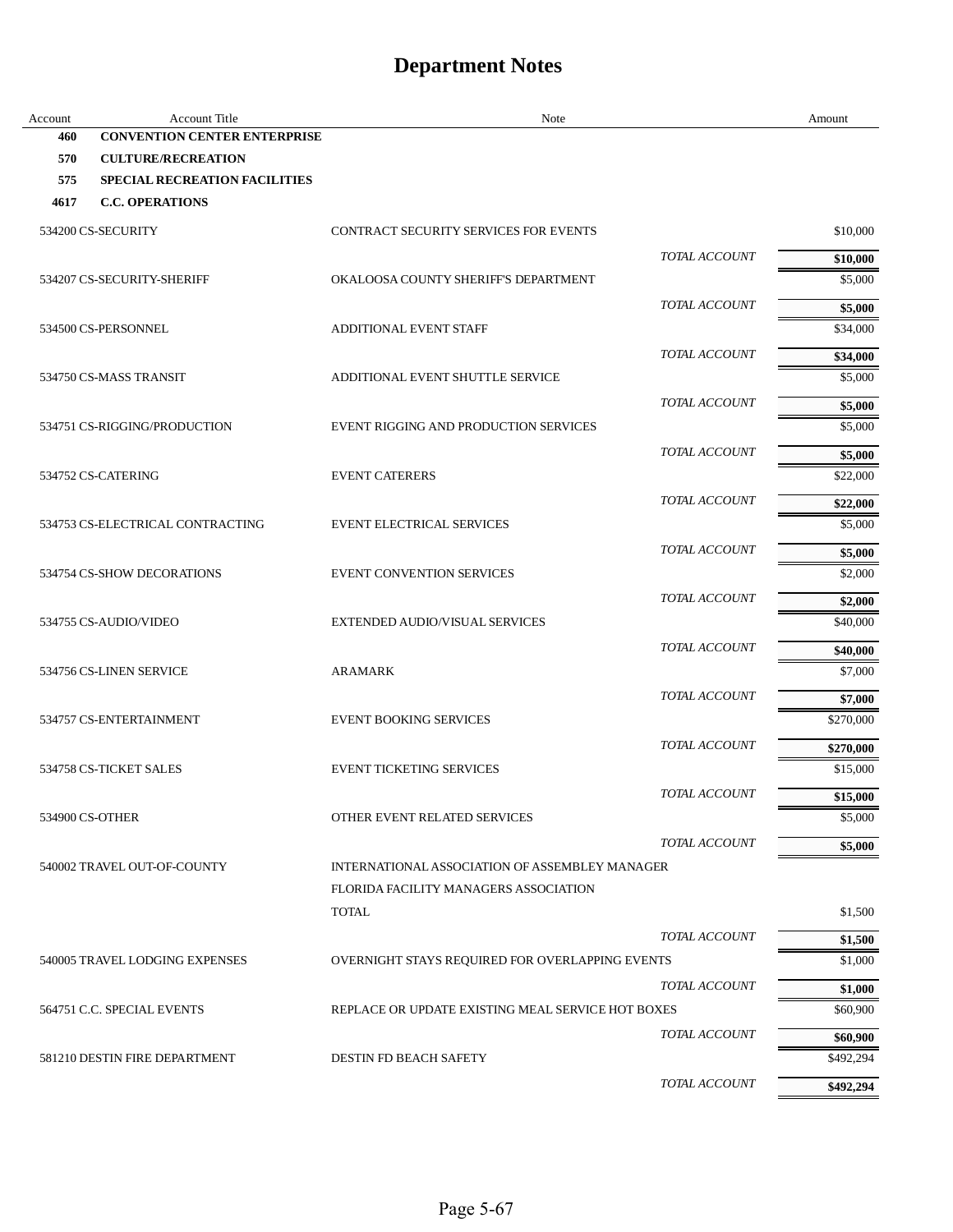| Account         | <b>Account Title</b>                 | Note                                               | Amount   |
|-----------------|--------------------------------------|----------------------------------------------------|----------|
| 460             | <b>CONVENTION CENTER ENTERPRISE</b>  |                                                    |          |
| 570             | <b>CULTURE/RECREATION</b>            |                                                    |          |
| 575             | <b>SPECIAL RECREATION FACILITIES</b> |                                                    |          |
| 4618            | <b>C.C. MAINTENANCE</b>              |                                                    |          |
|                 | 534500 CS-PERSONNEL                  | KELLEY SERVICES & ABLE BODY ADDITIONAL EVENT STAFF |          |
|                 |                                      | <b>TOTAL ACCOUNT</b>                               |          |
|                 | 534550 CS-UNIFORMS                   | UNIFIRST UNIFORM                                   | \$8,000  |
|                 |                                      | TOTAL ACCOUNT                                      | \$8,000  |
|                 | 534607 CS-LAWN SERVICE               | <b>ANNUAL LAWN CARE</b>                            | \$5,000  |
|                 |                                      | <b>TOTAL ACCOUNT</b>                               | \$5,000  |
| 534900 CS-OTHER |                                      | ADDITIONAL MAINTENANCE SERVICES                    | \$5,000  |
|                 |                                      | TOTAL ACCOUNT                                      | \$5,000  |
|                 | 540002 TRAVEL OUT-OF-COUNTY          | <b>ATTEND TRADE SHOWS/COURSES</b>                  | \$1,500  |
|                 |                                      | <b>TOTAL ACCOUNT</b>                               | \$1,500  |
|                 | 540005 TRAVEL LODGING EXPENSES       | <b>LODGING TRADESHOWS AND COURSES</b>              | \$1,000  |
|                 |                                      | TOTAL ACCOUNT                                      | \$1,000  |
|                 | 564751 C.C. SPECIAL EVENTS           | <b>CARPET EXTRACTOR</b>                            | \$28,000 |
|                 |                                      | MOTORIZED PALLET JACK                              | \$15,000 |
|                 |                                      | TOTAL ACCOUNT                                      | \$43,000 |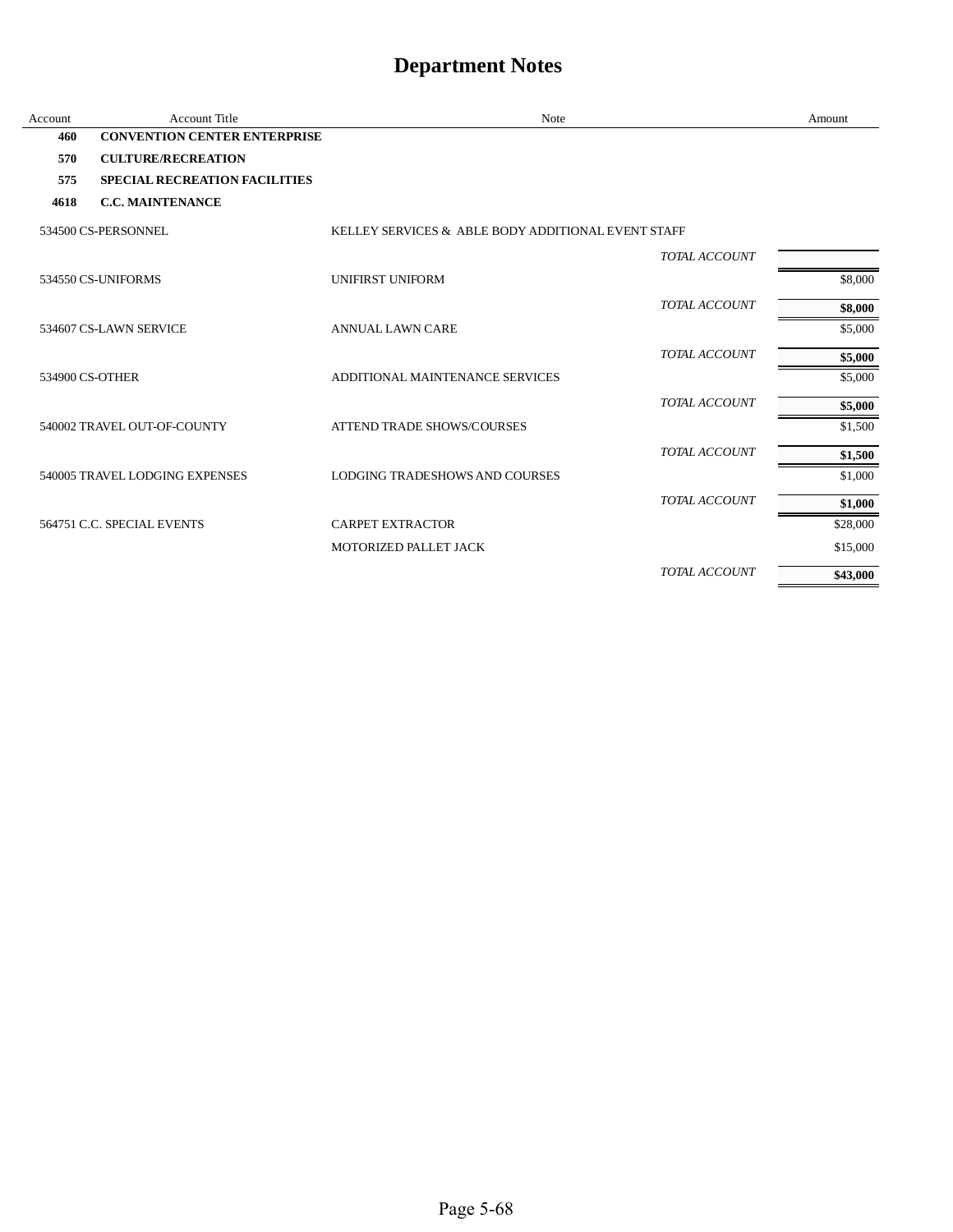| Account                 | Account Title                              | Note                                                    | Amount  |
|-------------------------|--------------------------------------------|---------------------------------------------------------|---------|
| 501                     | <b>SELF INSURANCE</b>                      |                                                         |         |
| 510                     | <b>GENERAL GOVERNMENT</b>                  |                                                         |         |
| 519                     | <b>OTHER GENERAL GOVERNMENTAL SERVICES</b> |                                                         |         |
| 5101                    | <b>RISK MANAGEMENT</b>                     |                                                         |         |
| 540001 TRAVEL IN-COUNTY |                                            | TRAVEL IN COUNTY FOR MEDIATIONS, DEPOSITIONS & HEARINGS | \$2,800 |
|                         |                                            | <b>VARIOUS MEETINGS</b>                                 |         |
|                         |                                            | <b>TOTAL ACCOUNT</b>                                    | \$2,800 |
|                         | 540002 TRAVEL OUT-OF-COUNTY                | ATTENDANCE AT WC, PROPERTY, GL & SAFETY SEMINARS        | \$600   |
|                         |                                            | <b>TOTAL ACCOUNT</b>                                    | \$600   |